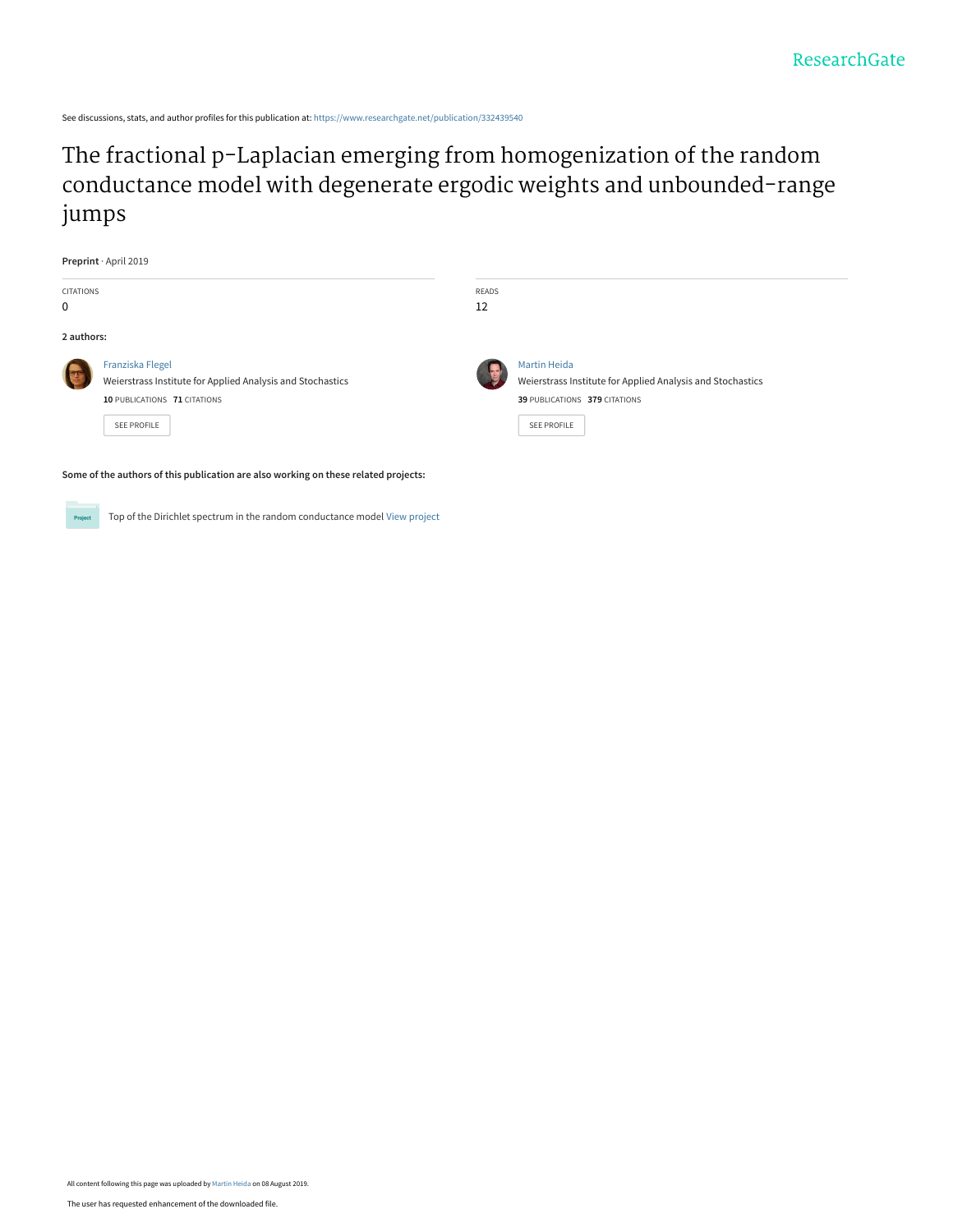# The fractional p-Laplacian emerging from homogenization of the random conductance model with degenerate ergodic weights and unbounded-range jumps

Franziska Flegel and Martin Heida

#### Abstract

We study a general class of discrete  $p$ -Laplace operators in the random conductance model with long-range jumps and ergodic weights. Using a variational formulation of the problem, we show that under the assumption of bounded first moments and a suitable lower moment condition on the weights, the homogenized limit operator is a fractional p-Laplace operator.

Under strengthened lower moment conditions, we can apply our insights also to the spectral homogenization of the discrete Laplace operator to the continuous fractional Laplace operator.

M. Heida is financed by Deutsche Forschungsgemeinschaft (DFG) through Grant CRC 1114 "Scaling Cascades in Complex Systems", Project C05 Effective models for materials and interfaces with multiple scales. The authors thank Takashi Kumagai and Andrey Piatnitski for inspiring discussions and the referees for the helpful feedback.

# 1 Introduction

In a recent work [\[10\]](#page-41-0), the authors together with Slowik studied homogenization of a discrete Laplace operator on  $\mathbb{Z}_{\varepsilon}^{d}:=\varepsilon\mathbb{Z}^{d}$  with long range jumps of the form

$$
\mathcal{L}_{\varepsilon}u(x) := \varepsilon^{-2} \sum_{y \in \mathbb{Z}_{\varepsilon}^d \setminus \{x\}} \omega_{\frac{x}{\varepsilon}, \frac{y}{\varepsilon}}(u(y) - u(x)) . \tag{1}
$$

The operator was studied on a bounded domain under proper rescaling with Dirichlet boundary conditions. The coefficients  $\omega_{x,y}$  being random and positive with  $\omega_{x,y} = \omega_{y,x}$ , the operator  $\mathcal{L}_{\varepsilon}$  acts on functions  $\mathbb{Z}_{\varepsilon}^{d} \to \mathbb{R}$ , and the corresponding linear equation in [\[10\]](#page-41-0) reads

<span id="page-1-1"></span>
$$
\mathcal{L}_{\varepsilon}u(x) = f(x), \qquad u(x) = 0 \text{ on } \mathbb{Z}_{\varepsilon}^d \backslash \mathbf{Q}, \qquad (2)
$$

where Q is a bounded open domain in  $\mathbb{R}^d$ . The assumptions on  $\omega_{x,y}$  imposed in [\[10\]](#page-41-0) are ergodicity and stationarity in  $x$ , together with a first moment condition of the form

<span id="page-1-0"></span>
$$
\mathbb{E}\left(\sum_{z\in\mathbb{Z}^d}\omega_{0,z}\left|z\right|^2\right)<\infty\,,\tag{3}
$$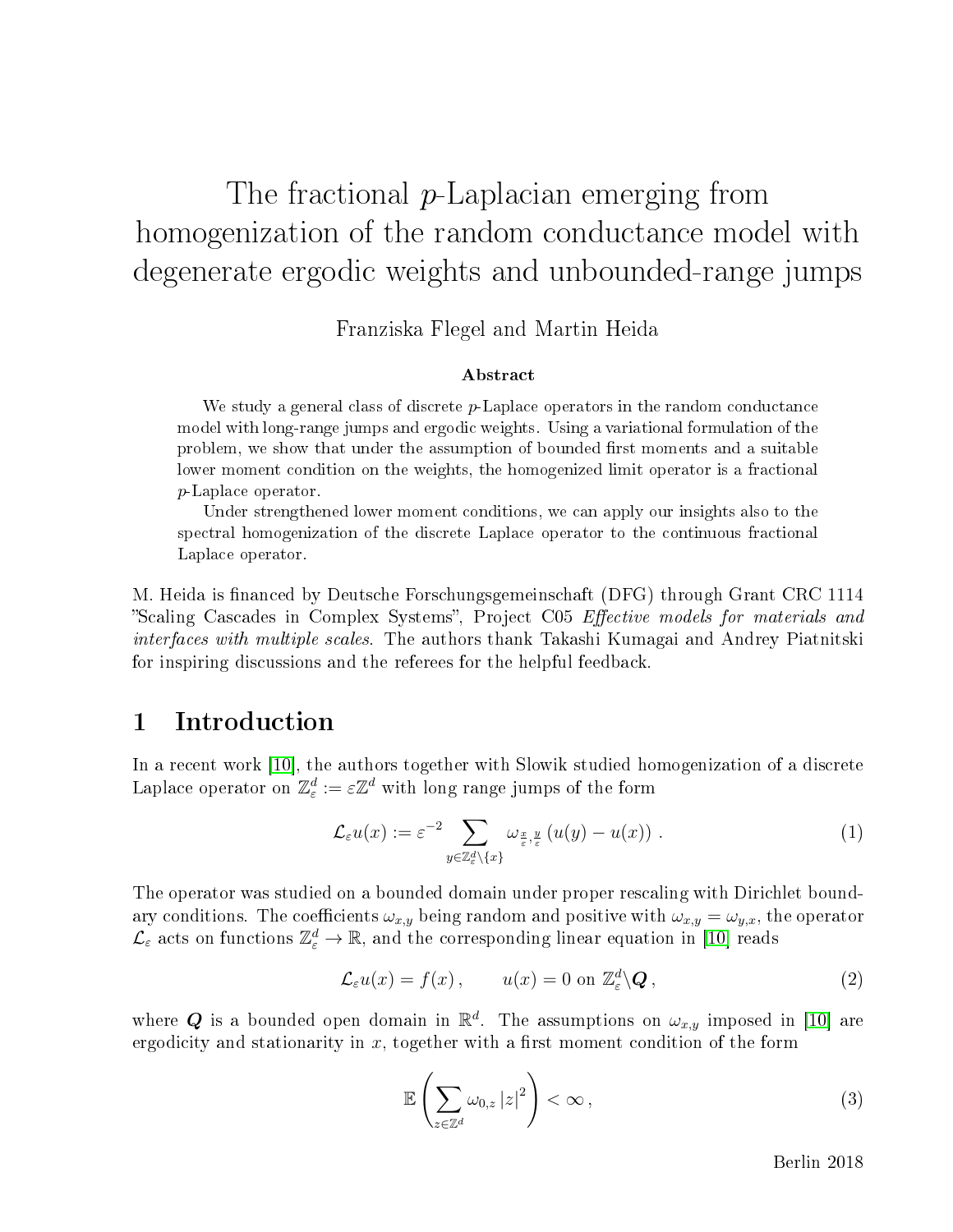and a lower moment condition of the form

<span id="page-2-2"></span>
$$
\exists \mathfrak{q} > \frac{d}{2} : \mathbb{E}\left(\sum_{i=1}^d \omega_{0,e_i}^{-\mathfrak{q}} + \omega_{0,-e_i}^{-\mathfrak{q}}\right) < \infty,
$$
\n(4)

where  $e_i$  is the *i*-th unit vector in  $\mathbb{Z}^d$ . Under these assumptions, it could be shown that in the sense of G-convergence, the homogenized operator in the limit  $\varepsilon \to 0$  is a second order elliptic operator on  $L^2(\bm{Q})$  of the form  $\nabla\cdot(A_{\text{hom}}\nabla\bullet)$  with Dirichlet boundary conditions, where  $A_{\text{hom}} \in \mathbb{R}^{d \times d}$  is symmetric and positive definite.

The surprising result that the non local operator  $\mathcal{L}_{\varepsilon}$  localizes in the limit  $\varepsilon \to 0$  motivates us to explore this phenomenon in more detail, in particular to find out what assumptions on  $\omega$  would cause  $\mathcal{L}_{\varepsilon}$  to remain non local in the limit  $\varepsilon \to 0$ . By a non local limit operator, we mean a pseudo differential operator of fractional Laplacian type. Noting that the second order type of the limit operator in [\[10\]](#page-41-0) is strongly linked to the scaling  $\varepsilon^{-2}$  (refer also to [\[3\]](#page-40-0)), we first relax this scaling to  $\varepsilon^{-2s}$ ,  $s \in (0,1)$  obtaining

$$
\mathcal{L}_{\varepsilon}u(x) := \varepsilon^{-2s} \sum_{y \in \mathbb{Z}_{\varepsilon}^d \setminus \{x\}} \omega_{\frac{x}{\varepsilon}, \frac{y}{\varepsilon}} (u(y) - u(x))
$$

$$
= \varepsilon^d \sum_{y \in \mathbb{Z}_{\varepsilon}^d \setminus \{x\}} c_{\frac{x}{\varepsilon}, \frac{y}{\varepsilon}} \frac{u(y) - u(x)}{|x - y|^{d + 2s}}, \tag{5}
$$

<span id="page-2-0"></span>.

where the new random field  $c$  on  $\mathbb{Z}^d \times \mathbb{Z}^d$  relates to  $\omega$  through

$$
c_{x,y}:=\omega_{x,y}\left\vert x-y\right\vert ^{d+2s}
$$

Note that the prefactor  $\varepsilon^d$  balances  $|x-y|^{-d}$  and  $\varepsilon^{-2s}$  is absorbed into  $|x-y|^{-2s}$ .

In case  $c_{x,y} = c_0$  is constant for all  $x, y$ , it is intuitive that the limit operator of [\(5\)](#page-2-0) is no longer a second order elliptic operator but rather a non local fractional operator of the form

$$
(-\Delta)^{s} u(x) := c_0 \text{PV} \int_{\mathbb{R}^d} \frac{u(y) - u(x)}{|x - y|^{d + 2s}} dy,
$$

where PV stands for *principle value* of the integral. We refer to [\[17\]](#page-41-1) for a list of equivalent characterizations, among which the most common is the Fourier-symbol  $|\xi|^{2s}$ .

Our main theorems confirm our intuition in the case when  $c$  is a positive random field with finite, non-zero expectation  $0 < \mathbb{E}(c) < \infty$  and a suitable bound on the lower tail  $0 < \mathbb{E}(c^{-\mathfrak{q}}) < \infty$  (see Assumption [1](#page-4-0) below). Furthermore, we assume c to be stationary and ergodic in  $\Z^d\times\Z^d$ . This is different from the assumptions in [\[10\]](#page-41-0), where  $\omega_{x,z}$  is stationary and ergodic only in the first variable. The reason is that  $c_{x,y} = \omega_{x,y}|x-y|^{d+2}$  in [\[10\]](#page-41-0) decreases to 0 with growing distance  $|x - y|$ , implying  $\mathbb{E}(c) = 0$  and causing localization of the operator. Hence no statistical independence w.r.t. the second parameter is needed in [\[10\]](#page-41-0). In contrast, in the present work we want to study non local limit behavior and in order to get a spatially homogeneous operator, we need some assumptions that provide good mixing conditions.

Note that in view of [\[10\]](#page-41-0) one could get the idea that our setting corresponds to a relaxation of condition [\(3\)](#page-1-0) to, say

<span id="page-2-1"></span>
$$
\mathbb{E}\left(\sum_{z\in\mathbb{Z}^d} \omega_{0,z} |z|^{2s}\right) < \infty, \qquad s \in (0,1). \tag{6}
$$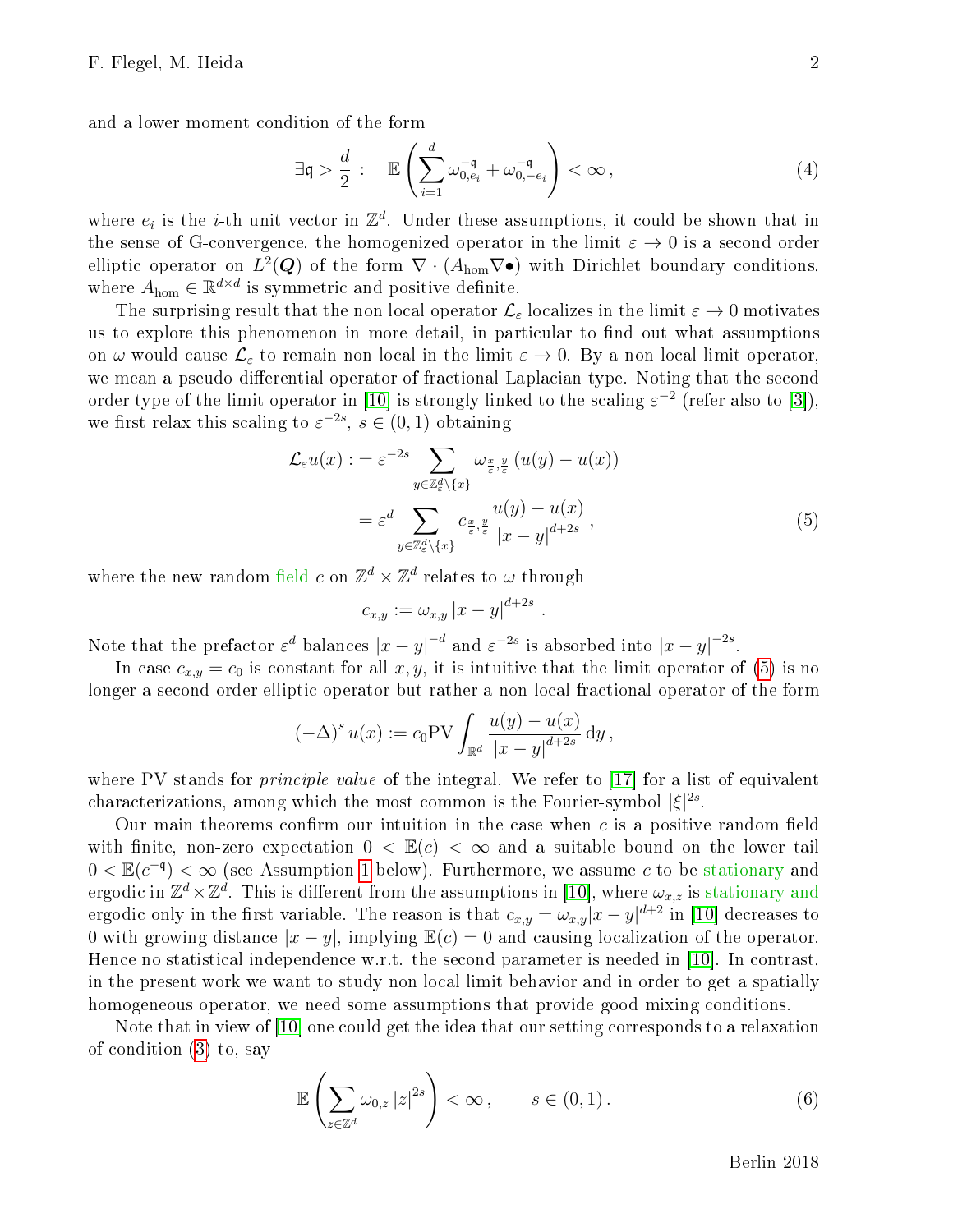However, our first moment condition is not equivalent with  $(6)$  but corresponds to (see Lemma [30\)](#page-20-0)

$$
\mathbb{E}\left(\sum_{z\in\mathbb{Z}^d}\omega_{0,z}\left|z\right|^{2s}\right)=\infty\,.
$$

Moreover, Theorem [8](#page-9-0) shows that  $(6)$  causes the pseudo-differential operator to vanish in the limit  $\varepsilon \to 0$ .

In this work, we study the above homogenization problem in a more general setting. Our focus lies on energy functionals which take the form

$$
\mathscr{E}_{p,s,\varepsilon}(u) = \varepsilon^{2d} \sum_{(x,y)\in\mathbb{Z}_{\varepsilon}^{2d}} C_{\frac{x}{\varepsilon},\frac{y}{\varepsilon}} \frac{V(u(x)-u(y))}{|x-y|^{d+ps}} + \varepsilon^d \sum_{x\in\mathbb{Z}_{\varepsilon}^d} G(u(x)) - \varepsilon^d \sum_{x\in\mathbb{Z}_{\varepsilon}^d} u(x) f_{\varepsilon}(x),
$$

where V satisfies a lower p-growth condition (see Assumption [3](#page-5-0) below) with  $p \in (1,\infty)$ and  $s \in (0,1)$ , which is in accordance with the continuous theory of fractional p-Laplace operators. We will study both the convergence behavior on the whole of  $\mathbb{R}^d$  and on the restriction  $u(x) = 0$  for  $x \notin \mathbf{Q}$ , where  $\mathbf{Q} \subset \mathbb{R}^d$  is a bounded domain. Like in [\[18\]](#page-41-2), we study  $\mathbb{R}^m$ -valued u but for simplicity, we will sometimes restrict in our discussion to  $m = 1$ . The corresponding limit functional (in the sense of  $\Gamma$ -convergence) will turn out to be

$$
\mathscr{E}_{p,s}(u) = \mathbb{E}(c) \iint_{\mathbb{R}^{2d}} \frac{V(u(x) - u(y))}{|x - y|^{d + ps}} + \int_{\mathbb{R}^d} G(u(x)) dx - \int_{\mathbb{R}^d} u(x) f(x).
$$

In case  $V(\xi) = |\xi|^p$  this functional generates the fractional p-Laplace equation (see [\[12\]](#page-41-3) and reference therein). In what follows, we will shortly recall the relation between the homogenization problem for the linear equation and the homogenization of convex functionals.

In order to understand our way to approach this problem, note that the weak formulation of [\(2\)](#page-1-1) with  $\mathcal{L}_{\varepsilon}$  given by [\(5\)](#page-2-0) reads

<span id="page-3-0"></span>
$$
\sum_{x \in \mathbb{Z}_{\varepsilon}^d} \varepsilon^d \sum_{y \in \mathbb{Z}_{\varepsilon}^d} c_{\frac{x}{\varepsilon}, \frac{y}{\varepsilon}} \frac{u(y) - u(x)}{|x - y|^{d + 2s}} \left( v(y) - v(x) \right) = \sum_{x \in \mathbb{Z}_{\varepsilon}^d} f(x) v(x) \,. \tag{7}
$$

We recall that the literature usually provides a factor  $\frac{1}{2}$  on the left hand side, which is not the case here as the sum in  $(5)$  is over all neighbors and not only the neighbors in "positive" direction  $e_i$ . In a variational formulation, u is the minimizer of the energy potential

$$
\mathscr{E}_{2,s,\varepsilon}(u) = \varepsilon^{2d} \frac{1}{2} \sum_{x \in \mathbb{Z}_{\varepsilon}^d} \sum_{y \in \mathbb{Z}_{\varepsilon}^d} c_{\frac{x}{\varepsilon},\frac{y}{\varepsilon}} \frac{\left(u(y) - u(x)\right)^2}{\left|x - y\right|^{d+2s}} - \varepsilon^d \sum_{x \in \mathbb{Z}_{\varepsilon}^d} u(x) f(x).
$$

We will also look at the constraint  $u(x) = 0$  on  $\mathbb{Z}_{\varepsilon}^d \backslash \mathbf{Q}$ .

In the continuum, a corresponding functional is known for the solutions of the fractional Laplace equation  $(-\Delta)^s u = f$  and on  $\mathbf{Q} = \mathbb{R}^d$  it reads

$$
\mathscr{E}_{2,s}(u) = \frac{1}{2} \iint_{\mathbb{R}^{2d}} \frac{\left(u(x) - u(y)\right)^2}{|x - y|^{d + 2s}} - \int_{\mathbb{R}^d} u(x) f(x) \, dx.
$$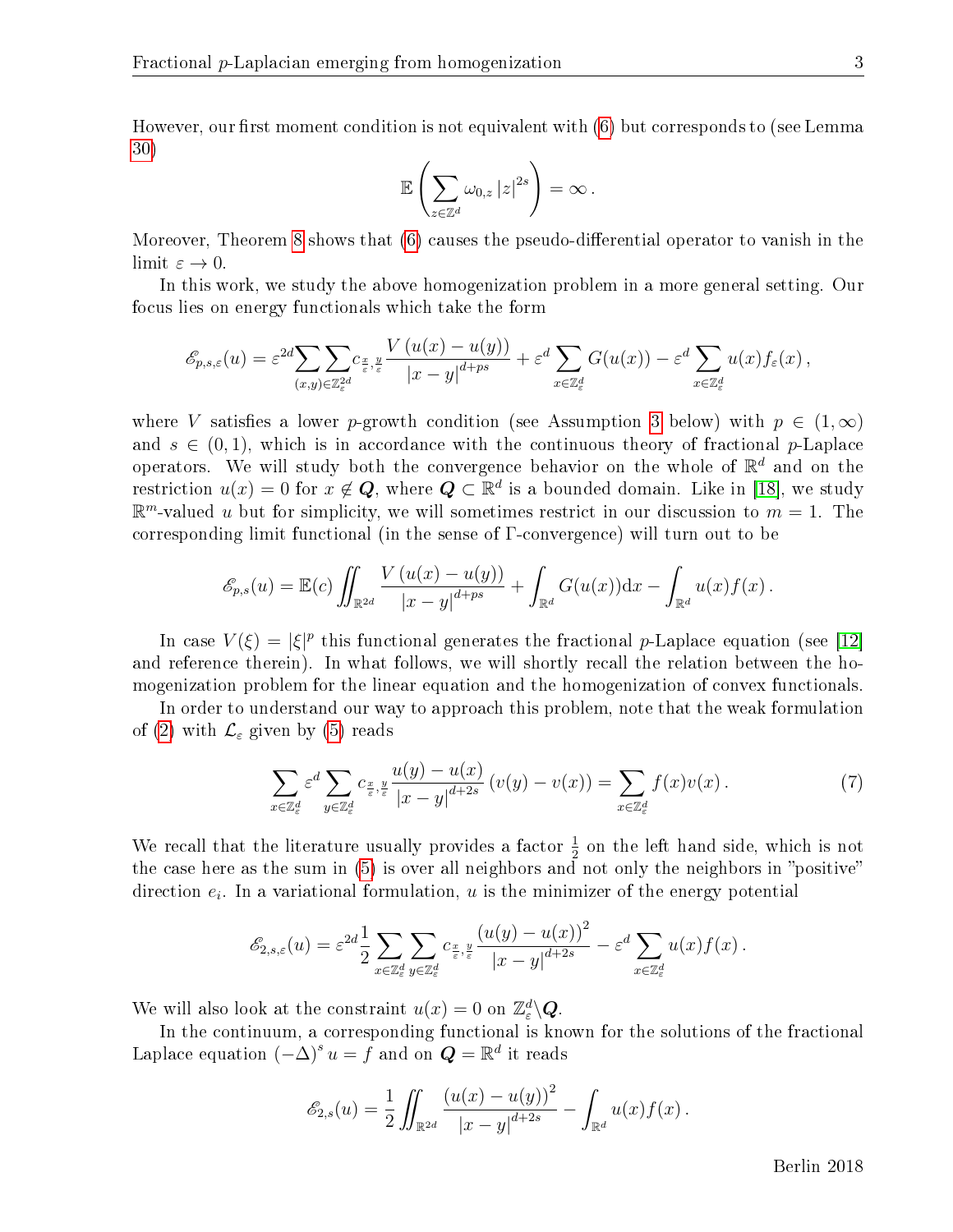The minimizers of  $\mathscr{E}_{2,s}$  lie in the space  $W^{s,p}(\mathbb{R}^d)$ , which we will introduce in Section [3.1.](#page-12-0) Hence, a  $\Gamma$ -convergence result for  $\mathscr{E}_{2,s,\varepsilon} \stackrel{\Gamma}{\to} \mathscr{E}_{2,s}$  implies homogenization of [\(7\)](#page-3-0) to

$$
(-\Delta)^s u := \mathbb{E}(c) \text{PV} \int_{\mathbb{R}^d} \frac{u(y) - u(x)}{|x - y|^{d + 2s}} \, dy = f,
$$

see Section [2.3.](#page-10-0)

On bounded domains  $\boldsymbol{Q} \subset \mathbb{R}^d$  we introduce the following functionals which are oriented at the definitions of  $W^{s,p}(\mathbf{Q})$ -seminorms in [\[9\]](#page-41-4). They read

$$
\mathscr{E}_{p,s,\varepsilon,\boldsymbol{Q}}(u) = \varepsilon^{2d} \sum_{(x,y)\in \boldsymbol{Q}^{\varepsilon}\times \boldsymbol{Q}^{\varepsilon}} \sum_{\varepsilon,\,\varepsilon} c_{\frac{x}{\varepsilon},\frac{y}{\varepsilon}} \frac{V\left(u(x)-u(y)\right)}{\left|x-y\right|^{d+ps}} + \varepsilon^{d} \sum_{x\in \boldsymbol{Q}^{\varepsilon}} G(u(x)) - \varepsilon^{d} \sum_{x\in \boldsymbol{Q}^{\varepsilon}} u(x) f_{\varepsilon}(x) ,
$$

where  $\bm{Q}^\varepsilon = \bm{Q} \cap \mathbb{Z}^d_\varepsilon.$  From the analytical point of view, it then makes sense to consider the restriction of  $\mathscr{E}_{p,s,\varepsilon,\mathbf{Q}}$  to functions with zero boundary conditions and zero mean value conditions. In order to formulate discrete Dirichlet conditions, let

<span id="page-4-2"></span>
$$
\partial \mathbf{Q}^{\varepsilon} = \left\{ x \in \mathbb{Z}_{\varepsilon}^{d} : \ \partial \mathbf{Q} \cap \left( x + [-\varepsilon, \varepsilon]^{d} \right) \neq \emptyset \right\} \,. \tag{8}
$$

In every of the above mentioned cases, the corresponding Γ-limit functional will turn out to be

$$
\mathscr{E}_{p,s,\mathbf{Q}}(u) = \mathbb{E}(c) \iint_{\mathbf{Q}\times\mathbf{Q}} \frac{V(u(x)-u(y))}{|x-y|^{d+ps}} + \int_{\mathbf{Q}} G(u(x)) \mathrm{d}x - \int_{\mathbf{Q}} u(x) f(x).
$$

However, as we will see below, we even obtain a kind of Mosco convergence in suitable spaces  $L^r(\bm{Q})$ . Mosco convergence means that the lim inf-estimate can be obtained for weakly converging sequences while the recovery sequence can be constructed with respect to strong convergence.

The homogenization on bounded Q announced above will be performed both for a constraint on the average value and for the constraint of Dirichlet boundary conditions. Here we have to be careful since the notion of boundary conditions in spaces  $W^{s,p}(\mathbf{Q})$  does not make sense in case  $s \leq \frac{1}{n}$  $\frac{1}{p}$ . In this case, it is still possible to consider  $\mathscr{E}_{p,s,\varepsilon}$  with the constraint that  $u = 0$  on  $\mathbb{Z}_{\varepsilon}^d \setminus \mathbf{Q}$  and we therefore also study this particular situation.

Our convergence results rest upon a well-balanced interplay between  $p$ ,  $s$ ,  $c$  and  $d$ , which we formulate in the following condition on the coefficients:

<span id="page-4-0"></span>**Assumption 1.** We assume that the random field c is stationary ergodic in  $\mathbb{Z}^d \times \mathbb{Z}^d$  with  $\mathbb{E}(c) < \infty$  and given  $s \in (0,1)$ ,  $p > 1$  we assume that there exists  $\mathfrak{q} \in \left(\frac{d}{d\sigma}\right)$  $\frac{d}{ps}$ ,  $+\infty$  and  $r \in (1, p)$ such that  $\mathbb{E}(c^{-\mathfrak{q}})<\infty$  and  $\mathfrak{q}\geq \frac{r}{p-r}>\frac{d}{p\sigma}$  $\frac{d}{ps}$  .

In the hypothetical case  $s=1$  and  $p=2$ , the last assumption reduces to  $\mathfrak{q} > \frac{d}{2}$  $\frac{a}{2}$ . Hence Assumption [1](#page-4-0) is in accordance with the assumptions in [\[10\]](#page-41-0), which we recalled in  $(3)-(4)$  $(3)-(4)$  $(3)-(4)$ .

<span id="page-4-1"></span>Remark 2. As we will see in Theorems [4](#page-6-0)-[7,](#page-8-0) sequences  $u_{\varepsilon}$  with bounded  $\mathscr{E}_{p,s,\varepsilon}(u_{\varepsilon})$  or  $\mathscr{E}_{\varepsilon,p,\mathbf{Q}}(u_{\varepsilon})$ are bounded in  $L^r(\mathbb{Z}_{\varepsilon}^d)$  or  $L^r(\mathbf{Q}^{\varepsilon})$  if  $r \in [1, p_{\mathsf{q}}^{\star})$  for

$$
p_{\mathfrak{q}}^* = \frac{dp\mathfrak{q}}{2d + d\mathfrak{q} - sp\mathfrak{q}}
$$

.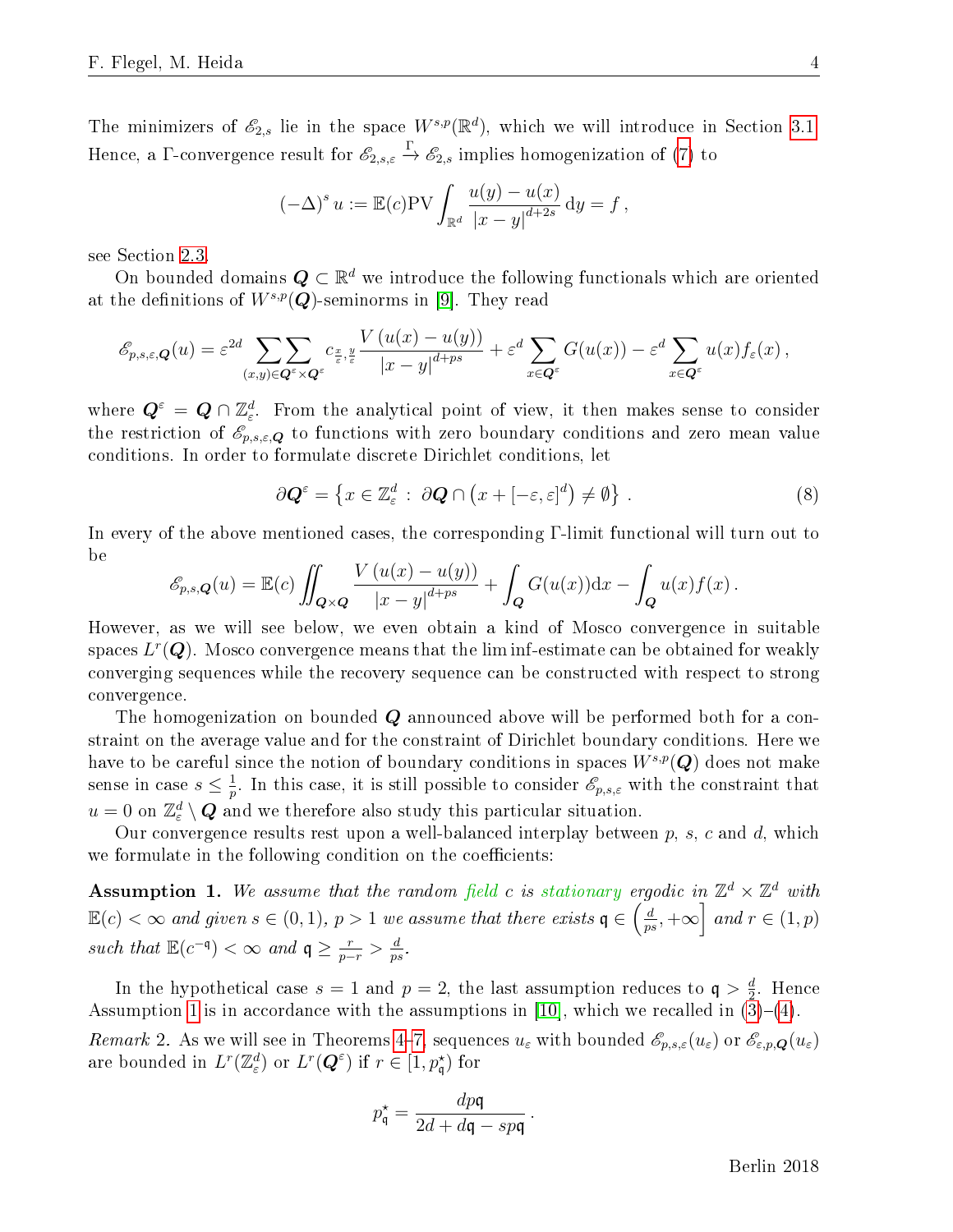In particular, it turns out that  $q > \frac{2d}{n^2}$  $\frac{2d}{ps}$  is a sufficient condition to have boundedness of  $u_\varepsilon$ in  $L^p(Q^{\varepsilon})$ . In order to obtain suitable bounds on  $u_{\varepsilon}$  in  $L^r(Q)$ , we ask that V satisfies the following assumption.

The notation  $p_{\mathfrak{q}}^*$  is related to the fractional critical exponent  $p^*$  in the classical theory of fractional Sobolev spaces, which is introduced in Theorem [18.](#page-14-0) However, we will see that the random weights c will force us to lower the value of the classical  $p^*$  with decreasing q.

We finally introduce our assumptions on  $V$ . These assumptions are a natural generalization of the fractional  $p$ -Laplace potential and are also natural in the context of Sobolev spaces which we will use.

<span id="page-5-0"></span>**Assumption 3.** We assume that  $V : \mathbb{R}^m \to \mathbb{R}$  is continuous and there exist  $\alpha, \beta, c > 0$  and  $p \in [1,\infty]$  such that

$$
\alpha |\xi|^p \le V(\xi) \le c + \beta |\xi|^p,
$$
  

$$
\xi \mapsto |\xi|^{-p} V(\xi) \quad \text{is continuous in } 0.
$$

The study of discrete elliptic operators has some history starting from works by Künnemann [\[16\]](#page-41-5) and Kozlov [\[15\]](#page-41-6). The interest in this topic has been tremendous both from the physical point of view, e.g. as a model for Brownian motion (see [\[3,](#page-40-0) [5\]](#page-40-1)), or from mathematical point of view when studying numerical schemes (see [\[3,](#page-40-0) [15\]](#page-41-6) or [\[11\]](#page-41-7) for a numerical application). The current research particularly focuses on higher order corrector estimates, see e.g. [\[2\]](#page-40-2) and references therein.

A further related work is by Neukamm, Schäffner and Schlömerkemper [\[18\]](#page-41-2) on the homogenization of discrete non-convex functionals with finite range as discrete models for elasticity. Like in the present work, they allow for higher dimensional variables and non-convex  $V$ . In contrast to our approach, they do not weight the potential V by  $|x-y|^{-d-ps}$  and hence, even on bounded domains, the results of [\[18\]](#page-41-2) and the present work cover different problems, though they fall in the same class of discrete homogenization. Since  $[18]$  treats only finite range interaction, the problem localizes and the homogenized potential is obtained from a sequence of "cell-problems".

We emphasize that all of the above mentioned works where on finite range connectivity. From the stochastic point of view of random walks among random conductances [\[3\]](#page-40-0), this corresponds to Brownian motion of the random walker while our ansatz allows for long range jumps, which can be considered as discrete analogue of Levi-flights, such as are used to model the movement of bacteria.

The homogenization of the fractional Laplace operator seems to be only recent and rather unexplored. However, there are a few results in the literature: Most of them are focused on the periodic homogenization of the continuous fractional Laplace operator  $(-\Delta)^s$ , starting from a work by Piatnitskii and Zhizhina [\[20\]](#page-41-8) and Kassmann, Piatnitskii and Zhizhina [\[14\]](#page-41-9). A first result on the stochastic homogenization of the (continuum) fractional Laplace operator with uniformly bounded c is given in [\[21\]](#page-41-10). We will not investigate the relation between [\[21\]](#page-41-10) and the present work, but we expect that the methods developed below could help to generalize [\[21\]](#page-41-10) to non-uniformly bounded coefficients with bounded moment conditions.

From the point of view of non local discrete operators, our work is related to our previous result [\[10\]](#page-41-0) but also to a recent result by Chen, Kumagai and Wang [\[6\]](#page-40-3). There,  $c_{x,y}$  is a sequence of independent random variables. They show homogenization of the discrete fractional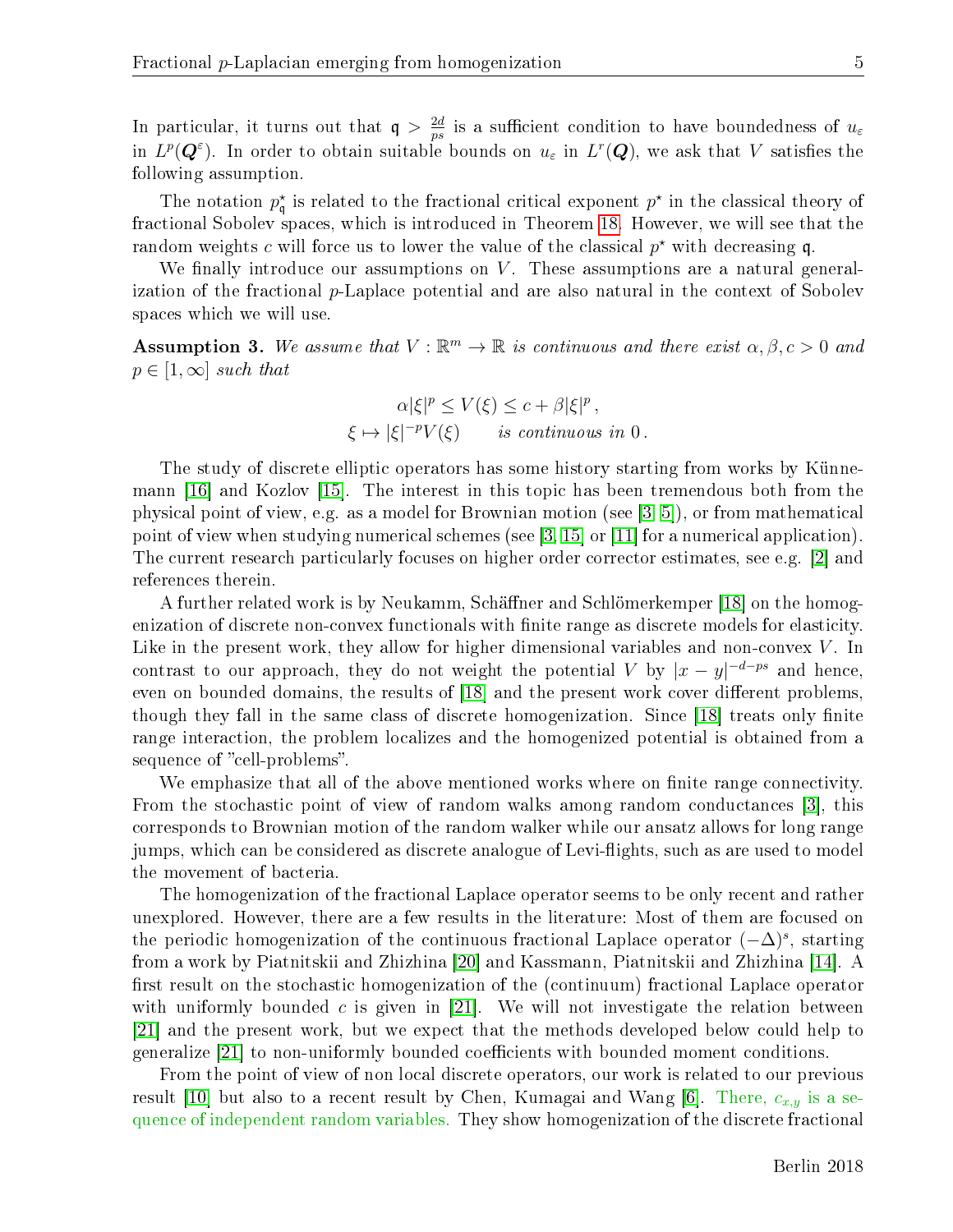Laplace, i.e.  $p = 2$ , on  $\mathbb{Z}^d$  in case  $d > 4 - 4s$  and under the assumption  $\mathbb{E}(c^{2p}) + \mathbb{E}(c^{-q}) < \infty$ where  $p > \max\left\{(d+2)/d\ (d+1)/(2(2-2s))\right\} > 1$  and  $q > 2\frac{d+2}{2}$  $\frac{+2}{2}$ . Note that the authors of [\[6\]](#page-40-3) also allow for percolation with the restriction that  $\mathbb{P}(c=0) < 2^{-4}$ , which we exclude for simplicity. Hence, some choices of d and s are contained both in the setting of  $|6|$  and the present work, while there are other choices of d and s that are contained either in  $[6]$  or in the present work but not in both. In this sense, the results are complementing each other.

The outline of the paper is as follows: In the next section we first provide Mosco convergence of  $\mathscr{E}_{p,s,\varepsilon}$  and  $\mathscr{E}_{p,s,\varepsilon,\mathbf{Q}}$  to  $\mathscr{E}_{p,s}$  and  $\mathscr{E}_{p,s,\mathbf{Q}}$  respectively. Recall that Mosco convergence is slightly stronger than weak or strong Γ-convergence. Based on these results, we formulate our homogenization results for the fractional Laplace operator, including also spectral homogenization in case  $q > \frac{2d}{n^2}$  $\frac{2d}{ps}$ . In Section [3](#page-11-0) we provide basic knowledge on fractional Sobolev spaces and generalize these to the discrete setting. Lemma [31](#page-21-0) in Section [3.4](#page-20-1) can be considered as the heart of our homogenization results. Finally, in Section [4](#page-22-0) we prove the main theorems from Section [2.](#page-6-1) For readability of Section [3,](#page-11-0) we shift some standard proofs to the appendix.

# <span id="page-6-1"></span>2 Main results

The discrete space, on which our functionals  $\mathscr{E}_{p,s,\varepsilon}$  and  $\mathscr{E}_{p,s,\varepsilon,\boldsymbol{Q}}$  are defined, are denoted

$$
\mathcal{H}_{\varepsilon} := \left\{ u : \mathbb{Z}_{\varepsilon}^d \to \mathbb{R}^m \right\}, \quad \text{resp.} \quad \mathcal{H}_{\varepsilon}(\mathbf{Q}) := \left\{ u \in \mathcal{H}^{\varepsilon} : \forall x \notin \mathbf{Q} : u(x) = 0 \right\}.
$$

However, the limit functionals are defined on the measurable functions on  $\mathbb{R}^d$  and in order to compare discrete solutions with continuous functions we introduce the operators  $\mathcal{R}^*_\varepsilon$  through

$$
\mathcal{R}_{\varepsilon}^* u(x) = u(x_i)
$$
 if  $x_i \in \mathbb{Z}_{\varepsilon}^d$  and  $x \in x_i + \left[ -\frac{\varepsilon}{2}, \frac{\varepsilon}{2} \right)^d$ .

As observed in [\[10\]](#page-41-0), the operator  $\mathcal{R}_{\varepsilon}^*$  is the dual of the operator

$$
\left(\mathcal{R}_{\varepsilon}u\right)(x) = \varepsilon^{-d} \int_{x_i + \left[-\frac{\varepsilon}{2}, \frac{\varepsilon}{2}\right)^d} u(y) \mathrm{d}y \quad \text{if } x_i \in \mathbb{Z}_{\varepsilon}^d \text{ and } x \in x_i + \left[-\frac{\varepsilon}{2}, \frac{\varepsilon}{2}\right)^d.
$$

# 2.1 Homogenization of the global energy  $\mathscr{E}_{p,s,\varepsilon}$

On bounded domains  $\bm{Q} \subset \mathbb{R}^d$  we find the following convergence behavior of  $\mathscr{E}_{p,s,\varepsilon}$ .

<span id="page-6-0"></span>**Theorem 4.** Let  $Q \subset \mathbb{R}^d$  be a bounded domain. Let c, s, p, q and V satisfy Assumptions [1](#page-4-0) and [3,](#page-5-0)  $G: \mathbb{R}^m \to \mathbb{R}$  be non-negative and continuous with  $G(\xi) \leq \alpha |\xi|^k$ ,  $\alpha > 0$ ,  $k < p_{\mathfrak{q}}^*$ , and let  $f_{\varepsilon} \in \mathcal{H}_{\varepsilon}$  be such that  $\mathcal{R}_{\varepsilon}^* f_{\varepsilon} \rightharpoonup f$  in  $L^{r^*}(\mathbf{Q})$ , where  $\frac{1}{r^*} + \frac{1}{p_{\varepsilon}^*}$  $\frac{1}{p_{\mathfrak{q}}^{\star}} < 1$ . Then the sequence  $\mathscr{E}_{p,s,\varepsilon}$ restricted to  $\mathcal{H}_{\varepsilon}(\mathbf{Q})$  Mosco-converges almost surely to  $\mathcal{E}_{p,s}$  in the following sense:

1. For  $r = \frac{r^*}{r^*}$  $\frac{r^*}{r^*-1}$  there exists  $C>0$  such that

$$
\forall u_{\varepsilon} \in \mathcal{H}_{\varepsilon}(\mathbf{Q}): \qquad \|u_{\varepsilon}\|_{L^{r}(\mathbf{Q}^{\varepsilon})} \leq C\mathscr{E}_{p,s,\varepsilon}(u_{\varepsilon}) \quad \text{for all } \varepsilon > 0\,.
$$

For every sequence  $u_{\varepsilon} \in \mathcal{H}_{\varepsilon}(\mathbf{Q})$  such that  $\sup_{\varepsilon} \mathscr{E}_{p,s,\varepsilon}(u_{\varepsilon}) < \infty$  there exists  $u \in W^{s,p}(\mathbf{Q})$ ,  $u=0$  on  $\mathbb{R}^d\backslash\boldsymbol{Q}$ , and a subsequence  $\mathcal{R}^*_\varepsilon u_\varepsilon\to u$  pointwise a.e. with  $\mathcal{R}^*_\varepsilon u_\varepsilon\to u$  strongly in  $L^r(\boldsymbol{Q})$ , and

$$
\liminf_{\varepsilon \to 0} \mathscr{E}_{p,s,\varepsilon}(u_{\varepsilon}) \geq \mathscr{E}_{p,s}(u),
$$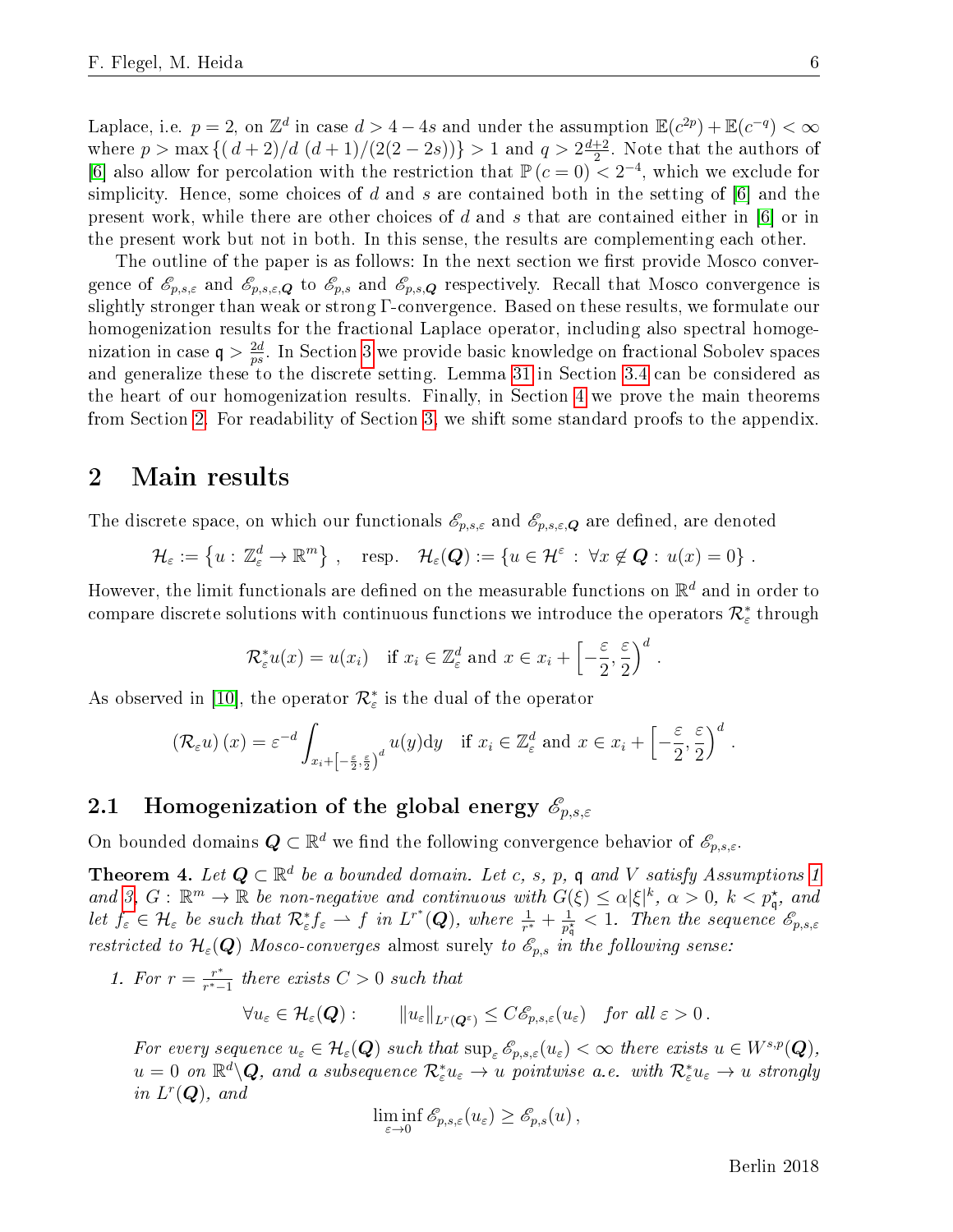2. For every  $u \in W^{s,p}(\mathbf{Q}), u = 0$  on  $\mathbb{R}^d \setminus \mathbf{Q}$  and  $r = \frac{r^*}{r^*}$  $\frac{r^*}{r^*-1}$  there exists a sequence  $u_{\varepsilon} \in$  $\mathcal{H}_{\varepsilon}(\bm{Q})$  such that  $\mathcal{R}^*_{\varepsilon}u^{\varepsilon} \to u$  strongly in  $L^r(\bm{Q})$  and

<span id="page-7-0"></span>
$$
\limsup_{\varepsilon \to 0} \mathscr{E}_{p,s,\varepsilon}(u_{\varepsilon}) = \mathscr{E}_{p,s}(u).
$$
\n(9)

Note that for  $q > \frac{2d}{ns}$  $\frac{2d}{ps}$  we can choose  $r = p$ .

<span id="page-7-1"></span>**Theorem 5.** Let c, s, p, q and V satisfy Assumptions [1](#page-4-0) and [3,](#page-5-0) and let the sequence  $f_{\varepsilon}$  and the function  $G: \mathbb{R}^m \to \mathbb{R}$  satisfy either one of the following conditions:

- 1. G is non-negative and convex and there exists a bounded  $C^{0,1}$  domain  $\mathbf{Q} \subset \mathbb{R}^d$  such that every  $f_{\varepsilon}$  has support in **Q**. Furthermore  $\mathcal{R}^*_{\varepsilon} f_{\varepsilon} \rightharpoonup f$  in  $L^{r^*}(\mathbf{Q})$ , where  $\frac{1}{r^*} + \frac{1}{p_{\varepsilon}^*}$  $\frac{1}{p_{\mathfrak{q}}^{\star}} < 1$ .
- 2.  $G(\xi) = \alpha |\xi|^r + \tilde{G}$ ,  $\tilde{G}$  is non-negative and convex and  $r, r^* > 1$  with  $\frac{1}{r} + \frac{1}{r^*}$  $\frac{1}{r^*} = 1.$ Furthermore,  $\mathcal{R}^*_{\varepsilon} f_{\varepsilon} \rightharpoonup f$  in  $L^{r^*}(\mathbf{Q})$ .

Then the sequence  $\mathscr{E}_{p,s,\varepsilon}$  restricted to  $\mathcal{H}_{\varepsilon}$  Mosco-converges almost surely to  $\mathscr{E}_{p,s}$  in the following sense:

1. For every sequence  $u_{\varepsilon} \in \mathcal{H}_{\varepsilon}$  such that  $\sup_{\varepsilon} \mathscr{E}_{p,s,\varepsilon}(u_{\varepsilon}) < \infty$  there exists  $u \in W^{s,p}(\mathbb{R}^d)$ , and a subsequence  $\varepsilon' \to 0$  such that  $\mathcal{R}^*_{\varepsilon'} u_{\varepsilon'} \to u$  pointwise almost everywhere and

$$
\liminf_{\varepsilon \to 0} \mathscr{E}_{p,s,\varepsilon}(u_{\varepsilon}) \geq \mathscr{E}_{p,s}(u),
$$

2. For every  $u \in W^{s,p}(\mathbb{R}^d)$  there exists a sequence  $u_{\varepsilon} \in \mathcal{H}_{\varepsilon}$  such that  $\mathcal{R}_{\varepsilon}^* u^{\varepsilon} \to u$  pointwise almost everywhere and

$$
\limsup_{\varepsilon \to 0} \mathscr{E}_{p,s,\varepsilon}(u_{\varepsilon}) = \mathscr{E}_{p,s}(u). \tag{10}
$$

### 2.2 Homogenization of the local energy  $\mathscr{E}_{p,s,\varepsilon,Q}$

The following two theorems deal with the homogenization of the functional  $\mathscr{E}_{p,s,\varepsilon,\mathbf{Q}}$ . In this work, we will study  $\mathscr{E}_{p,s,\varepsilon,\mathbf{Q}}$  with boundary conditions  $u_{\varepsilon}|_{\partial \mathbf{Q}^{\varepsilon}} \equiv 0$ , mean value conditions or with suitable conditions on  $G$ . In a first step, we define the following spaces similar to the continuum case:

$$
\mathcal{H}_{\varepsilon,0}(\mathbf{Q}) := \{ u \in \mathcal{H}_{\varepsilon}(\mathbf{Q}) : \forall x \in \partial \mathbf{Q}^{\varepsilon} \ u(x) = 0 \},
$$
  

$$
\mathcal{H}_{\varepsilon,0}(\mathbf{Q}) := \left\{ u \in \mathcal{H}_{\varepsilon}(\mathbf{Q}) : \sum_{x \in \mathbf{Q}^{\varepsilon}} u(x) = 0 \right\}.
$$

As mentioned in the introduction, the consideration of bounded domains comes up with technical difficulties. These concern in particular uniform compact embeddings of  $W^{s,p}(\mathbf{Q}^{\varepsilon})$ into  $L^q(\bm{Q}^\varepsilon)$ . In  $\mathbb{R}^d$ , the embedding  $W^{s,p}(\bm{Q})$  into  $L^q(\bm{Q})$  is coupled to the property of  $\bm{Q}$ being an extension domain. We replace this property by the concept of uniform extension *domain*, see Definition [16,](#page-13-0) which is a domain that allows for a uniform bound for all  $\varepsilon > 0$ on the extension operator of  $W^{s,p}(\mathbf{Q}^{\varepsilon})$  into  $W^{s,p}(\mathbb{Z}^d_{\varepsilon})$ . A class of domains that satisfy this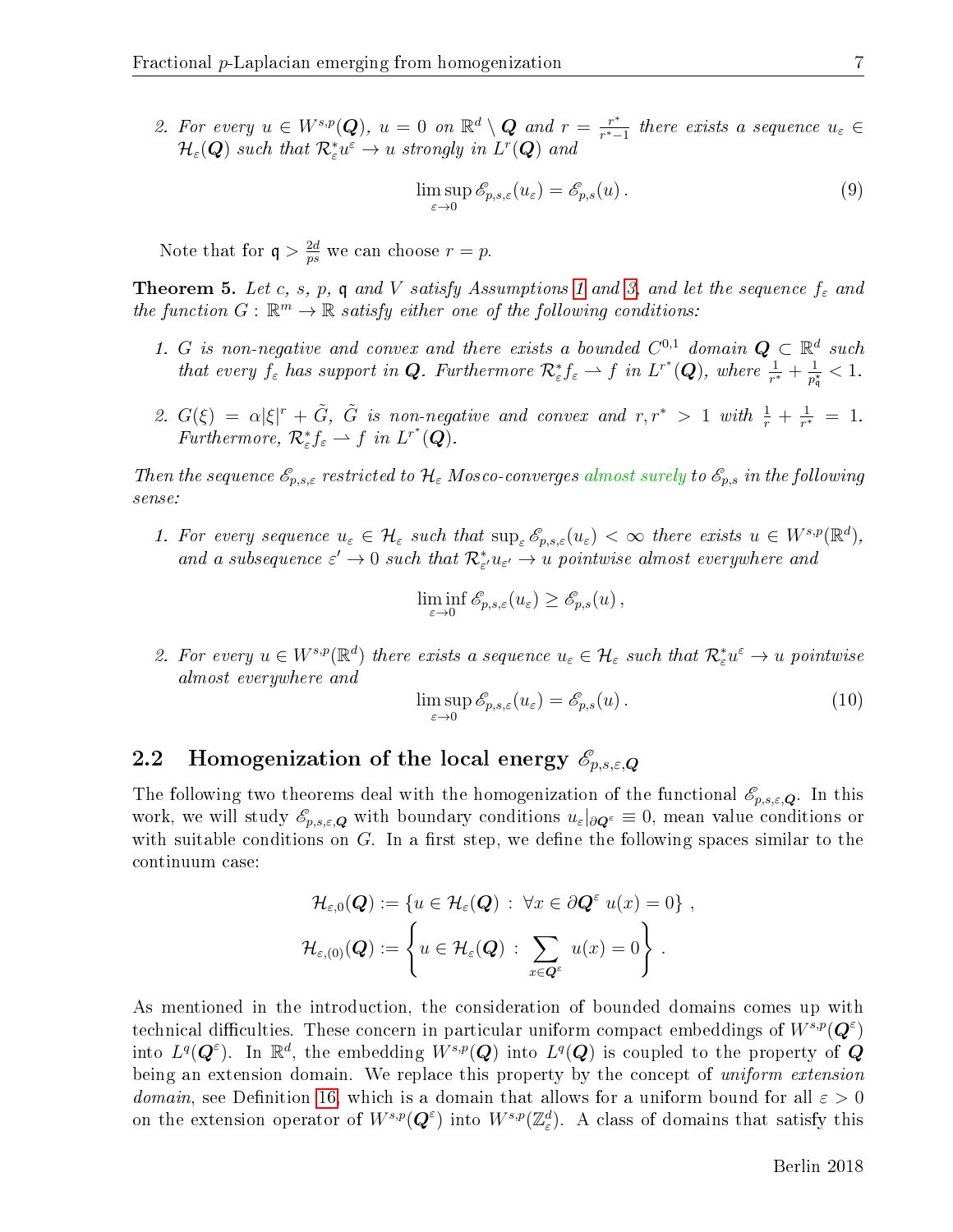property are rectangular domains. Similar to the continuous case the concept of uniform extension domains enables us to derive uniformly compact embedding results. Furthermore, in the case of Dirichlet boundary conditions, we can show that the canonical extension by 0 is uniformly continuous for all Lipschitz domains. This motivates the formulation of the following two theorems.

<span id="page-8-3"></span>**Theorem 6.** Let  $\boldsymbol{Q} \subset \mathbb{R}^d$  be a bounded  $C^{0,1}$ -domain. Let c, s, p, q and V satisfy Assumptions [1](#page-4-0) and [3,](#page-5-0) sp > 1, G:  $\mathbb{R}^m \to \mathbb{R}$  non-negative and continuous with  $G(\xi) \leq \alpha |\xi|^m, \alpha > 0, m < p_{\mathfrak{q}}^{\star}$ , and let  $f_{\varepsilon} \in \mathcal{H}_{\varepsilon}$  be such that  $\mathcal{R}^*_{\varepsilon} f_{\varepsilon} \rightharpoonup f$  in  $L^{r^*}(\mathbf{Q})$ , where  $\frac{1}{r^*} + \frac{1}{p_{\varepsilon}^*}$  $\frac{1}{p_{\mathfrak{q}}^{\star}} < 1$ . Then the sequence  $\mathscr{E}_{p,s,\varepsilon,\bm{Q}}$  restricted to  $\mathcal{H}_{\varepsilon,0}(\bm{Q})$  Mosco-converges almost surely to  $\mathscr{E}_{p,s}$  restricted to  $W^{s,p}_0$  $\ _{0}^{s,p}(\boldsymbol{Q})$  in the following sense:

1. For every sequence  $u_{\varepsilon} \in H_{\varepsilon,0}(\mathbf{Q}^{\varepsilon})$  such that  $\sup_{\varepsilon} \mathscr{E}_{p,s,\varepsilon}(u_{\varepsilon}) < \infty$  there exists  $u \in$  $W_0^{s,p}$  $\mathcal{R}_0^{s,p}(\bm{Q}),\ u=0\ \ on\ \mathbb{R}^d\backslash \bm{Q},\ and\ a\ subsequence\ \mathcal{R}_{\varepsilon}^*u_{\varepsilon}\to u\ pointwise\ a.e.\ with\ \mathcal{R}_{\varepsilon}^*u_{\varepsilon}\to u.$ strongly in  $L^r(Q)$  for  $r = \frac{r^*}{r^*}$  $\frac{r^*}{r^*-1}$  and

<span id="page-8-1"></span>
$$
\liminf_{\varepsilon \to 0} \mathscr{E}_{p,s,\varepsilon,\mathbf{Q}}(u_{\varepsilon}) \ge \mathscr{E}_{p,s}(u) \,, \tag{11}
$$

2. For every  $u \in W_0^{s,p}$  $\mathcal{O}_0^{s,p}(\bm{Q})$  there exists a sequence  $u_\varepsilon\,\in\,\mathcal{H}_{\varepsilon,0}(\bm{Q}^\varepsilon)$  such that  $\mathcal{R}^*_\varepsilon u^\varepsilon\,\to\, u^\varepsilon$ strongly in  $L^r(Q)$  for  $r = \frac{r^*}{r^*}$  $\frac{r^*}{r^*-1}$  and

<span id="page-8-2"></span>
$$
\limsup_{\varepsilon \to 0} \mathscr{E}_{p,s,\varepsilon,\mathbf{Q}}(u_{\varepsilon}) = \mathscr{E}_{p,s,\mathbf{Q}}(u). \tag{12}
$$

If we do not consider zero Dirichlet boundary conditions, we have to find a suitable replacement that guarantees that the necessary (compact) embeddings hold. We use the concept of uniform extension domains introduced in Definition [16.](#page-13-0)

<span id="page-8-0"></span>**Theorem 7.** Let c, s, p, q and V satisfy Assumptions [1](#page-4-0) and [3,](#page-5-0)  $Q$  be a uniform extension domain in the sense of Definition [16,](#page-13-0)  $G: \mathbb{R}^m \to \mathbb{R}$  non-negative and continuous with  $G(\xi) \leq$  $\alpha|\xi|^k, \alpha > 0, \ k < p_{\mathfrak{q}}^{\star}, \ and \ let \ f_{\varepsilon} \in \mathcal{H}_{\varepsilon} \ be \ such \ that \ \mathcal{R}_{\varepsilon}^{\ast}f_{\varepsilon} \rightharpoonup f \ in \ L^{r^*}(\mathbf{Q}), \ where \ \frac{1}{r^*} + \frac{1}{p_{\varepsilon}^*}$  $\frac{1}{p_{\mathfrak{q}}^{\star}} <$ 1. Then the sequence  $\mathscr{E}_{p,s,\varepsilon,\mathbf{Q}}$  restricted to  $\mathcal{H}_{\varepsilon,(0)}(\mathbf{Q})$  Mosco-converges almost surely to  $\mathscr{E}_{p,s}$ restricted to  $W^{s,p}_{(0)}(Q)$  in the following sense:

- 1. For every sequence  $u_{\varepsilon} \in \mathcal{H}_{\varepsilon, (0)}(\mathbf{Q}^{\varepsilon})$  such that  $\sup_{\varepsilon} \mathscr{E}_{p,s,\varepsilon}(u_{\varepsilon}) < \infty$  there exists  $u \in$  $W^{s,p}_{(0)}(\bm Q),\ u=0\ \ on\ \mathbb{R}^d\backslash \bm Q,\ and\ a\ subsequence\ \mathcal{R}^*_{\varepsilon}u_{\varepsilon}\rightarrow u\ pointwise\ a.e.\ with\ \mathcal{R}^*_{\varepsilon}u_{\varepsilon}\rightarrow u$ strongly in  $L^r(Q)$  for  $r = \frac{r^*}{r^*}$  $\frac{r^*}{r^*-1}$  and [\(11\)](#page-8-1) holds.
- 2. For every  $u \in W^{s,p}_{(0)}(Q)$  there exists a sequence  $u_{\varepsilon} \in \mathcal{H}_{\varepsilon,(0)}(Q^{\varepsilon})$  such that  $\mathcal{R}_{\varepsilon}^* u_{\varepsilon} \to u$ strongly in  $L^r(\mathbf{Q})$  for  $r = \frac{r^*}{r^*}$  $\frac{r^*}{r^*-1}$  and [\(12\)](#page-8-2) holds.

We have already mentioned in the introduction that by Lemma [30](#page-20-0)

our above assumptions imply  $\mathbb{E}\left(\sum_{z}\omega_{x,x+z}|z|^{ps}\right)=\infty$ . The following theorem shows that the assumption  $\mathbb{E}\left(\sum_{z}\omega_{x,x+z}|z|^{ps}\right)$   $\lt \infty$  would imply that the differential part of  $\mathscr{E}_{p,s,\varepsilon,Q}$ vanishes in the limit of Γ-convergence. We formulate and prove the result for  $\mathscr{E}_{p,s,\varepsilon,\mathbf{Q}}$  with zero Dirichlet conditions but note that the proof also works for zero mean value and for  $\mathscr{E}_{p,s,\varepsilon}$ .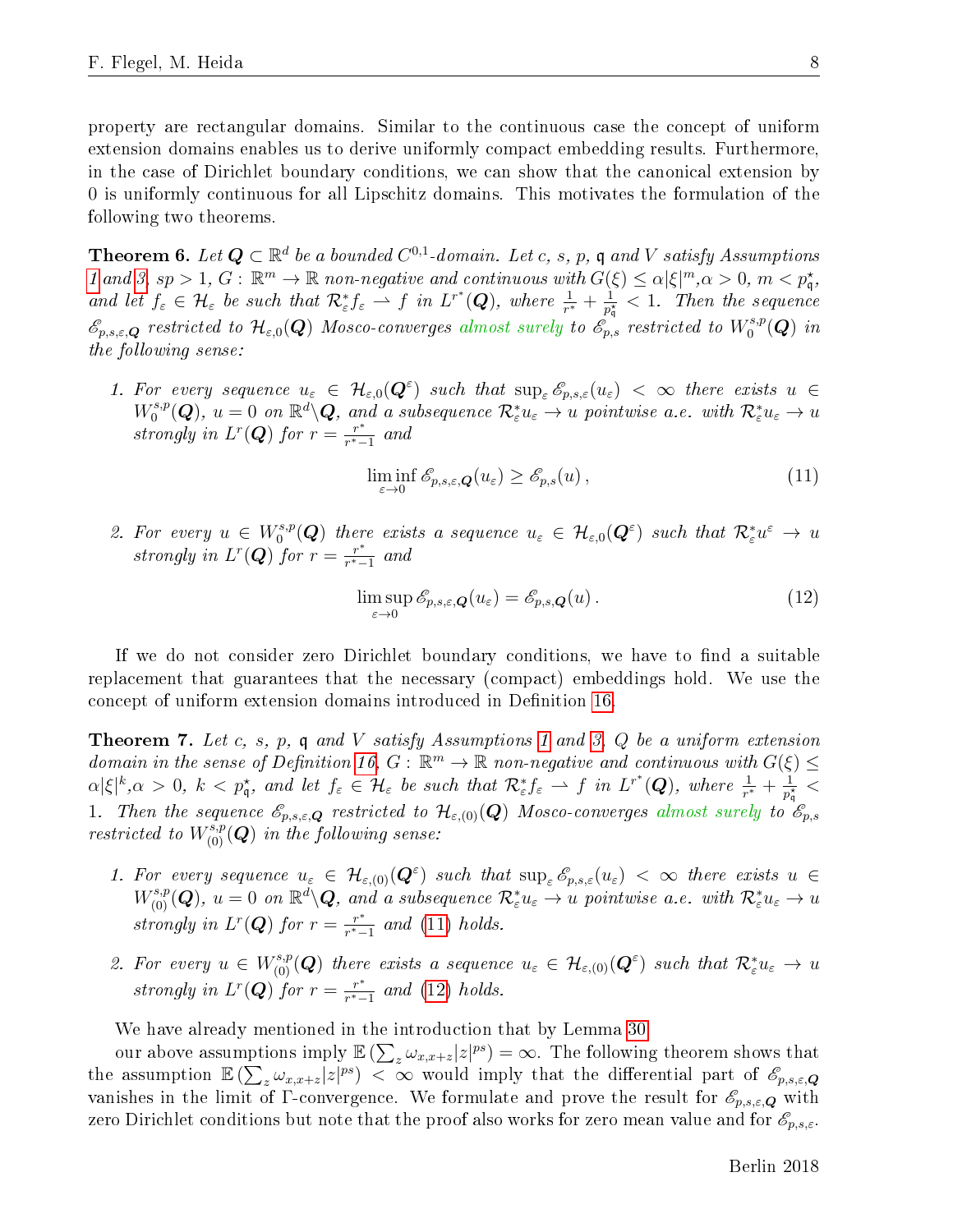<span id="page-9-0"></span>**Theorem 8.** Let  $V(\xi) = |\xi|^p$  and let  $\mathbb{E}(\sum_{z} \omega_{x,x+z} |z|^{ps}) < \infty$ ,  $G : \mathbb{R} \to \mathbb{R}$  non-negative and continuous with  $G(\xi) \leq \alpha |\xi|^m, \alpha > 0$ ,  $m < p_{\mathfrak{q}}^*$ , and let  $f_{\varepsilon} \in \mathcal{H}_{\varepsilon}$  be such that  $\mathcal{R}_{\varepsilon}^* f_{\varepsilon} \to f$  in  $L^{r^*}(\mathbf{Q})$ , where  $\frac{1}{r^*} + \frac{1}{p_0^*}$  $\frac{1}{p_{\mathfrak{q}}^{\star}} < 1$ . Then almost surely and for every  $u \in C^1_0(\boldsymbol{Q})$  it holds

<span id="page-9-3"></span>
$$
\lim_{\varepsilon \to 0} \mathcal{E}_{p,s,\varepsilon,\mathbf{Q}}(u) = \int_{\mathbf{Q}} G(u(x)) \mathrm{d}x - \int_{\mathbf{Q}} u(x) f(x).
$$
\n(13)

In particular,  $\mathscr{E}_{p,s,\varepsilon,\boldsymbol{Q}}$  strongly  $\Gamma$ -converges in  $L^m(\boldsymbol{Q})$  to

$$
\tilde{\mathscr{E}}_{p,s,\mathbf{Q}}(u) = \int_{\mathbf{Q}} G(u(x)) \mathrm{d}x - \int_{\mathbf{Q}} u(x) f(x)
$$

in the sense that  $\mathcal{R}_{\varepsilon}^{\star}u_{\varepsilon} \to u$  in  $L^{m}(\mathbf{Q})$  implies

<span id="page-9-1"></span>
$$
\liminf_{\varepsilon \to 0} \mathscr{E}_{p,s,\varepsilon,\mathbf{Q}}(u_{\varepsilon}) \ge \tilde{\mathscr{E}}_{p,s,\mathbf{Q}}(u) \tag{14}
$$

and for  $u \in L^m(Q)$  there exists a sequence  $u_{\varepsilon} \in \mathcal{H}_{\varepsilon}$  with  $\mathcal{R}_{\varepsilon}^{\star}u_{\varepsilon} \to u$  in  $L^m(Q)$  and

<span id="page-9-2"></span>
$$
\lim_{\varepsilon \to 0} \mathscr{E}_{p,s,\varepsilon,\mathbf{Q}}(u_{\varepsilon}) = \tilde{\mathscr{E}}_{p,s,\mathbf{Q}}(u) \,. \tag{15}
$$

*Proof.* [\(14\)](#page-9-1) follows immediately by definition. In order to prove [\(15\)](#page-9-2) we use [\(13\)](#page-9-3) and observe that for every sequence  $u_{\delta} \in C_c^1(\mathbf{Q})$  approximating  $u \in L^m(\Omega)$  as  $\delta \to 0$  it holds

$$
\left|\tilde{\mathscr{E}}_{p,s,\mathbf{Q}}(u)-\mathscr{E}_{p,s,\varepsilon,\mathbf{Q}}(u_{\delta})\right|\leq\left|\tilde{\mathscr{E}}_{p,s,\mathbf{Q}}(u)-\tilde{\mathscr{E}}_{p,s,\mathbf{Q}}(u_{\delta})\right|+\left|\tilde{\mathscr{E}}_{p,s,\mathbf{Q}}(u_{\delta})-\mathscr{E}_{p,s,\varepsilon,\mathbf{Q}}(u_{\delta})\right|.
$$

In this way, successively choosing first  $u_{\delta}$  and then  $\varepsilon$  we construct the sequence  $u_{\varepsilon}$ .

It remains to prove [\(13\)](#page-9-3). By assumption, it holds

$$
\lim_{K\to\infty}\mathbb{E}\left(\sum_{|z|>K}\omega_{x,x+z}|z|^{ps}\right)=0.
$$

Defining  $E := \mathbb{E} \left( \sum_z \omega_{x,x+z} |z|^{ps} \right)$ , we observe for any  $\delta > 0$  and  $\varepsilon \ll \delta$ 

$$
\varepsilon^{-ps} \sum_{x \in \mathbf{Q}^{\varepsilon}} \sum_{y \in \mathbf{Q}^{\varepsilon}} \omega_{\frac{x}{\varepsilon}, \frac{y}{\varepsilon}} |u(x) - u(y)|^p = \sum_{x \in \mathbf{Q}^{\varepsilon}} \sum_{y \in \mathbf{Q}^{\varepsilon}} \omega_{\frac{x}{\varepsilon}, \frac{y}{\varepsilon}} \left| \frac{x}{\varepsilon} - \frac{y}{\varepsilon} \right|^{ps} \frac{|u(x) - u(y)|^p}{|x - y|^p} |x - y|^{p - ps}
$$
  

$$
\leq ||\nabla u||_{\infty}^p \sum_{x \in \mathbf{Q}^{\varepsilon}} \sum_{\substack{y \in \mathbf{Q}^{\varepsilon} \\ |x - y| < \delta}} \omega_{\frac{x}{\varepsilon}, \frac{y}{\varepsilon}} \left| \frac{x}{\varepsilon} - \frac{y}{\varepsilon} \right|^{ps} \delta^{p - ps} +
$$
  

$$
+ ||\nabla u||_{\infty}^p \sum_{x \in \mathbf{Q}^{\varepsilon}} \sum_{|z| \geq \frac{\delta}{\varepsilon}} \omega_{\frac{x}{\varepsilon}, \frac{x}{\varepsilon} + z} |z|^{ps} (\text{diam} \mathbf{Q})^{p - ps}
$$

and hence in the limit it holds for all  $K > 0$ :

$$
\lim_{\varepsilon \to 0} \varepsilon^{-ps} \sum_{x \in \mathbf{Q}^{\varepsilon}} \sum_{y \in \mathbf{Q}^{\varepsilon}} \omega_{\frac{x}{\varepsilon}, \frac{y}{\varepsilon}} |u(x) - u(y)|^p
$$
\n
$$
\leq ||\nabla u||_{\infty}^p |\mathbf{Q}| \left( E \, \delta^{p - ps} + (\operatorname{diam} \mathbf{Q})^{p - ps} \, \mathbb{E} \left( \sum_{|z| > K} \omega_{x, x+z} |z|^{ps} \right) \right).
$$

This provides [\(13\)](#page-9-3).

Berlin 2018

 $\Box$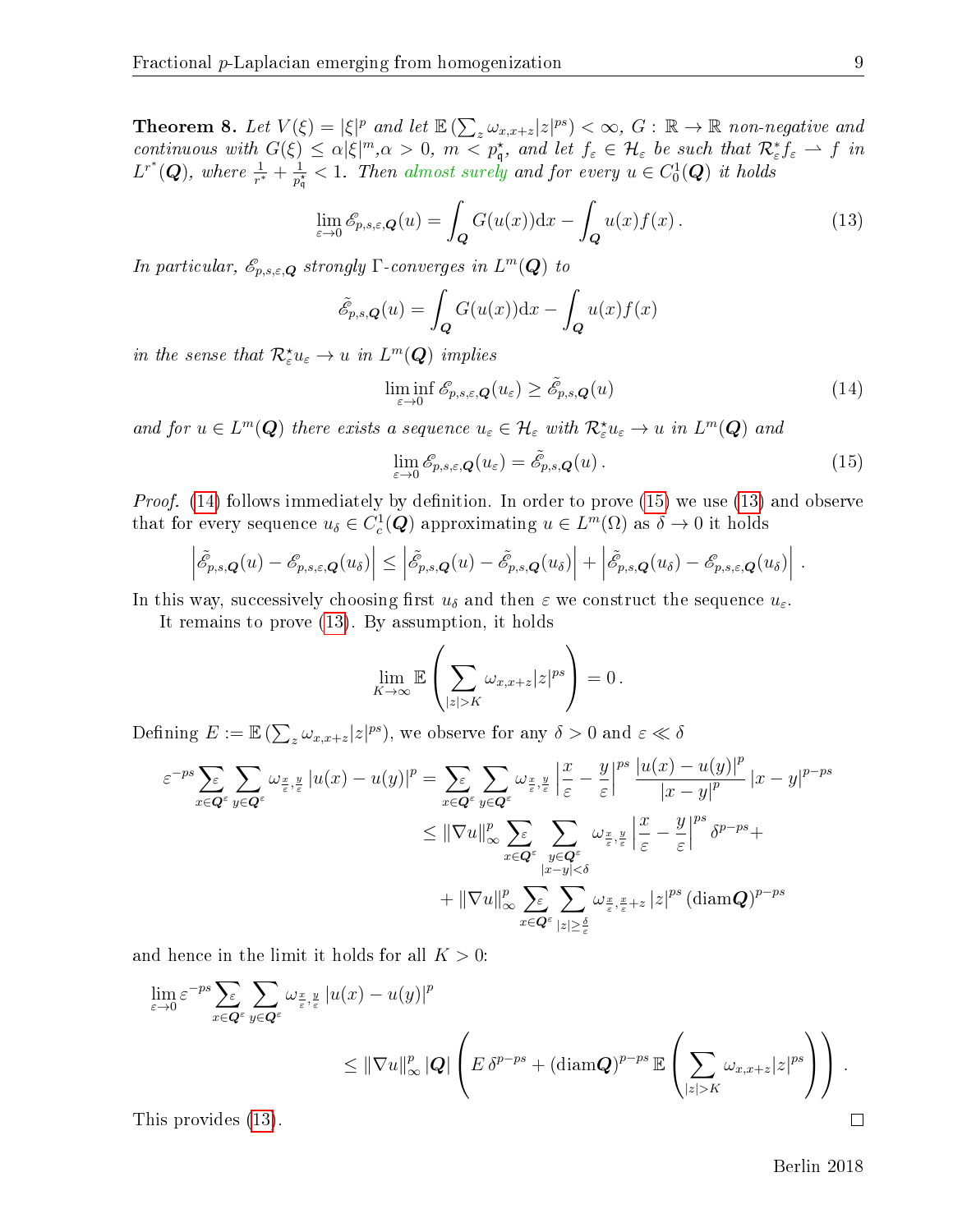## <span id="page-10-0"></span>2.3 Application to the (spectral) homogenization of the fractional Laplace operator

It is well-known that strong/weak Γ-convergence of convex functionals implies strong/weak convergence of the minimizers towards the minimizer of the limit functional, see [\[7\]](#page-40-4). Hence, we expect that solutions of  $\mathcal{L}_{\varepsilon}u_{\varepsilon}=f$  converge to solutions of the fractional equation

$$
PV \int_{\mathbb{R}^d} \frac{u(y) - u(x)}{|x - y|^{d + 2s}} dy = f(x).
$$

This indeed holds true and we recall the proof in the context of the following result.

**Theorem 9.** Let the assumptions of Theorem [4](#page-6-0) hold with  $p = 2$ . For almost surely every  $\varepsilon > 0$  there exists a unique solution  $u_{\varepsilon} \in \mathcal{H}_{\varepsilon}(\mathbf{Q})$  such that for every  $v \in \mathcal{H}_{\varepsilon}(\mathbf{Q})$  it holds

<span id="page-10-1"></span>
$$
\varepsilon^{2d} \sum_{x,y \in \mathbb{Z}_\varepsilon^d} \sum_{\varepsilon, y \in \mathbb{Z}_\varepsilon^d} \frac{u_\varepsilon(y) - u_\varepsilon(x)}{|x - y|^{d + 2s}} \left( v(y) - v(x) \right) = \varepsilon^d \sum_{x \in \mathbb{Z}_\varepsilon^d} f(x) v(x) ,\tag{16}
$$

and as  $\varepsilon \to 0$  we find  $\mathcal{R}_{\varepsilon}^*u_{\varepsilon} \to u$  strongly in  $L^r(\mathbf{Q})$  and  $u \in W^{s,2}(\mathbb{R}^d)$  is the unique solution to the equation

<span id="page-10-2"></span>
$$
\forall v \in W^{s,2}(\mathbb{R}^d) : \mathbb{E}(c) \int_{\mathbb{R}^d} \int_{\mathbb{R}^d} \frac{u(y) - u(x)}{|x - y|^{d + 2s}} (v(y) - v(x)) \, dx \, dy = \int_{\mathbb{R}^d} f v, \qquad (17)
$$

where  $u = 0$  outside of  $Q$ .

*Proof.* Let u be the unique minimizer of  $\mathscr{E}_{2,s}$  and let  $u_{\varepsilon}^*$  be a sequence such that  $\mathcal{R}_{\varepsilon}^*u_{\varepsilon}^* \to u$ strongly in  $L^r(\bm{Q})$  and [\(9\)](#page-7-0) holds. Furthermore, let  $u_\varepsilon\in\mathcal{H}_\varepsilon(\bm{Q})$  be the minimizer of  $\mathscr{E}_{\varepsilon,2}$  and let  $\tilde{u} = \lim_{\varepsilon \to 0} \mathcal{R}_{\varepsilon}^* u_{\varepsilon}$  according to Theorem [4.](#page-6-0) Then

$$
\mathscr{E}_{2,s}(u) = \lim_{\varepsilon \to 0} \mathscr{E}_{2,s,\varepsilon}(u_{\varepsilon}^*) \ge \liminf_{\varepsilon \to 0} \mathscr{E}_{2,s,\varepsilon}(u_{\varepsilon}) \ge \mathscr{E}_{2,s}(\tilde{u}) \ge \mathscr{E}_{2,s}(u) .
$$

where we used in the last inequality that u is the minimizer of  $\mathscr{E}_{2,s}$ . Since the minimizer of  $\mathscr{E}_{2,s}$  is unique, we obtain  $\tilde{u} = u$  and the theorem is proved.  $\Box$ 

In a similar way, we prove the following theorems.

**Theorem 10.** Let the assumptions of Theorem [5](#page-7-1) hold with  $p = 2$ . Then almost surely for every  $\varepsilon > 0$  there exists a unique solution  $u_{\varepsilon} \in \mathcal{H}_{\varepsilon}$  such that for every  $v \in \mathcal{H}_{\varepsilon}$  equation [\(16\)](#page-10-1) holds and as  $\varepsilon \to 0$  we find  $\mathcal{R}_{\varepsilon}^*u_{\varepsilon} \to u$  pointwise where  $u \in W^{s,2}(\mathbb{R}^d)$  is the unique solution to [\(17\)](#page-10-2).

**Theorem 11.** Let the assumptions of Theorem [6](#page-8-3) hold with  $p = 2$ . Almost surely for every  $\varepsilon > 0$  there exists a unique solution  $u_{\varepsilon} \in \mathcal{H}_{\varepsilon,0}(\mathbf{Q})$  such that for every  $v \in \mathcal{H}_{\varepsilon,0}(\mathbf{Q})$  it holds

<span id="page-10-3"></span>
$$
\varepsilon^{2d} \sum_{x,y \in \mathbf{Q}^{\varepsilon}} \sum_{\varepsilon, y \in \mathbf{Q}^{\varepsilon}} c_{\frac{x}{\varepsilon}, y} \frac{u_{\varepsilon}(y) - u_{\varepsilon}(x)}{|x - y|^{d + 2s}} \left( v(y) - v(x) \right) = \varepsilon^{d} \sum_{x \in \mathbf{Q}^{\varepsilon}} f(x) v(x) , \tag{18}
$$

and as  $\varepsilon \to 0$  we find  $\mathcal{R}_{\varepsilon}^* u_{\varepsilon} \to u$  strongly in  $L^r(\mathbf{Q})$  and  $u \in W_0^{s,2}$  $\mathcal{O}_0^{s,2}(\boldsymbol{Q})$  is the unique solution such that for every  $v \in W_0^{s,2}$  $\mathcal{O}_0^{s,2}(\boldsymbol{Q})$  the following equation holds

<span id="page-10-4"></span>
$$
\mathbb{E}(c)\int_{\mathbf{Q}}\int_{\mathbf{Q}}\frac{u(y)-u(x)}{|x-y|^{d+2s}}\left(v(y)-v(x)\right)\mathrm{d}x\mathrm{d}y=\int_{\mathbf{Q}}fv\,.
$$
 (19)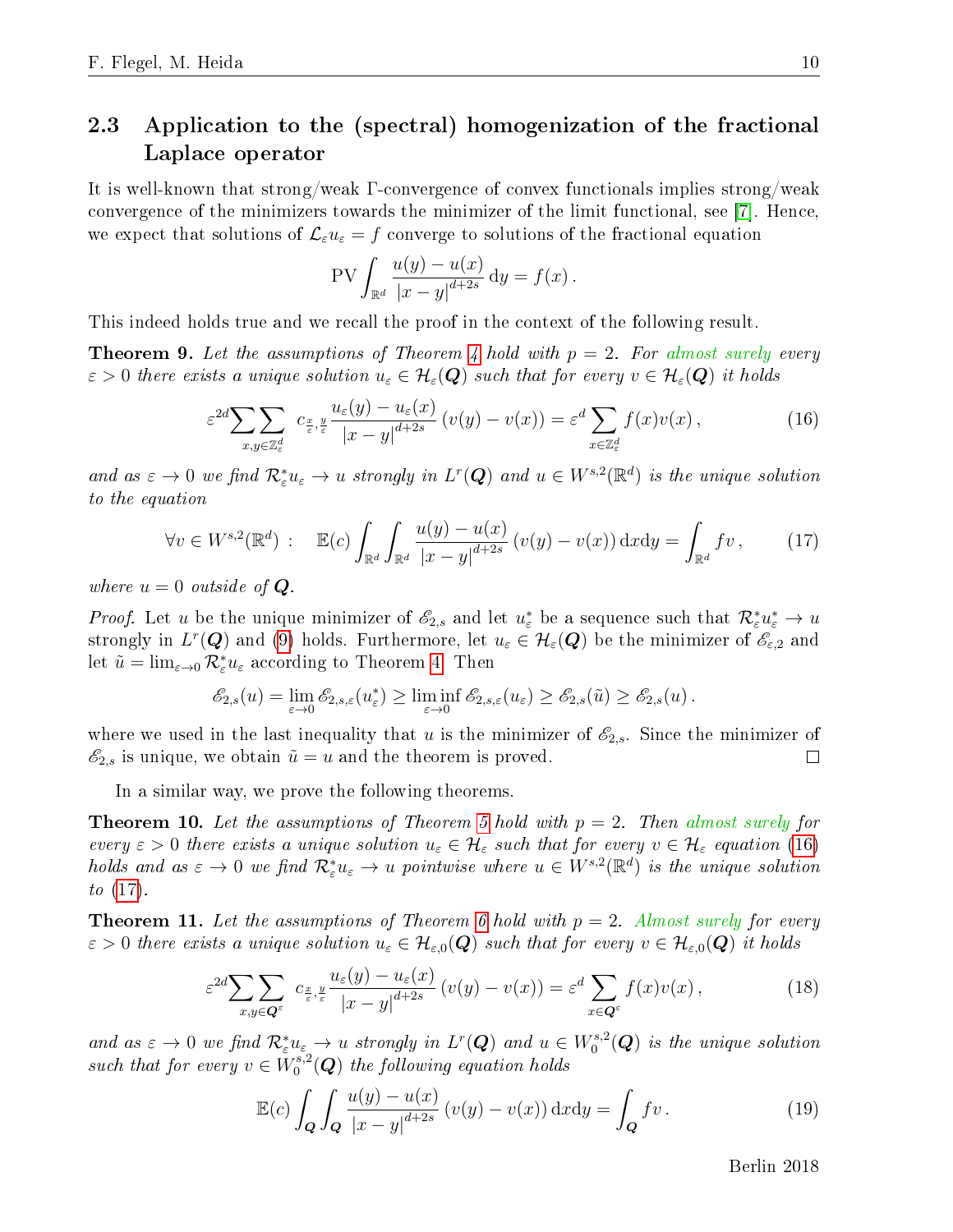**Theorem 12.** Let the assumptions of Theorem [7](#page-8-0) hold with  $p = 2$ . Then almost surely for every  $\varepsilon > 0$  there exists a unique solution  $u_{\varepsilon} \in \mathcal{H}_{\varepsilon, (0)}(Q)$  such that for every  $v \in \mathcal{H}_{\varepsilon, (0)}(Q)$ equation [\(18\)](#page-10-3) holds and as  $\varepsilon \to 0$  we find  $\mathcal{R}^*_{\varepsilon} u_{\varepsilon} \to u$  strongly in  $L^r(\mathbf{Q})$  and  $u \in W^{s,2}_{(0)}(\mathbf{Q})$  is the unique solution such that for every  $v \in W^{s,2}_{(0)}(Q)$  the equation [\(19\)](#page-10-4) holds.

We finally take a look on the topic of spectral homogenization. Theorem [32](#page-21-1) together with Remark [2](#page-4-1) and Theorem [6](#page-8-3) shows that the operators  $\mathcal{B}_c^{\varepsilon}$  :  $\mathcal{H}_{\varepsilon}(\bm{Q}) \to \mathcal{H}_{\varepsilon,0}(\bm{Q}),$  where  $\mathcal{B}_c^{\varepsilon}(f)$ solves [\(18\)](#page-10-3), are uniformly compact with respect to the norm  $L^p(\bm{Q}^{\varepsilon})$ . Furthermore, Theorem [6](#page-8-3) yields that

$$
\|\mathcal{R}_{\varepsilon}^*\mathcal{B}_{c}^{\varepsilon}f^{\varepsilon}-u\|_{L^p(Q)}\to 0 \quad \text{as } \varepsilon\to 0,
$$

if  $\mathcal{R}^*_\varepsilon f^\varepsilon \rightharpoonup f$  where u is the solution to [\(19\)](#page-10-4). Furthermore, the solution operator  $\mathcal B$  to (19) is compact by the compact embedding  $W^{s,2}(\mathbf{Q}) \hookrightarrow L^2(\mathbf{Q})$ . Hence, we obtain the following result from [\[13\]](#page-41-11), Theorem 11.4 and 11.5 following the argumentation in Section 8 of [\[10\]](#page-41-0).

**Theorem 13.** Under the assumptions of Theorem [6](#page-8-3) let  $\mu_k^{\varepsilon}$  be the k-th eigenvalue (i.e.  $\mu_1^{\varepsilon} \geq$  $\mu_2^{\varepsilon}\geq\ldots$ ) and  $\psi_k^{\varepsilon}$  the k-th eigenfunction of  $\mathcal{B}_{c}^{\varepsilon}$ . Furthermore, let  $\mu_k$  be the k-th eigenvalue and  $\psi_k$  the k-th eigenfunction of B. Then the following holds almost surely.

• Let  $k \in \mathbb{N}$  and let  $\varepsilon_m$  be a null sequence. Then there  $\mathbb{P}$ -a.s. exists a family  $\{\psi_j^0\}_{1 \leq j \leq k}$ of eigenvectors of  $\mathcal B$  and a subsequence still indexed by  $\varepsilon_m$  such that

$$
\left(\mathcal{R}_{\varepsilon_m}^*\psi_1^{\varepsilon_m},\ldots,\mathcal{R}_{\varepsilon_m}^*\psi_k^{\varepsilon_m}\right)\to\left(\psi_1^0,\ldots,\psi_k^0\right)\quad strongly\;in\;L^2(\mathbf{Q})\,.
$$

• If the multiplicity of  $\mu_k$  is equal to s, i.e.

$$
\mu_{k-1} > \mu_k = \mu_{k+1} = \cdots = \mu_{k+s} > \mu_{k+s+1}
$$

then for  $j = 1, \ldots, s$  there  $\mathbb{P}\text{-}a.s.$  exists a sequence  $\psi^{\varepsilon} \in \mathcal{H}^{\varepsilon}(\mathbf{Q})$  such that

$$
\lim_{\varepsilon\to 0}\|\psi_{k+j}-\mathcal{R}^*_{\varepsilon}\psi^{\varepsilon}\|_{L^2(\boldsymbol{Q})}=0
$$

where  $\psi^{\varepsilon}$  is a linear combination of the eigenfunctions of the operator  $\mathcal{B}_{c}^{\varepsilon}$  corresponding to  $\mu_k^{\varepsilon}, \ldots, \mu_{k+s}^{\varepsilon}$ .

# <span id="page-11-0"></span>3 Preliminaries

We first fix some convenient notation for discrete integrals (i.e. higher dimensional sums) and function spaces. For  $\varepsilon > 0$ ,  $A \subset \mathbb{Z}_{\varepsilon}^d$  and a function  $f : A \to \mathbb{R}$  we define

$$
\sum_{x \in A} f(x) := \varepsilon^d \sum_{x \in A} f(x) .
$$

Then, for every function  $f \in C_c(\mathbb{R}^d)$  it is straight forward to verify

$$
\sum_{x \in \mathbb{Z}_{\varepsilon}^d} f(x) \to \int_{\mathbb{R}^d} f \quad \text{as } \varepsilon \to 0 \,.
$$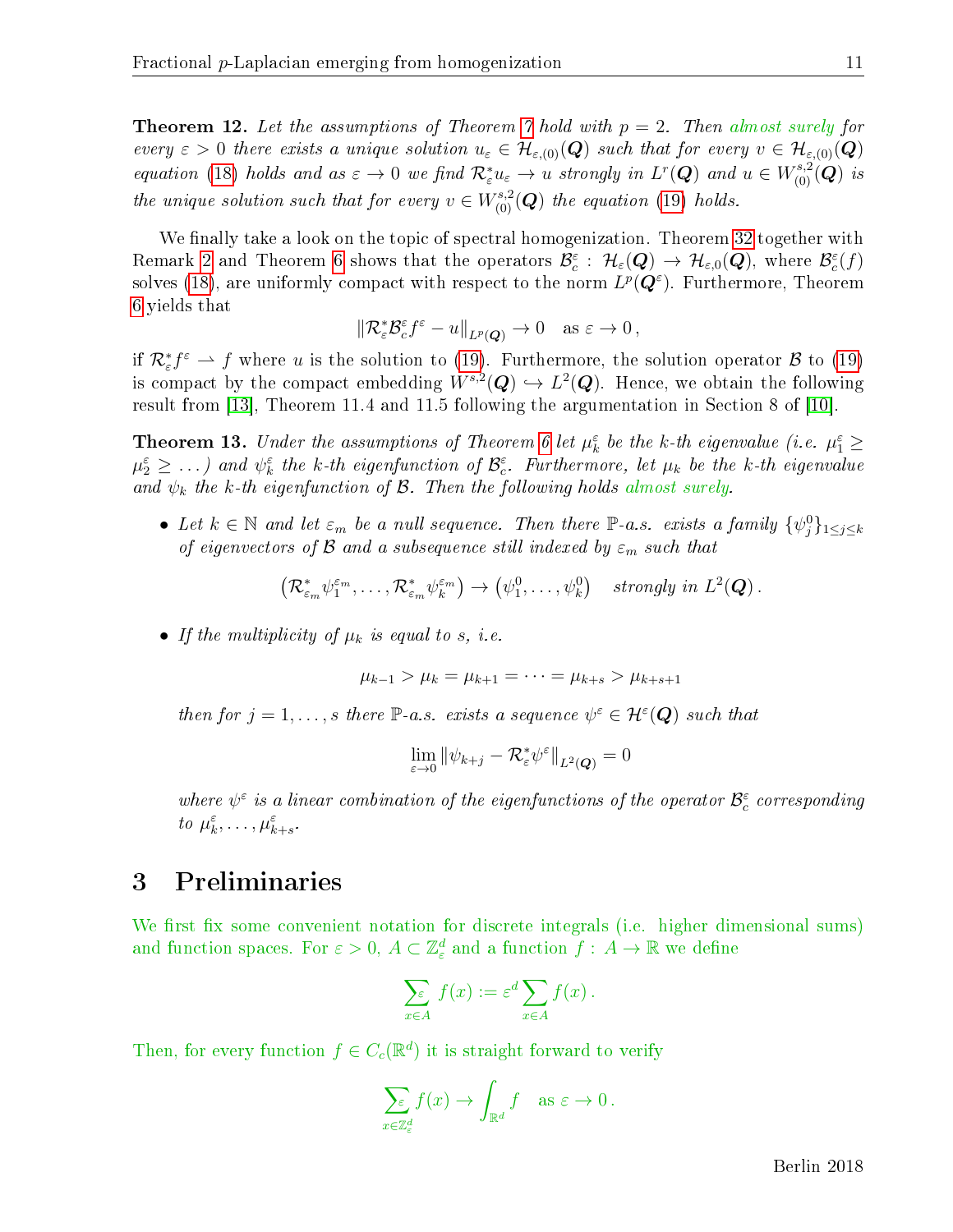In particular, the measure  $\mu^{\varepsilon} := \sum_{\alpha}$  $x \in \mathbb{Z}^d_\varepsilon$  $\delta_x$  converges vaguely to the Lebesgue measure and hence also weakly on every bounded measurable set. For arbitrary measurable  $B\subset \mathbb{R}^d$  with  $|\partial B| = 0$  it follows that  $|B|_{\varepsilon} := \varepsilon^d \sharp \{ B \cap \mathbb{Z}_{\varepsilon}^d \}$  converges to  $|B|$ , i.e.  $|B|_{\varepsilon} \to |B|$  as  $\varepsilon \to 0$ . Hence,  $\sum_{\varepsilon}$  can be considered as a discrete equivalent of the integral  $\int$ .

#### <span id="page-12-0"></span>3.1 Discrete and continuous Sobolev-Slobodeckij spaces

We introduce the Sobolev–Slobodeckij space  $W^{s,p}(\mathbb{R}^d)$  as the closure of  $C_c^\infty(\mathbb{R}^d)$  with respect to the norm

$$
||u||_{s,p}^p := ||u||_{L^p(\mathbb{R}^d)}^p + [u]_{s,p}^p
$$
, where  $[u]_{s,p}^p := \int_{\mathbb{R}^d} \int_{\mathbb{R}^d} \frac{|u(x) - u(y)|^p}{|x - y|^{d + sp}} dx dy$ 

is the Gagliardo seminorm. This family of spaces is discussed in detail for example in [\[9,](#page-41-4) [23\]](#page-42-0). In general, they can be constructed as the interpolation of  $W^{1,p}(\mathbb{R}^d)$  and  $L^p(\mathbb{R}^d)$ , see e.g.  $[1, 23]$  $[1, 23]$ , but in this work, we follow the outline of  $[9]$ . We also consider Sobolev-Slobodeckij spaces  $W^{s,p}(\boldsymbol{Q})$  on Lipschitz bounded domains  $\boldsymbol{Q} \, \subset \, \mathbb{R}^d$ . These are defined by the norm  $\|u\|_{s,p,\boldsymbol{Q}}^p := \|u\|_{L^p(\boldsymbol{Q})}^p + [u]_{s,p,\boldsymbol{Q}}^p$ , where the semi-norm  $[u]_{s,p,\boldsymbol{Q}}^p$  is given through

$$
[u]_{s,p,\mathbf{Q}}^p = \int_{\mathbf{Q}} \int_{\mathbf{Q}} \frac{|u(x) - u(y)|^p}{|x - y|^{d + sp}} \, \mathrm{d}x \, \mathrm{d}y \, .
$$

As can be found for example in Theorem 5.4 of [\[9\]](#page-41-4),

<span id="page-12-1"></span>the extension operator  $W^{s,p}(\mathbf{Q}) \hookrightarrow W^{s,p}(\mathbb{R}^d)$  is continuous for every  $s \in (0,1]$  (20)

if  $\partial\bm{Q}$  is bounded and of class  $C^{0,1}.$  Property [\(20\)](#page-12-1) is called the  $W^{s,p}$ -extension property of domains  $\bm{Q}$  and it is used to prove compactness of embeddings  $W^{s,p}(\bm{Q}) \, \hookrightarrow \, W^{s',p}(\bm{Q})$  for  $0 < s' < s < 1$  and  $W^{s,p}(\boldsymbol{Q}) \hookrightarrow L^q(\boldsymbol{Q})$  for every  $1 {\gt} s > 0$  and  $\frac{s}{d} + \frac{1}{q} - \frac{1}{p}$  $\frac{1}{p} > 0$ . If  $\partial \bm{Q}$  is bounded and of class  $C^{0,1}$  and  $sp > 1$ , it makes sense to consider

$$
W_0^{s,p}(\mathbf{Q}) := \{ u \in W^{s,p}(\mathbf{Q}) : u|_{\partial \mathbf{Q}} \equiv 0 \},
$$

as in this case the trace is well defined.

<span id="page-12-3"></span>Remark 14. In general, the space

<span id="page-12-2"></span>
$$
W_0^{s,p}(\boldsymbol{Q}) := \left( L^p(\boldsymbol{Q}), W_0^{1,p}(\boldsymbol{Q}) \right)_s \tag{21}
$$

is the interpolate of  $W_0^{1,p}$  $L^{1,p}(\boldsymbol{Q})$  and  $L^p(\boldsymbol{Q})$  and hence the extension by  $0$  to  $W^{s,p}_0$  $\iota_0^{s,p}(\bm{Q}) \hookrightarrow W^{s,p}(\bm{Q})$ is continuous and well defined (see  $[1, VIII.7.17]$  $[1, VIII.7.17]$ ). Interestingly,  $(21)$  is well defined also in case  $sp \leq 1$  but on the whole  $W^{s,p}(\mathbf{Q}) \hookrightarrow W^{s,p}(\mathbb{R}^d)$ . Heuristically, this stems from the fact that  $sp \leq 1$  implies that functions might have jumps across Lipschitz manifolds. Thus, we may formally identify  $W_0^{s,p}$  $U_0^{s,p}(\boldsymbol{Q}) = W^{s,p}(\boldsymbol{Q})$  for  $sp \leq 1$ .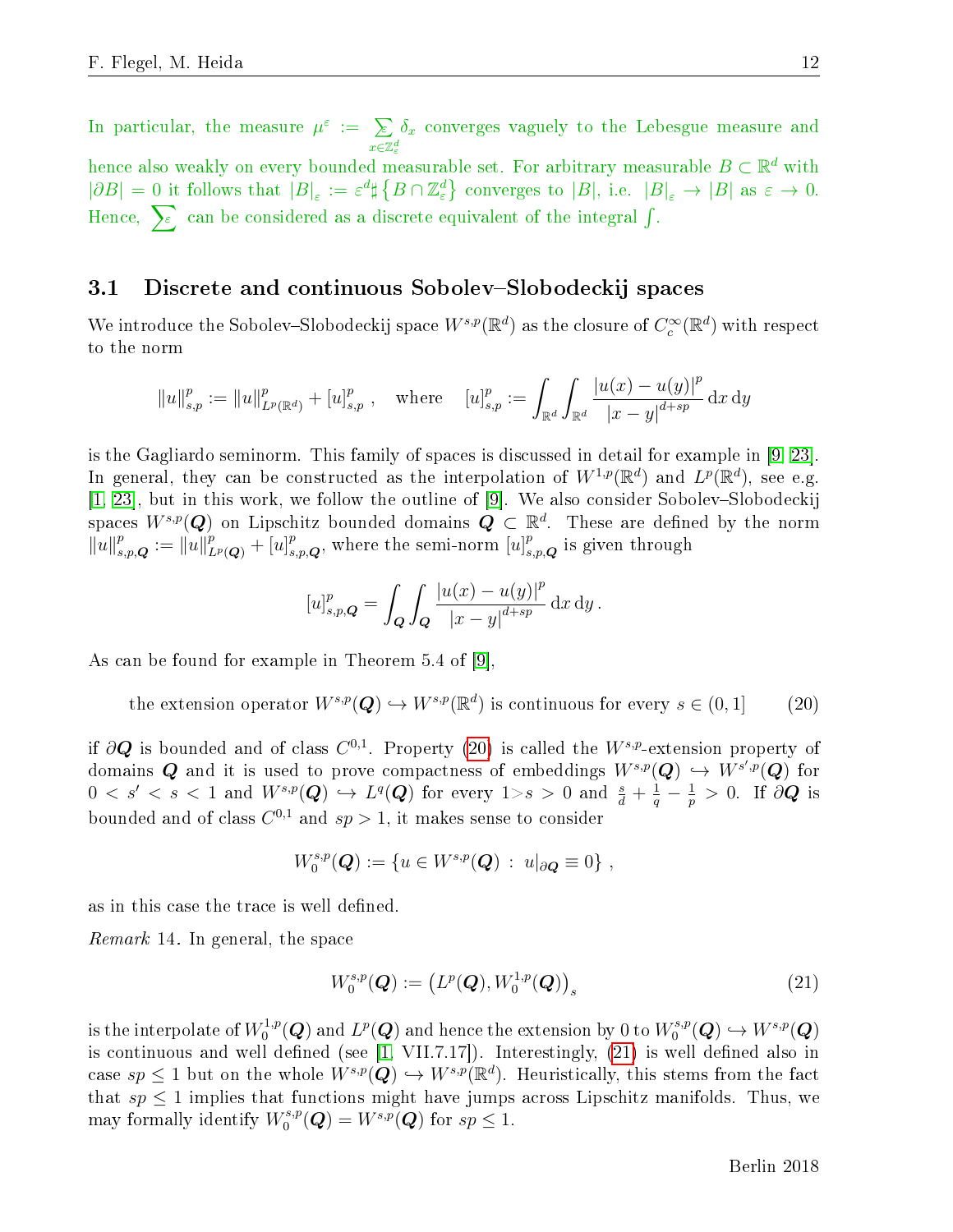A further space we will use is

$$
W^{s,p}_{(0)}(\mathbf{Q}) := \left\{ u \in W^{s,p}(\mathbf{Q}) \, : \, \int_{\mathbf{Q}} u = 0 \right\} \, .
$$

On  $\mathbb{R}^d$  we do not have compact embedding but it holds that  $W^{s,p}(\mathbb{R}^d) \hookrightarrow L^q(\mathbb{R}^d)$  continuously for every  $q \in [p, p^{\star}]$ , where  $p^{\star} = dp/(d - sp)$  for  $sp < d$ . Furthermore, the set  $C_c^{\infty}(\mathbb{R}^d)$  is dense in  $W^{s,p}(\mathbb{R}^d)$ . We finally need the following approximation result.

<span id="page-13-2"></span>**Lemma 15.** Let  $\eta \in C_c^{\infty}(B_1(0))$  with  $\eta \geq 0$  and  $\int \eta = 1$  and for  $k \in \mathbb{N}$  denote  $\eta_k(x) :=$  $\eta(kx)$ . Denoting  $f * \eta_k$  the convolution of a measurable function f and  $\eta_k$  we find for every  $u \in W^{s,p}(\mathbb{R}^d)$  that

$$
||u * \eta_k||_{s,p} \le ||u||_{s,p}
$$
 and  $\lim_{k \to \infty} ||u * \eta_k - u||_{s,p} = 0$ .

We shift the proof to the appendix, as it is standard.

In this work, we will need a discrete notion of Sobolev-Slobodeckij spaces and generalizations of the above embedding results to the discrete setting. To this aim, we consider the following normed subspaces of  $\mathcal{H}_\varepsilon$ . First, set  $\bm{Q}^\varepsilon:=\mathbb{Z}^d_\varepsilon\cap\bm{Q}$  for a bounded domain  $\bm{Q}\subset\mathbb{R}^d$ to define

$$
||u||_{L^p(\mathbb{Z}_{\varepsilon}^d)}^p := \sum_{x \in \mathbb{Z}_{\varepsilon}^d} |u(x)|^p \text{ and } ||u||_{L^p(\mathbf{Q}^{\varepsilon})}^p := \sum_{x \in \mathbf{Q}^{\varepsilon}} |u(x)|^p,
$$

and let  $W^{s,p}(\mathbb{Z}_{\varepsilon}^d)$  be the closure of  $C_c^{\infty}(\mathbb{R}^d)$  with respect to the norm

$$
||u||_{s,p,\varepsilon}^p := ||u||_{L^p(\mathbb{Z}_{\varepsilon}^d)}^p + [u]_{s,p,\varepsilon}^p, \quad \text{where} \quad [u]_{s,p,\varepsilon}^p := \sum_{x \in \mathbb{Z}_{\varepsilon}^d} \sum_{y \in \mathbb{Z}_{\varepsilon}^d} \frac{|u(x) - u(y)|^p}{|x - y|^{d + sp}}.
$$

When restricted to a bounded domain  $\mathbf{Q} \subset \mathbb{R}^d$ , we define  $||u||_{s,p,\varepsilon,\mathbf{Q}}^p := ||u||_{L^p(\mathbf{Q}^\varepsilon)}^p + [u]_s^p$  $_{s,p,\varepsilon,\boldsymbol{Q}}$ the norm of the space  $W^{s,p}(\mathbf{Q}^{\varepsilon})$ , where

<span id="page-13-1"></span>
$$
[u]_{s,p,\varepsilon,\mathbf{Q}}^p := \sum_{x \in \mathbf{Q}^\varepsilon} \sum_{y \in \mathbf{Q}^\varepsilon} \frac{|u(x) - u(y)|^p}{|x - y|^{d + sp}}.
$$
\n(22)

For some of the proofs below, we need a discrete version of the continuous extension property [\(20\)](#page-12-1) which holds uniformly in  $\varepsilon$ . As announced in the introduction we formulate this condition in a definition.

<span id="page-13-0"></span>**Definition 16.** A bounded domain  $\boldsymbol{Q} \subset \mathbb{R}^d$  is called a *uniform extension domain* if there exists  $C > 0$  such that for every  $\varepsilon > 0$  there exists a linear extension operator  $\mathcal{E}_{\varepsilon}$ :  $W^{s,p}(\mathbf{Q}^{\varepsilon}) \hookrightarrow$  $W^{s,p}(\mathbb{Z}_{\varepsilon}^d)$  with  $\|\mathcal{E}_{\varepsilon}\| \leq C$ .

<span id="page-13-3"></span>Remark 17. We may assume for a uniform extension domain  $Q$  that there exists a further bounded domain  $\tilde{Q} \supset \overline{Q}$  and such that the extensions have compact support in  $\tilde{Q}$ . We prove this in the appendix.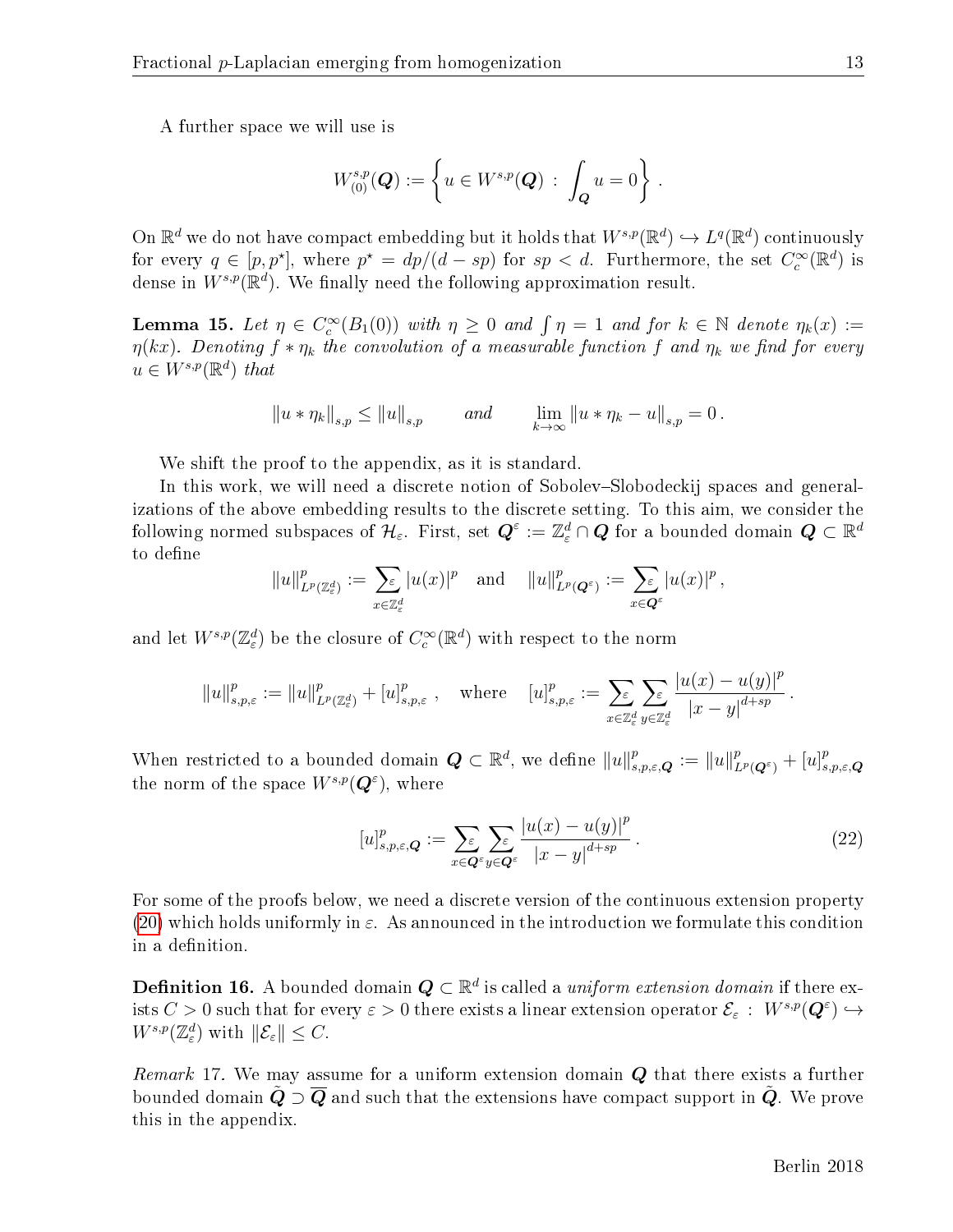We will not go into details on this point but note that being a uniform extension domain is immediate for rectangular boxes  $\bm{Q} = \prod_{i=1}^d (a_i, b_i),$  where  $-\infty < a_i < b_i < +\infty$  for every  $i = 1, \ldots d$ . This can be checked by reflection at the boundaries. Furthermore, Theorem [21](#page-14-1) suggests that every  $C^{0,1}$  domain should be a uniform extension domain. However, the proof of such a statement is beyond the scope of this work.

In the following, we formulate the four most important results of this subsection. The proofs are technical and either standard ( and hence shifted to the appendix ) or will be presented in Section [3.2](#page-15-0) below.

<span id="page-14-0"></span>**Theorem 18** (Discrete Sobolev inequality on  $\mathbb{Z}_{\varepsilon}^{d}$ ). Let  $s \in (0,1)$  and  $p \in [1,\infty)$  be such that  $sp < d$  and let  $p^* := dp/(d - sp)$ . Then, for every  $q \in [p, p^*]$ , there exists a constant  $C_{p,q} > 0$ depending only on d, p, q and s such that for every  $\varepsilon > 0$  and every  $u \in W^{s,p}(\mathbb{Z}_{\varepsilon}^d)$  it holds

<span id="page-14-4"></span>
$$
||u||_{L^{q}(\mathbb{Z}_{\varepsilon}^{d})} \leq C_{p,q} ||u||_{s,p,\varepsilon} .
$$
\n(23)

The exponent  $p^*$  is called the *fractional critical exponent*. As a corollary, the last result extends to bounded domains.

<span id="page-14-3"></span>**Theorem 19.** Let  $Q \subset \mathbb{R}^d$  be a bounded uniform extension domain and let  $s \in (0,1)$  and  $p \in [1,\infty)$  be such that  $sp < d$  and let  $p^* := dp/(d - sp)$ . Then, for every  $q \in [p,p^*]$ , there exists a constant  $C_{p,q} > 0$  depending only on d, p, q, s and **Q** such that for every  $\varepsilon > 0$  and every  $u \in W^{s,p}(\mathbf{Q}^{\varepsilon})$  it holds

$$
||u||_{L^q(Q\cap \mathbb{Z}_{\varepsilon}^d)} \leq C_{p,q} ||u||_{s,p,\varepsilon,\mathbf{Q}}.
$$

Furthermore, we obtain the following compactness result on bounded domains.

<span id="page-14-2"></span>**Theorem 20.** Let  $Q \subset \mathbb{R}^d$  be a bounded uniform extension domain and let  $s \in (0,1)$  and  $p \in [1,\infty)$ . Let  $p^* := dp/(d - sp)$  if  $sp < d$ , and  $p^* = \infty$  else. For every  $\varepsilon > 0$  let  $u_{\varepsilon} \in W^{1,p}(\mathbf{Q}^{\varepsilon})$  such that  $\sup_{\varepsilon>0}||u_{\varepsilon}||_{s,p,\varepsilon,\mathbf{Q}} < \infty$ . Then, for every  $q \in [p,p^{\star})$  the family  $(\mathcal{R}_{\varepsilon}^* u_{\varepsilon})_{\varepsilon>0}$  is precompact in  $L^q(\overline{\mathbf{Q}}^{\varepsilon})$ .

The proofs of Theorems [18](#page-14-0) and [20](#page-14-2) are very technical and mostly follow the outline of proofs from [\[9\]](#page-41-4). Hence, for better readability of the paper, we shift them to the appendix.

Finally, we turn to Poincaré-type inequalities on bounded domains with Dirichlet boundary conditions or zero mean value. We hence define the spaces

$$
W_0^{s,p}(\mathbf{Q}^{\varepsilon}) := \{ u \in W^{s,p}(\mathbf{Q}^{\varepsilon}) : u|_{\partial \mathbf{Q}^{\varepsilon}} \equiv 0 \},
$$
  

$$
W_{(0)}^{s,p}(\mathbf{Q}^{\varepsilon}) := \left\{ u \in W^{s,p}(\mathbf{Q}^{\varepsilon}) : \sum_{x \in \mathbf{Q}^{\varepsilon}} u = 0 \right\}.
$$

The corresponding embedding theorems are the following.

<span id="page-14-1"></span>**Theorem 21.** Let  $Q \subset \mathbb{R}^d$  be a bounded domain with  $C^{0,1}$  boundary, let  $p \in (1,\infty)$ ,  $s \in (0,1)$ . *Identifying every function*  $u \in W_0^{s,p}$  $\mathcal{O}_0^{s,p}(\boldsymbol{Q}^\varepsilon)$  with its extension by  $0$  outside  $\boldsymbol{Q}^\varepsilon,$  there exists  $C>0$ independent from  $\varepsilon$  such that

> $\forall u \in W_0^{s,p}$  $\mathcal{O}_0^{s,p}(\mathbf{Q}^{\varepsilon})$  :  $[u]_{s,p,\varepsilon} \leq C[u]_{s,p,\varepsilon,\mathbf{Q}}$ . (24)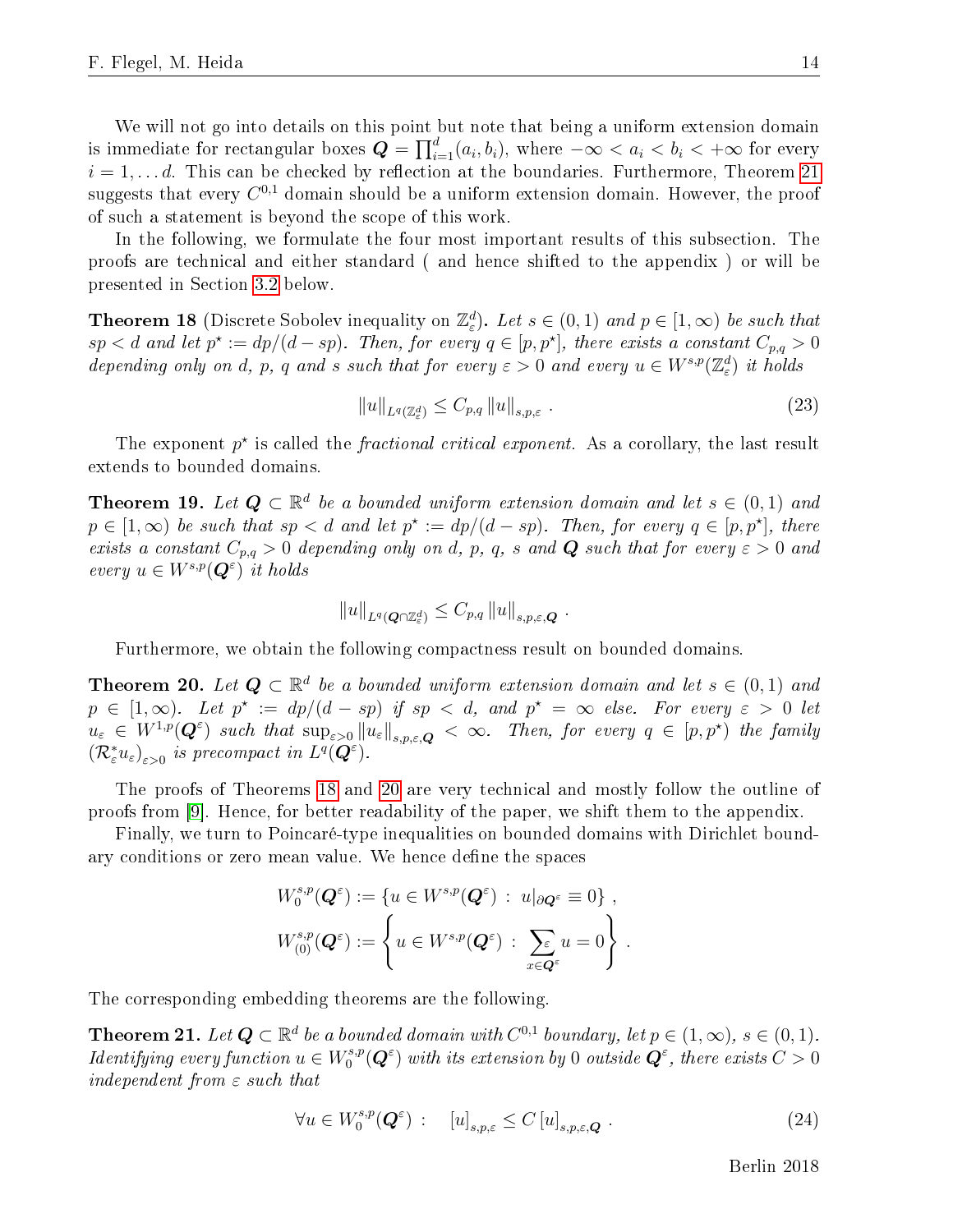For every  $q \in [p, p^{\star}]$ , there exists a constant  $C_{p,q} > 0$  depending only on d, p, q, s and Q such that for every  $\varepsilon > 0$  it holds

$$
\forall u \in W_0^{s,p}(\mathbf{Q}^{\varepsilon}) \, : \, \|u\|_{L^q(\mathbf{Q}\cap\mathbb{Z}_{\varepsilon}^d)} \leq C_{p,q} \, [u]_{s,p,\varepsilon,\mathbf{Q}}^p \tag{25}
$$

Finally, let  $p^* := dp/(d - sp)$  if  $sp < d$ , and  $p^* = \infty$  else. For every  $\varepsilon > 0$  let  $u_{\varepsilon} \in$  $W^{1,p}(\mathbf{Q}^{\varepsilon})$  such that  $\sup_{\varepsilon>0} |u_{\varepsilon}|_{s,p,\varepsilon,\mathbf{Q}} < \infty$ . Then, for every  $q \in [p,p^{\star})$  the family  $(\mathcal{R}_{\varepsilon}^{*}u_{\varepsilon})_{\varepsilon>0}$ is precompact in  $L^q(\mathbf{Q}^{\varepsilon})$ .

Furthermore, we have a similar result in case  $W_0^{s,p}$  $U_0^{s,p}(\mathbf{Q}^{\varepsilon})$  is replaced by  $W_{(0)}^{s,p}(\mathbf{Q}^{\varepsilon})$ .

<span id="page-15-1"></span>**Theorem 22.** Let  $Q \subset \mathbb{R}^d$  be a bounded uniform extension domain with  $C^{0,1}$  boundary, let  $p \in (1,\infty)$ ,  $s \in (0,1)$ . For every  $q \in [p,p^{\star}]$ , there exists a constant  $C_{p,q} > 0$  depending only on d, p, q, s and **Q** such that for every  $\varepsilon > 0$  it holds

<span id="page-15-5"></span>
$$
\forall u \in W^{s,p}_{(0)}(\mathbf{Q}^{\varepsilon}) : \quad \|u\|_{L^{q}(\mathbf{Q}\cap\mathbb{Z}_{\varepsilon}^{d})} \leq C_{p,q} \left[u\right]_{s,p,\varepsilon,\mathbf{Q}}^{p}
$$
\n(26)

Finally, let  $p^* := dp/(d - sp)$  if  $sp < d$ , and  $p^* = \infty$  else. For every  $\varepsilon > 0$  let  $u_{\varepsilon} \in$  $W^{1,p}(\mathbf{Q}^{\varepsilon})$  such that  $\sup_{\varepsilon>0} |u_{\varepsilon}|_{s,p,\varepsilon,\mathbf{Q}} < \infty$ . Then, for every  $q \in [p,p^{\star})$  the family  $(\mathcal{R}_{\varepsilon}^{*}u_{\varepsilon})_{\varepsilon>0}$ is precompact in  $L^q(\mathbf{Q}^{\varepsilon})$ .

The proof of Theorems [21](#page-14-1) and [22](#page-15-1) is given in the following subsection. It will be based on the fact that  $W^{s,p}(\mathbb{Z}_{\varepsilon}^d)$  embeds into  $W^{s,p}(\mathbb{R}^d)$  via a finite element interpolation operator.

### <span id="page-15-0"></span>3.2 Proof of Theorems [21](#page-14-1) and [22](#page-15-1)

We first study an interesting connection between  $W^{s,p}(\mathbb{R}^d)$  and  $W^{s,p}(\mathbb{Z}_{\varepsilon}^d)$ . Let

$$
P: [0,1] \times \{0,1\} \to \mathbb{R}, \quad (x,\kappa) \mapsto \begin{cases} x & \text{if } \kappa = 1 \\ 1 - x & \text{if } \kappa = 0 \end{cases},
$$

we define for  $x = (x_j)_{j=1...d}$  and  $\kappa = (\kappa_j)_{j=1...d} \in \{0,1\}^d$  and  $\varphi \in \mathcal{H}_{\varepsilon}$ :

$$
\left(\mathcal{Q}_{\varepsilon}\varphi\right)(x) := \sum_{\kappa \in \{0,1\}^d} \varphi\left(\varepsilon \left\lfloor \frac{x}{\varepsilon} \right\rfloor + \varepsilon \kappa\right) \prod_{j=1}^d \mathrm{P}\left(\left\{\frac{x_j}{\varepsilon}\right\}, \kappa_j\right),
$$

the finite element interpolation of  $\varphi$ . Our first corollary on the operator  $\mathcal{Q}_{\varepsilon}$  is the following. **Corollary 23.** Let  $p \in [1,\infty)$ . There exists a constant  $C > 0$  for every  $\varphi \in \mathcal{H}_{\varepsilon}$ 

<span id="page-15-3"></span>
$$
C^{-1} \|\varphi\|_{L^p(\mathbb{Z}_{\varepsilon}^d)} \le \|\mathcal{Q}_{\varepsilon}\varphi\|_{L^p(\mathbb{Z}_{\varepsilon}^d)} \le C \|\varphi\|_{L^p(\mathbb{Z}_{\varepsilon}^d)}.
$$
\n(27)

This corollary is straight forward to prove from the definition of  $\mathcal{Q}_{\varepsilon}$ . Moreover, we obtain the following natural property.

<span id="page-15-4"></span>**Lemma 24.** Let  $p \in [1,\infty)$  and  $s \in (0,1)$ . Then there exists  $C > 0$  such that for every  $\varepsilon > 0$ 

<span id="page-15-2"></span>
$$
\forall \varphi \in \mathcal{H}_{\varepsilon} : \quad \left[ \mathcal{Q}_{\varepsilon} \varphi \right]_{s,p}^{p} \leq C \left[ \varphi \right]_{s,p,\varepsilon}^{p} \tag{28}
$$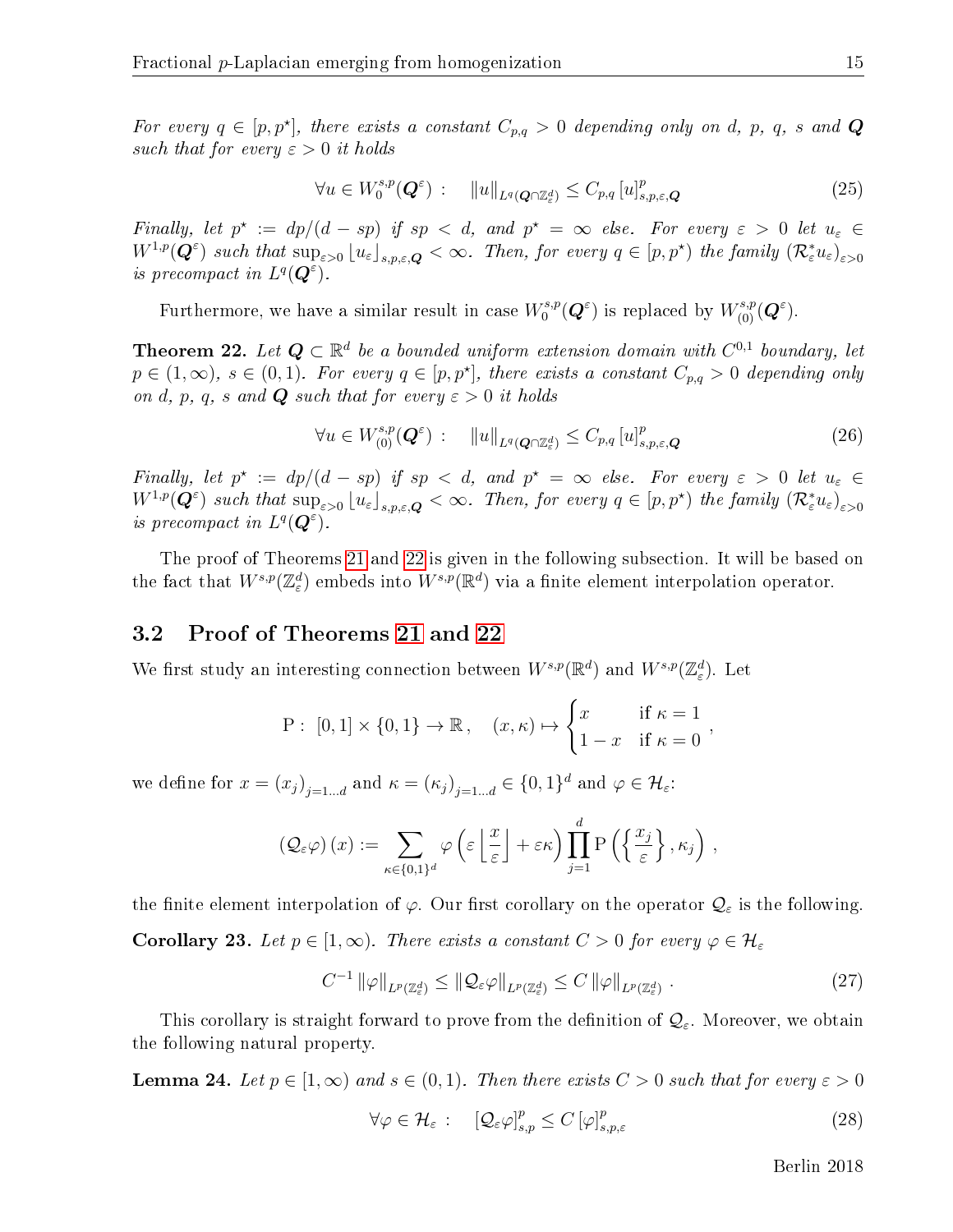*Proof.* For  $\kappa \in \{0,1\}^d$  we write  $\kappa^{i,0}$  and  $\kappa^{i,1}$  for the vectors where the *i*-th entry of  $\kappa$  is replaced by 0 and 1 respectively. In order to reduce notation, we write

$$
\left(\delta_i^{\varepsilon}\varphi\right)(x,\kappa):=\varphi\left(\varepsilon\left\lfloor\frac{x}{\varepsilon}\right\rfloor+\varepsilon\kappa^{i,1}\right)-\varphi\left(\varepsilon\left\lfloor\frac{x}{\varepsilon}\right\rfloor+\varepsilon\kappa^{i,0}\right)
$$

and hence obtain

<span id="page-16-0"></span>
$$
\partial_i \mathcal{Q}_{\varepsilon} \varphi = \frac{1}{\varepsilon} \sum_{\kappa \in \{0,1\}^d} \frac{1}{2} \left( \delta_i^{\varepsilon} \varphi \right) (x, \kappa) \prod_{j \neq i} \mathcal{P} \left( \left\{ \frac{x_j}{\varepsilon} \right\}, \kappa_j \right) . \tag{29}
$$

For every  $x \in \mathbb{R}^d$  let  $\lfloor x \rfloor_\varepsilon \in \mathbb{Z}_\varepsilon^d$  be the unique element such that  $x \in \mathcal{C}_\varepsilon(x) := \lfloor x \rfloor_\varepsilon + [0, \varepsilon)^d$ . We denote  $\overline{x}_{\varepsilon}$  the center of  $\mathcal{C}_{\varepsilon}(x)$  and define

$$
A_{\varepsilon}(x) := \mathbb{Z}_{\varepsilon}^{d} \cap \left( \varepsilon \left\lfloor \frac{x}{\varepsilon} \right\rfloor + [-\varepsilon, \varepsilon]^{d} \right)
$$

as well as  $B_{\varepsilon}(x) = \overline{x}_{\varepsilon} + \left[-\frac{3}{2}\right]$  $\frac{3}{2}\varepsilon$ ,  $\frac{3}{2}\varepsilon$ ]<sup>d</sup> and  $B_{\varepsilon}^{\complement}(x) := \mathbb{R}^d \setminus B_{\varepsilon}(x)$ . We then find for  $\tilde{\varphi} = \mathcal{Q}_{\varepsilon}\varphi$ 

<span id="page-16-1"></span>
$$
[\tilde{\varphi}]_{s,p}^p \le \sum_{z \in \mathbb{Z}_\varepsilon^d} \int_{z + (0,\varepsilon)^d} dx \left( \int_{B_\varepsilon(x)} \frac{|\tilde{\varphi}(x) - \tilde{\varphi}(y)|^p}{|x - y|^{d + sp}} dy + \int_{B_\varepsilon^{\complement}(x)} \frac{|\tilde{\varphi}(x) - \tilde{\varphi}(y)|^p}{|x - y|^{d + sp}} dy \right). \tag{30}
$$

Now, observe that with [\(29\)](#page-16-0) it holds

$$
\int_{B_{\varepsilon}(x)} \frac{|\tilde{\varphi}(x) - \tilde{\varphi}(y)|^p}{|x - y|^{d + sp}} dy \leq \|\nabla \tilde{\varphi}\|_{C^{\infty}(B_{\varepsilon}(x))}^p \int_{B_{\varepsilon}(x)} |x - y|^{p - sp - d} dy
$$
\n
$$
\leq C \|\nabla \tilde{\varphi}\|_{C^{\infty}(B_{\varepsilon}(x))}^p \varepsilon^{p - sp}
$$
\n
$$
\leq C \varepsilon^{-sp} \sum_{z \in A_{\varepsilon}(x)} \sum_{i = 1}^d \sum_{\tilde{\kappa} \in \{0, 1\}^d} \varepsilon^d \frac{|(\delta_i^{\varepsilon} \varphi)(z, \kappa)|^p}{\varepsilon^d}
$$
\n
$$
\leq C \varepsilon^d \sum_{y, z \in B_{\varepsilon}(x)} \frac{|\varphi(z) - \varphi(y)|^p}{|z - y|^{d + ps}},
$$

where C changes in each line but is independent from  $\varepsilon$  and  $\varphi$ . Furthermore, estimating  $|\tilde{\varphi}(x)-\tilde{\varphi}(y)|^p$  $\frac{\mathcal{P}(x)-\varphi(y)|^p}{|x-y|^{d+sp}}$  over each cell  $\mathcal{C}_{\varepsilon}(y)$  it is easy to verify (see also the proof of Lemma [40](#page-33-0) in the appendix) that we have

$$
\int_{B_\varepsilon^{\complement}(x)}\frac{|\tilde{\varphi}(x)-\tilde{\varphi}(y)|^p}{|x-y|^{d+sp}}\mathrm{d}y\leq C\sum_{z\in\mathbb{Z}_\varepsilon^d\cap\left(\overline{x}_\varepsilon+(-\varepsilon,\varepsilon)^d\right)}\sum_{y\in\mathbb{Z}_\varepsilon^d\backslash\left(\overline{x}_\varepsilon+(-\varepsilon,\varepsilon)^d\right)}\varepsilon^d\frac{|\varphi(z)-\varphi(y)|^p}{|z-y|^{d+sp}}\,.
$$

Hence the term in brackets on the right hand side of [\(30\)](#page-16-1) is independent from  $x \in z + (0, \varepsilon)^d$ and we find

$$
[u]_{s,p}^p \leq C \sum_{x \in \mathbb{Z}_{\varepsilon}^d} \left( \sum_{y \in \mathbb{Z}_{\varepsilon}^d \backslash \left(\overline{x}_{\varepsilon} + (-\varepsilon,\varepsilon)^d\right)} \frac{\left|\varphi(x) - \varphi(y)\right|^p}{\left|x - y\right|^{d + sp}} + \sum_{y \in A_{\varepsilon}(x)} \frac{\left|\varphi(x) - \varphi(y)\right|^p}{\left|x - y\right|^{d + ps}} \right).
$$

Since C does not depend on  $\varepsilon$  or  $\varphi$ , this finally yields [\(28\)](#page-15-2).

 $\Box$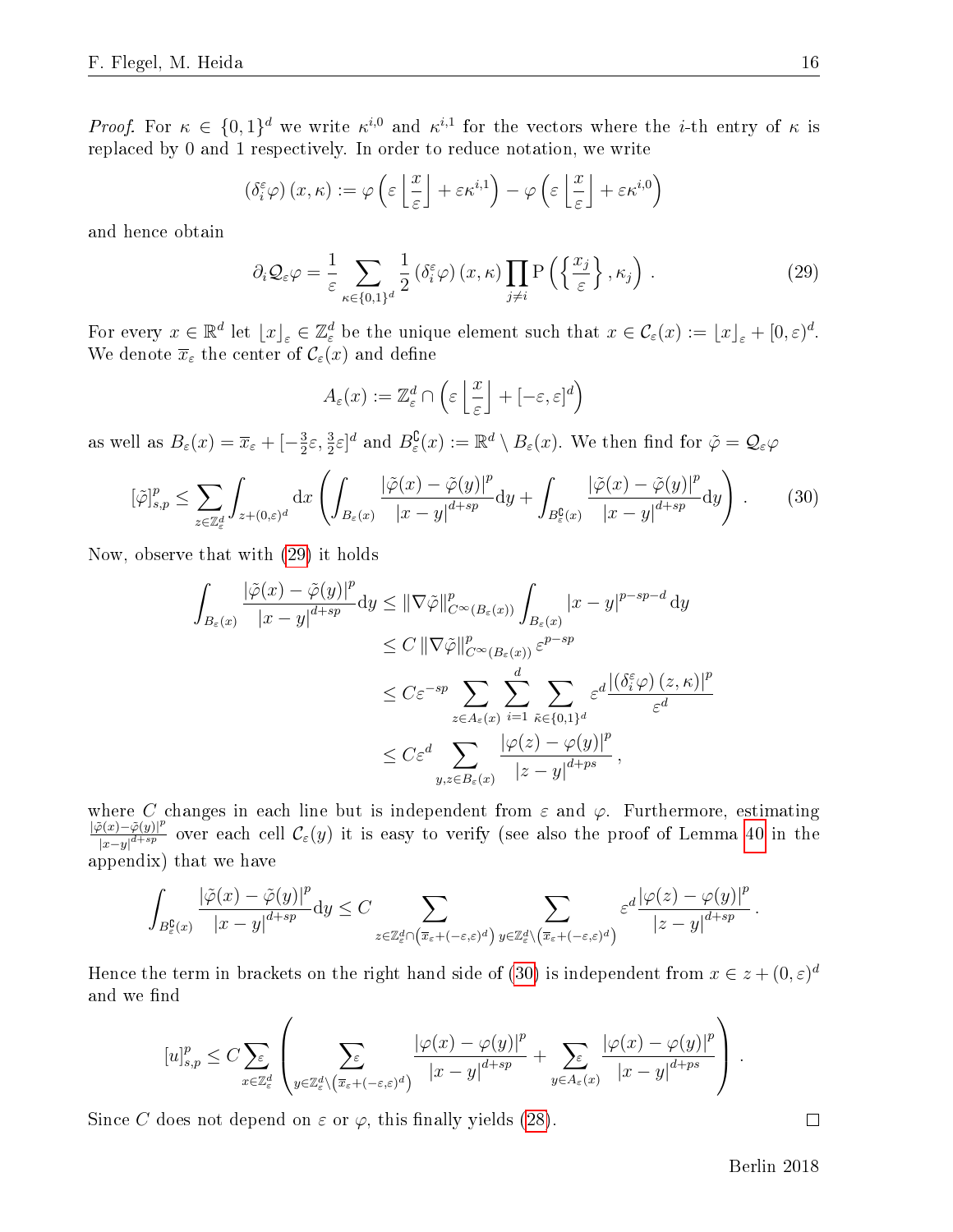*Proof of Theorem [21.](#page-14-1)* Let  $u \in W_0^{s,p}$  $\mathcal{O}_0^{s,p}(\boldsymbol{Q}^{\varepsilon})$ . Due to [\(27\)](#page-15-3) and [\(28\)](#page-15-2) we know that  $\mathcal{Q}_{\varepsilon}u \in W_0^{s,p}$  $\mathcal{O}^{s,p}(\boldsymbol{Q}).$ We can now extend  $v^{\varepsilon} := \mathcal{Q}_{\varepsilon} u$  to  $\mathbb{R}^d$  by 0 and obtain  $v^{\varepsilon} \in W^{s,p}(\mathbb{R}^d)$  with  $||v^{\varepsilon}||_{s,p} \leq C ||v^{\varepsilon}||_{s,p,Q}$ , where  $C > 0$  depends on s, p and Q. This follows from Remark [14.](#page-12-3)

We now show  $||u||_{s,p,\varepsilon} \leq C ||v^{\varepsilon}||_{s,p}$ . Since  $||v^{\varepsilon}||_{s,p} \leq C ||u||_{s,p,\varepsilon,\mathbf{Q}}$  by Lemma [24,](#page-15-4) this in turn implies the theorem by virtue of Theorems [18](#page-14-0) and [20.](#page-14-2)

It only remains to show that

<span id="page-17-0"></span>
$$
\sum_{x \in \mathbb{Z}_\varepsilon^d \setminus \mathbf{Q}} \sum_{y \in \mathbf{Q}^\varepsilon \setminus \partial \mathbf{Q}^\varepsilon} \frac{|u(y)|^p}{|x - y|^{d + ps}} < C \left\| v^\varepsilon \right\|_{s, p} . \tag{31}
$$

,

For this reason, let  $x \in \mathbb{Z}_{\varepsilon}^d \backslash \mathbf{Q}$  and  $y \in \mathbf{Q}^{\varepsilon} \backslash \partial \mathbf{Q}^{\varepsilon}$ . Then by definition of  $\partial \mathbf{Q}^{\varepsilon}$  in [\(8\)](#page-4-2) it holds  $|x-y| \geq 2\varepsilon$ . Let  $\tilde{x} \in x + \lceil -\frac{\varepsilon}{2} \rceil$  $\frac{\varepsilon}{2}, \frac{\varepsilon}{2}$  $(\frac{\varepsilon}{2})^d$ ,  $\tilde{y} \in y + \left[-\frac{\varepsilon}{2}\right]$  $\frac{\varepsilon}{2}, \frac{\varepsilon}{2}$  $\frac{\varepsilon}{2}$ <sup>d</sup>. In order to provide an upper bound on  $|\tilde{x}-\tilde{y}|$  in terms of  $|x-y|$  assume that  $x \in y + [-2\varepsilon, 2\varepsilon]$ . It then holds  $\varepsilon \leq |\tilde{x}-\tilde{y}| \leq 3d^{\frac{1}{d}}\varepsilon$ . Hence we can conclude that  $3d^{\frac{1}{d}}|x-y|\geq |\tilde{x}-\tilde{y}|.$  In case  $x\not\in y+[-2\varepsilon,2\varepsilon]$  the ratio between  $|x-y|$  and  $|\tilde{x}-\tilde{y}|$  becomes smaller. Furthermore, since  $u \geq 0$ , we have  $\mathcal{Q}_{\varepsilon}u(\tilde{y}) \geq 2^{-d}u(y)$ and

$$
\begin{aligned} \int_{x+\left[-\frac{\varepsilon}{2},\frac{\varepsilon}{2}\right]^d}\int_{y+\left[-\frac{\varepsilon}{2},\frac{\varepsilon}{2}\right]^d}\frac{|\mathcal{Q}_\varepsilon u(\tilde{y})|^p}{|\tilde{x}-\tilde{y}|^{d+ps}}\mathrm{d}\tilde{y}\,\mathrm{d}\tilde{x} \\ &\geq 2^{-d}\left(3d^{\frac{1}{d}}\right)^{-d-ps}\int_{x+\left[-\frac{\varepsilon}{2},\frac{\varepsilon}{2}\right]^d}\int_{y+\left[-\frac{\varepsilon}{2},\frac{\varepsilon}{2}\right]^d}\frac{|u(y)|^p}{|x-y|^{d+ps}}\mathrm{d}\tilde{y}\,\mathrm{d}\tilde{x}\,. \end{aligned}
$$

Summing up the last inequality over x and y yields  $(31)$ .

*Proof of Theorem [22.](#page-15-1)* Let us first verify that  $(26)$  holds. Assume that  $(26)$  was wrong. Without loss of generality, we might assume that  $q > p$ . In particular, we use  $||u_{\varepsilon_k}||_{L^q(Q^{\varepsilon_k})} \leq$  $C\|u_{\varepsilon_k}\|_{L^p(Q^{\varepsilon_k})}$ . Then there exists a sequence  $(\varepsilon_k)_{k\in\mathbb{N}},\ \varepsilon_k>0,$  and a sequence of functions  $u_{\varepsilon_k} \in \mathcal{H}_{\varepsilon_k,(0)}(Q)$  such that

$$
||u_{\varepsilon_k}||_{L^q(Q^{\varepsilon_k})}=1\geq k |[u_{\varepsilon_k}]_{s,p,\varepsilon_k,Q}^p
$$

and we find  $\mathcal{R}^*_{\varepsilon_k}u_{\varepsilon_k}\to u$  strongly in  $L^q(\bm{Q})$  by Theorem [20.](#page-14-2) But then  $u=0$  since  $\mathcal{R}^*_{\varepsilon_k}u_{\varepsilon_k}\to 0$ weakly in  $L^q(\mathbf{Q})$ . This is a contradiction. The compactness follows from Theorem [20.](#page-14-2)  $\Box$ 

#### 3.3 Dynamical systems

Throughout this paper, we follow the setting of Papanicolaou and Varadhan [\[19\]](#page-41-12) and make the following assumptions.

**Assumption 25.** Let  $D \in \mathbb{N}$  and let  $(\Omega, \mathscr{F}, \mathbb{P})$  be a probability space with a given family  $(\tau_x)_{x\in\mathbb{Z}^D}$  of measurable bijective mappings  $\tau_x:\Omega\mapsto\Omega$ , having the properties of a dynamical system on  $(\Omega, \mathscr{F}, \mathbb{P})$ , *i.e.* they satisfy (i)-(iii):

(i) 
$$
\tau_x \circ \tau_y = \tau_{x+y}
$$
,  $\tau_0 = id$  (Group property)

(ii)  $\mathbb{P}(\tau_{-x}B) = \mathbb{P}(B) \quad \forall x \in \mathbb{Z}^D, B \in \mathscr{F}$  (Measure preserving)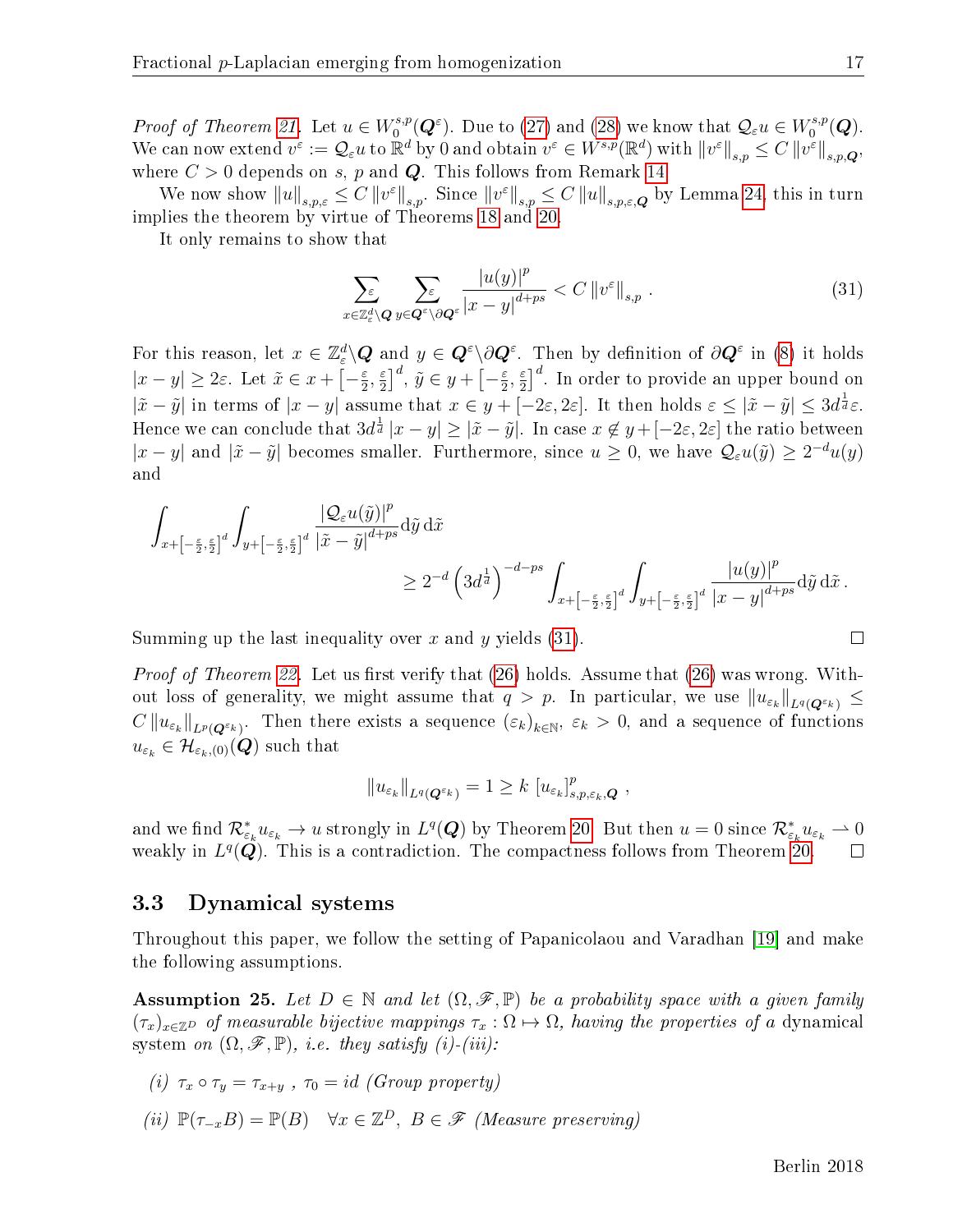(iii)  $A: \mathbb{Z}^d \times \Omega \rightarrow \Omega$  $(x, \omega) \mapsto \tau_x \omega$  is measurable (Measurability of evaluation) Let the system  $(\tau_x)_{x\in\mathbb{Z}^D}$  be ergodic i.e. for every  $\mathscr{F}$ -measurable set  $B\subset\Omega$  holds

$$
\left[\mathbb{P}\left((\tau_x(B)\cup B)\setminus(\tau_x(B)\cap B)\right)=0\,\,\forall x\in\mathbb{Z}^d\right]\Rightarrow\left[\mathbb{P}(B)\in\{0,1\}\right].\tag{32}
$$

A random field f on  $\mathbb{Z}^d$  is called stationary if  $f(\cdot)$  and  $f(\cdot+z)$  have the same distribution for every  $z \in \mathbb{Z}^d$ . As explained for example by Papanicolaou and Varadhan [\[19\]](#page-41-12) f is stationary if and only if there exists  $\tilde{f}: \Omega \to \mathbb{R}$  such that  $f(x,\omega) = \tilde{f}(\tau_x \omega)$ .

<span id="page-18-0"></span>**Theorem 26** (Ergodic Theorem [\[8\]](#page-41-13) Theorem 10.2.II and also [\[22\]](#page-41-14)). Let  $(A_n)_{n\in\mathbb{N}}$  be a family of convex sets in  $\mathbb{Z}^D$  such that  $A_{n+1} \subset A_n$  and such that there exists a sequence  $r_n$  with  $r_n \to \infty$  as  $n \to \infty$  such that  $B_{r_n}(0) \cap \mathbb{Z}^D \subseteq A_n$ . If  $(\omega_x)_{x \in \mathbb{Z}^D}$  is a stationary ergodic random  $variable with finite expectation, then almost surely$ 

<span id="page-18-4"></span>
$$
\frac{1}{\#A_n} \sum_{x \in A_n} \omega_x \to \mathbb{E}(\omega).
$$
 (33)

The last theorem has an important consequence for our work:

<span id="page-18-3"></span>**Lemma 27.** Let  $(A_n)_{n\in\mathbb{N}}$  be a family of convex sets in  $\mathbb{R}^D$  such that  $A_{n+1} \subset A_n$  and such that there exists a sequence  $r_n$  with  $r_n \to \infty$  as  $n \to \infty$  such that  $B_{r_n}(0) \subseteq A_n$ . If  $(c_x)_{x \in \mathbb{Z}^D}$ is a stationary ergodic random field with finite expectation, then almost surely

<span id="page-18-1"></span>
$$
\mathfrak{c} := \sup_{\substack{1 > \varepsilon > 0, \\ n \in \mathbb{N}}} \frac{\varepsilon^D}{|A_n|} \sum_{x \in A_n \cap \mathbb{Z}_\varepsilon^D} c_{\frac{x}{\varepsilon}} < \infty \,, \tag{34}
$$

where **c** depends on the realization.

*Proof.* Defining  $\mathfrak{c}_{n,\varepsilon} := \frac{\varepsilon^D}{|A_n|} \sum_{x \in A_n} \cap \mathbb{Z}_{\varepsilon}^p c_{\frac{x}{\varepsilon}}$  we observe that Theorem [26](#page-18-0) implies

<span id="page-18-2"></span>
$$
\forall \varepsilon > 0 : \mathfrak{c}_{n,\varepsilon} \to \mathbb{E}(\tilde{c}) \text{ as } n \to \infty, \quad \text{and} \quad \forall n : \mathfrak{c}_{n,\varepsilon} \to \mathbb{E}(c) \text{ as } \varepsilon \to 0. \quad (35)
$$

Assume that [\(34\)](#page-18-1) was wrong. Then there exists a sequence  $(n_k, \varepsilon_k)_{n\in\mathbb{N}}$  such that  $\mathfrak{c}_{n_k, \varepsilon_k}\to\infty$ as  $k \to \infty$ . If we assume  $n_k$  was bounded by N, then the second part of [\(35\)](#page-18-2) implies existence of  $C > 0$  such that

$$
\sup_{\varepsilon_k, n_k} \mathfrak{c}_{n_k, \varepsilon_k} \leq \sup_{n \leq N} \sup_{\varepsilon} \mathfrak{c}_{n, \varepsilon} < C < \infty,
$$

which is a contradiction to the assumption that  $(34)$  was wrong. Hence we can w.l.o.g. assume  $n_k \uparrow \infty$ .

By the same argument, we can assume  $\varepsilon_k \downarrow 0$ . But then, the Ergodic Theorem [29](#page-19-0) implies  $\mathfrak{c}_{n_k,\varepsilon_k} \to \mathbb{E}(\tilde{c})$ , a contradiction with  $\mathfrak{c}_{n_k,\varepsilon_k} \to \infty$ . Hence [\(34\)](#page-18-1) holds.  $\Box$ 

A further important consequence is the following:

<span id="page-18-5"></span>**Lemma 28.** Let c be a random field on  $\mathbb{Z}^d \times \mathbb{Z}^d$  satisfying  $\mathbb{E}(c) < \infty$ . Then almost surely for every bounded convex domain  $\boldsymbol{Q} \subset \mathbb{R}^d$  and every  $\alpha, \xi > 0$  it holds

$$
\sup_{1>\varepsilon>0} \sum_{x\in\mathbf{Q}^\varepsilon} \sum_{\substack{x-y|\leq \xi \\ y\in\mathbb{Z}_\varepsilon^d}} c_{\frac{x}{\varepsilon},\frac{y}{\varepsilon}} |x-y|^{-d+\alpha} < C \xi^\alpha,
$$

where C only depends on  $Q$  and d and the realization of c.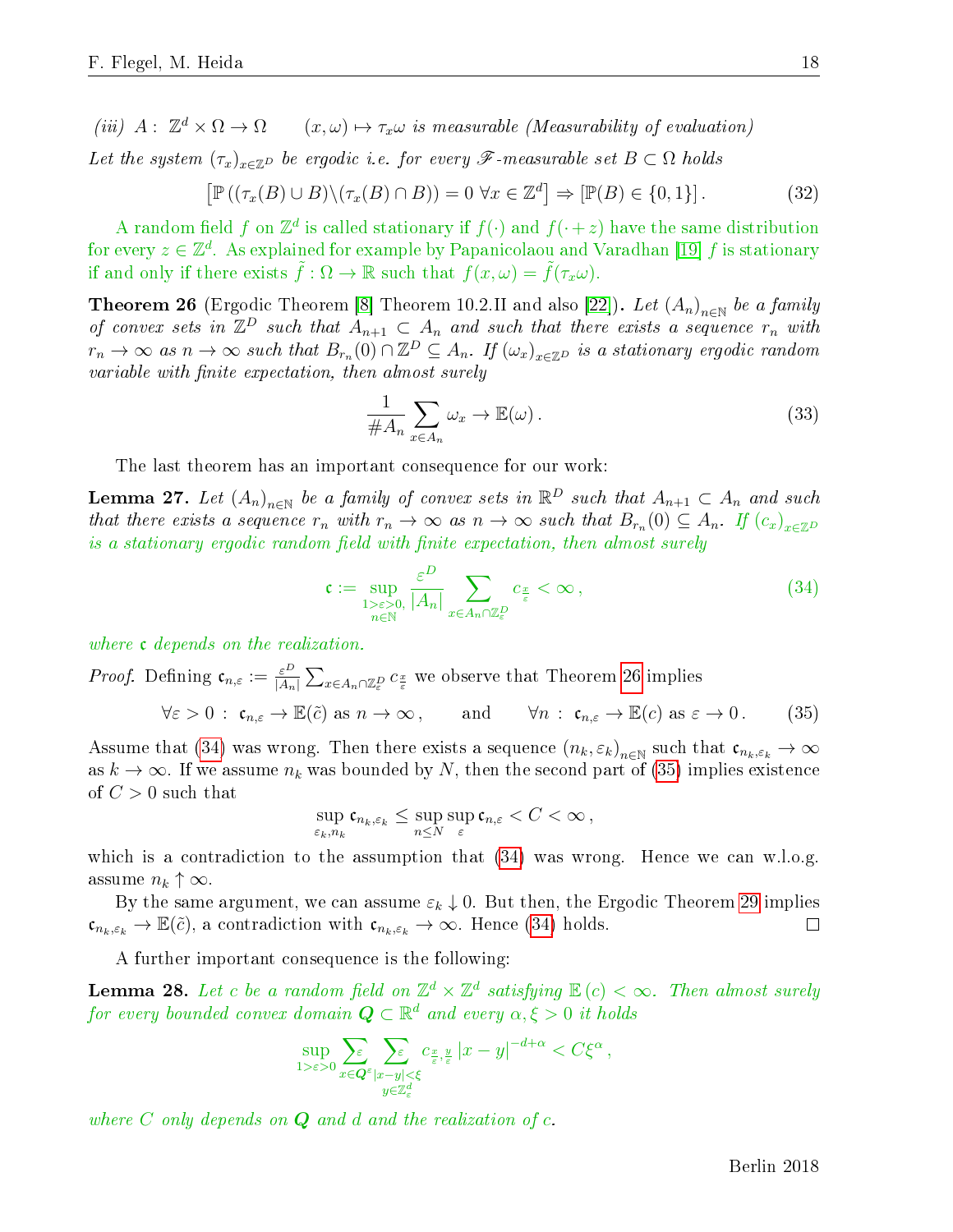#### Proof. We consider

$$
\begin{aligned}\n&\frac{1}{|\mathbf{Q}|}\sum_{x\in\mathbf{Q}^{\varepsilon}}\sum_{|x-y|<\xi}c_{\frac{x}{\varepsilon},\frac{y}{\varepsilon}}|x-y|^{-d+\alpha} = \sum_{k=0}^{\infty}\frac{1}{|\mathbf{Q}|}\sum_{\substack{x\in\mathbf{Q}\\x\in\mathbb{Z}_2^d}}\sum_{\substack{y\in\mathbb{Z}_2^d\\y\in\mathbb{Z}_\varepsilon^d}}\sum_{\substack{y\in\mathbb{Z}_2^d\\y\in\mathbb{Z}_\varepsilon^d}}c_{\frac{x}{\varepsilon},\frac{y}{\varepsilon}}|x-y|^{-d+\alpha} \\
&\leq \sum_{k=0}^{\infty}\left(2^{-k}\xi\right)^{\alpha}\frac{1}{|\mathbf{Q}|}\sum_{\substack{x\in\mathbf{Q}\\x\in\mathbb{Z}_\varepsilon^d}}\left(2^{-k-1}\xi\right)^{-d}\sum_{\substack{y\in\mathbb{Z}_\varepsilon^d\\y\in\mathbb{Z}_\varepsilon^d}}c_{\frac{x}{\varepsilon},\frac{y}{\varepsilon}}\\&\leq \sum_{k=0}^{\infty}\left(2^{-k}\xi\right)^{\alpha}\frac{1}{|\mathbf{Q}|}\sum_{\substack{x\in\mathbb{Z}^k\\x\in\mathbb{Z}_\varepsilon^d}}\left(2^{-k-1}\xi\right)^{-d}\sum_{\substack{z\in\mathbb{Z}^d\\y\in\mathbb{Z}_\varepsilon^d\\y\in\mathbb{Z}_\varepsilon^d}}c_{\frac{x}{2^k\varepsilon},\frac{y}{2^k\varepsilon}}\\&\leq \left(2\xi\right)^{-d}\sum_{k=0}^{\infty}\left(2^{-k}\xi\right)^{\alpha}\frac{\left(2^{k}\varepsilon\right)^{2d}}{2^{kd}|\mathbf{Q}|}\sum_{\substack{x\in\mathbb{Z}^k\\x\in\mathbb{Z}_\varepsilon^d}}\sum_{\substack{y\in\mathbb{Z}_\varepsilon^d\\y\in\mathbb{Z}_\varepsilon^d}}c_{\frac{x}{2^k\varepsilon},\frac{y}{2^k\varepsilon}}. \end{aligned}
$$

Replacing  $\delta := 2^k \varepsilon$ ,  $\mathbf{Q}_k := 2^k \mathbf{Q}$ ,  $\xi_k = (1+k)\xi$  and  $\tilde{\mathbf{Q}}_k := \{(x,y) \, : \, x \in \mathbf{Q}_k, |x-y| < \xi_k \}$  we obtain

$$
\frac{\varepsilon^{2d}}{|Q|} \sum_{x \in Q^\varepsilon} \sum_{\substack{|x-y| < \xi \\ y \in \mathbb{Z}_\varepsilon^d}} c_{\frac{x}{\varepsilon},\frac{y}{\varepsilon}} |x-y|^{-d+\alpha} \leq 2^{-d} \sum_{k=0}^\infty \left(2^{-k}\xi\right)^\alpha \frac{\delta^{2d}}{|\tilde{Q}_k|} \left(1+k\right)^d \sum_{\substack{(x,y) \in \tilde{Q}_k \\ (x,y) \in \mathbb{Z}_\delta^d \times \mathbb{Z}_\delta^d}} c_{\frac{x}{2^k\varepsilon},\frac{y}{2^k\varepsilon}}.
$$

By Lemma [27](#page-18-3) the sequence

$$
\mathfrak{c}:=\sup_{\delta,k} \frac{\delta^{2d}}{|\tilde{\boldsymbol{Q}}_k|}\sum_{\substack{(x,y)\in \tilde{\boldsymbol{Q}}_k\\(x,y)\in \mathbb{Z}_\delta^d\times \mathbb{Z}_\delta^d}}c_{\frac{x}{2^k\varepsilon},\frac{y}{2^k\varepsilon}}<\infty
$$

is bounded. Hence we observe

$$
\frac{1}{|Q|} \sum_{x \in Q^{\varepsilon}} \sum_{\substack{|x-y| < \xi \\ y \in \mathbb{Z}_{\varepsilon}^d}} c_{\frac{x}{\varepsilon},\frac{y}{\varepsilon}} |x-y|^{-d+\alpha} \leq \xi^{\alpha} 2^{-d} \mathfrak{c} \sum_{k=0}^{\infty} 2^{-k\alpha} \xi_k^d,
$$

and since  $\sum_{k=0}^{\infty} 2^{-k\alpha} \xi_k^d$  is bounded, the lemma is proved.

We will need to test the convergence  $(33)$  with a pointwise converging sequence of functions. The following necessary result by Flegel, Heida and Slowik is a generalization of [\[4,](#page-40-6) Theorem 3].

<span id="page-19-0"></span>**Theorem 29** (Extended ergodic Theorem [\[10,](#page-41-0) Theorem 5.2]). Let  $Q \subset \mathbb{Z}^D$  be a convex set containing 0 and let f be a stationary random ergodic variable on  $\mathbb{Z}^D$  with finite expectation. Furthermore, let  $u_{\varepsilon} : \mathbb{Z}_{\varepsilon}^D \to \mathbb{R}$  be a sequence of functions such that  $\mathcal{R}_{\varepsilon}^* u_{\varepsilon} \to u$  pointwise a.e. and  $\sup_{\varepsilon} ||u_{\varepsilon}||_{\infty} < \infty$ . Then

$$
\varepsilon^D \sum_{x \in \mathbf{Q} \cap \mathbb{Z}_{\varepsilon}^D} f(\frac{x}{\varepsilon}) u_{\varepsilon}(x) \to \mathbb{E}(f) \int_{\mathbf{Q}} u(x) dx \quad \text{as } \varepsilon \to 0.
$$

Berlin 2018

 $\Box$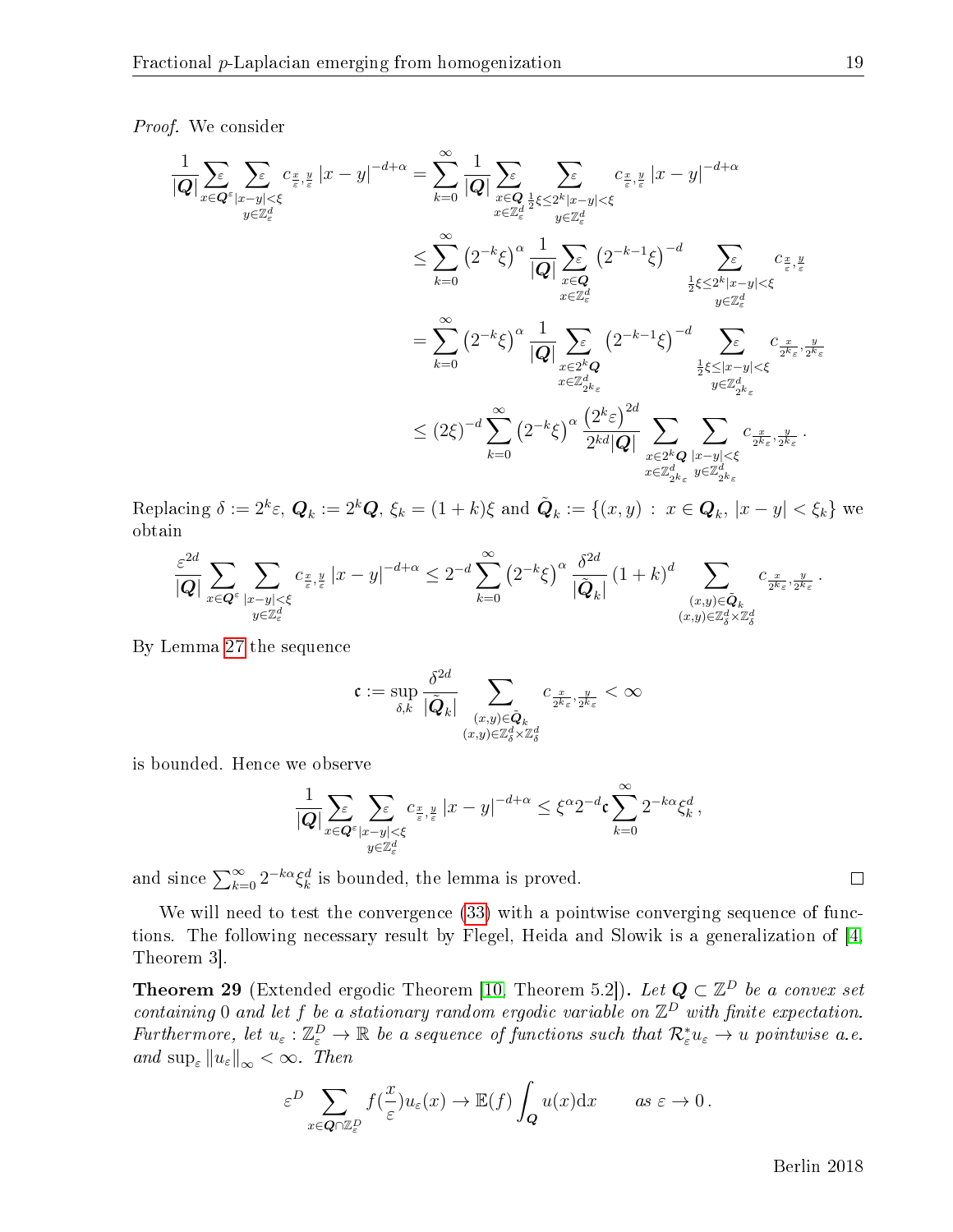As a direct consequence of the above ergodic theorems we obtain the following result on our coefficients  $\omega$  and c.

<span id="page-20-0"></span>**Lemma 30.** Let  $0 < \mathbb{E}(c) < \infty$  and let  $c_{x,y} = \omega_{x,y-x} |x-y|^{d+ps}$ . Then

$$
\mathbb{E}\left(\sum_{z\in\mathbb{Z}^d}\omega_{0,z}\left|z\right|^{ps}\right)=\infty.
$$

*Proof.* We write  $\omega_{x,y-x} = c_{x,y} |x-y|^{-d-ps}$  to observe

$$
\mathbb{E}\left(\sum_{z\in\mathbb{Z}^d}\omega_{0,z}\left|z\right|^{ps}\right)=\mathbb{E}\left(\sum_{z\in\mathbb{Z}^d}c_{0,z}\left|z\right|^{-d}\right)=\mathbb{E}\left(c\right)\sum_{z\in\mathbb{Z}^d}\left|z\right|^{-d}=\infty.
$$

#### $\Box$

### <span id="page-20-1"></span>3.4 Weighted discrete Sobolev–Slobodeckij spaces

This section is concerned with the (compact) embedding of discrete weighted Sobolev Slobodeckij spaces into the discrete Sobolev–Slobodeckij spaces from Section [3.1.](#page-12-0) More precisely, the heart of this section (and of the whole article) is the inequality

<span id="page-20-2"></span>
$$
\left(\sum_{x \in \mathbf{Q}^{\varepsilon}} \sum_{y \in \mathbf{Q}^{\varepsilon}} \frac{|u(x) - u(y)|^r}{|x - y|^{d + rs'}}\right)^{\frac{1}{r}} \le C \left(\sum_{x \in \mathbf{Q}^{\varepsilon}} \sum_{y \in \mathbf{Q}^{\varepsilon}} c_{\frac{x}{\varepsilon}, \frac{y}{\varepsilon}} \frac{|u(x) - u(y)|^p}{|x - y|^{d + ps}}\right)^{\frac{1}{p}} \tag{36}
$$

for suitable  $r > 1$  and  $s' \in (0, s)$ , where C should depend on s, s', p and r but not on  $\varepsilon$ . Let us first establish some conditions on  $c_{x,y}$ ,  $s \in (0,1)$  and  $p \in (1,\infty]$ , under which we can expect existence of suitable  $r$  and  $s'$ . For simplicity of notation, we establish the following semi-norm corresponding to [\(22\)](#page-13-1):

<span id="page-20-3"></span>
$$
[u]_{s,p,\varepsilon,\boldsymbol{Q},c} := \left( \sum_{x \in \boldsymbol{Q}^{\varepsilon}} \sum_{y \in \boldsymbol{Q}^{\varepsilon}} c_{\frac{x}{\varepsilon},\frac{y}{\varepsilon}} \frac{|u(x)-u(y)|^p}{|x-y|^{d+ps}} \right)^{\frac{1}{p}}.
$$

We can use Hölder's inequality and observe that

$$
\sum_{x \in Q^{\varepsilon}} \sum_{y \in Q^{\varepsilon}} \frac{|u(x) - u(y)|^r}{|x - y|^{d + rs'}} = \sum_{x \in Q^{\varepsilon}} \sum_{y \in Q^{\varepsilon}} \frac{\left(c_{\frac{x}{\varepsilon}, \frac{y}{\varepsilon}}\right)^{\frac{r}{p}} |u(x) - u(y)|^r}{\left(c_{\frac{x}{\varepsilon}, \frac{y}{\varepsilon}}\right)^{\frac{r}{p}} |x - y|^{(d + ps)\frac{r}{p}}} |x - y|^{d_{\frac{r}{p}} - d + r(s - s')}
$$
\n
$$
\leq [u]_{s, p, \varepsilon, Q, c}^r \left(\sum_{x \in Q^{\varepsilon}} \sum_{y \in Q^{\varepsilon}} \left(c_{\frac{x}{\varepsilon}, \frac{y}{\varepsilon}}\right)^{-\frac{r}{p - r}} |x - y|^{-d\left(1 - \frac{rp}{d(p - r)}(s - s')\right)}\right)^{\frac{p - r}{p}}.
$$
\n(37)

In order to obtain [\(36\)](#page-20-2), it is necessary to show that the second factor on the right hand side of [\(37\)](#page-20-3) is uniformly bounded in  $\varepsilon > 0$ . We have to distinguish two cases.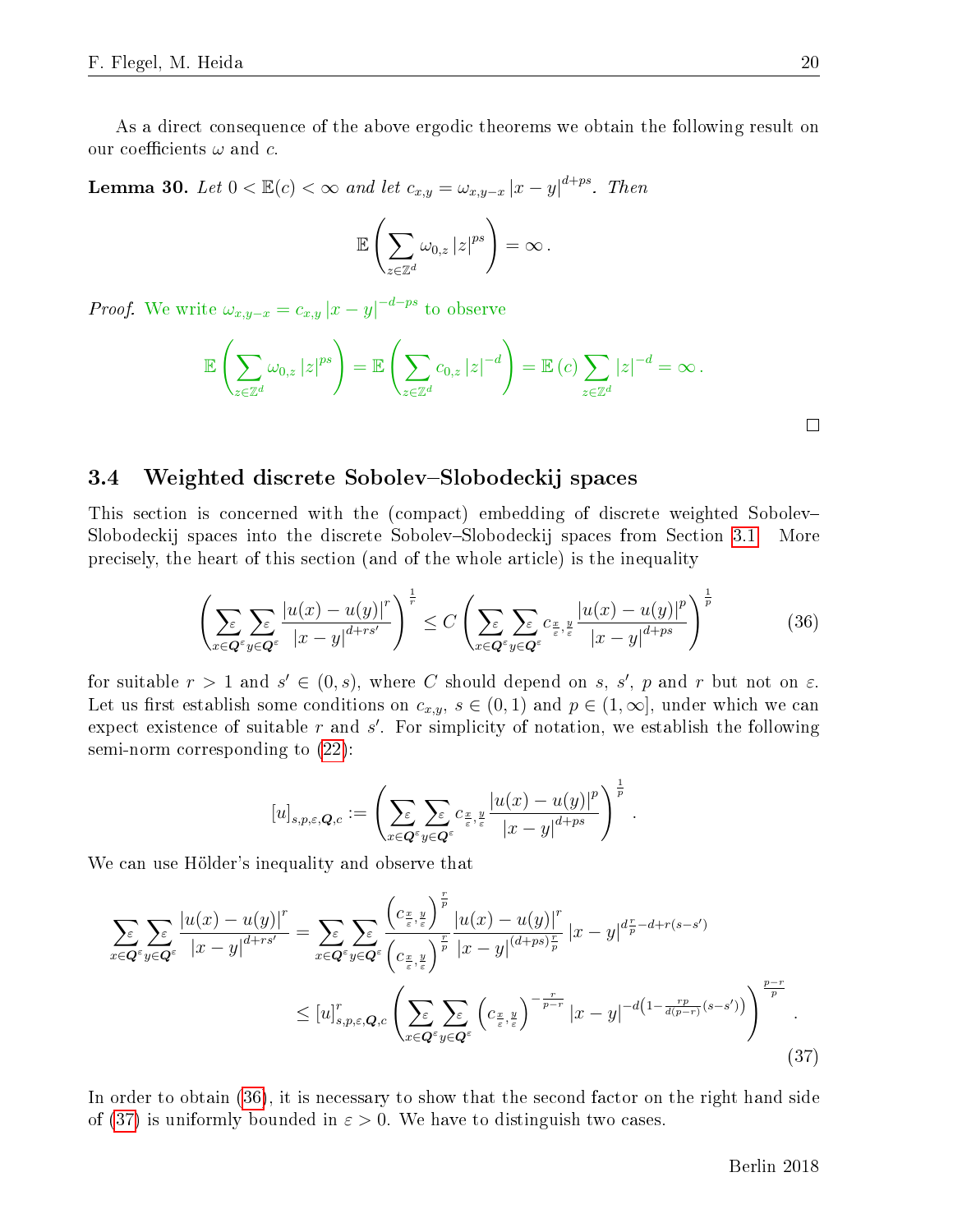In the first case, we assume that  $1 - \frac{rp}{d(n-r)}$  $\frac{rp}{d(p-r)}(s-s') \leq 0$ , which is equivalent to

<span id="page-21-2"></span>
$$
\frac{r}{p-r} \ge \frac{d}{p(s-s')} \tag{38}
$$

and can be fulfilled for a suitable  $s' \in (0, s)$  if and only if  $\frac{r}{p-r} > \frac{d}{p_s}$  $\frac{d}{p^s}$ . In this case, the factor  $|x-y|^{-d(1-\frac{rp}{d(p-r)}(s-s')})$  stays bounded since  $\mathbf{Q}^{\varepsilon}$  is bounded. It follows that the right-hand side of [\(37\)](#page-20-3) exists almost surely – provided that  $\mathbb{E}(c^{-\frac{r}{p-r}}) < \infty$ .

In the second case, we assume that  $1-\frac{rp}{d(n-r)}$  $\frac{rp}{d(p-r)}(s-s') > 0$ . Here, we choose a suitable q and apply once more Hölder's inequality to obtain that the right-hand side of [\(37\)](#page-20-3) is bounded by

$$
\left[u\right]_{s,p,\varepsilon,\boldsymbol{Q},c}^{r}\left(\left(\sum_{x\in\boldsymbol{Q}^{\varepsilon}}\sum_{y\in\boldsymbol{Q}^{\varepsilon}}\left(c_{\frac{x}{\varepsilon},\frac{y}{\varepsilon}}\right)^{-\mathfrak{q}}\right)^{\frac{1}{\tilde{q}}}\left(\sum_{x\in\boldsymbol{Q}^{\varepsilon}}\sum_{y\in\boldsymbol{Q}^{\varepsilon}}|x-y|^{-d\left(1-\frac{rp}{d(p-r)}(s-s')\right)\frac{\tilde{q}}{\tilde{q}-1}}\right)^{\frac{\tilde{q}-1}{\tilde{q}}}\right)^{\frac{p-r}{p}},
$$

where  $\tilde{q} := \mathfrak{q} \frac{p-r}{r} > 1$ . The limit  $\varepsilon \to 0$  of the right-hand side exists almost surely if and only if  $\mathbb{E}(c^{-\mathfrak{q}})<\infty$  and

$$
1 > \left(1 - \frac{rp}{d(p-r)}(s-s')\right)\frac{\tilde{q}}{\tilde{q}-1} \qquad \Leftrightarrow \qquad \mathfrak{q} > \frac{d}{p(s-s')}.
$$

Hence, we infer the following lemma.

<span id="page-21-0"></span>**Lemma** 31. Let  $p \in (1,\infty)$  and let  $s \in (0,1)$ . If c satisfies Assumption [1](#page-4-0) for some  $\mathfrak{q} \in$  $\int d$  $\left\lfloor \frac{d}{ps}, +\infty \right\rfloor$ , then for all  $r > 1$  such that  $\mathfrak{q} > \frac{r}{p-1}$  $\frac{r}{p-r}$  there almoste surely exists  $s' \in (0, s)$  and a constant  $C > 0$  such that [\(36\)](#page-20-2) holds uniformly in  $\varepsilon > 0$ .

*Proof.* Let us first assume that  $\frac{r}{p-r} > \frac{d}{p^s}$  $\frac{d}{p^s}$ . It follows that there exists  $s' \in (0, s)$  such that [\(38\)](#page-21-2) is fulfilled and therefore the right-hand side of [\(37\)](#page-20-3) stays bounded if  $\mathbb{E}(e^{-\frac{r}{p-r}}) < \infty$ . This, however, is clearly the case due to Assumption [1](#page-4-0) and since  $q > \frac{r}{n-1}$  $\frac{r}{p-r}$ .

Let us now assume that  $\frac{r}{p-r} \leq \frac{d}{p_s}$  $\frac{d}{ps}$ . In this case, there exists  $s' \in (0, s)$  such that 1 – rp  $\frac{rp}{d(p-r)}(s-s') > 0$  and therefore the claim of the lemma follows by the second case that we have considered above.  $\Box$ 

Combined with Theorem [19,](#page-14-3) we obtain the following result as a consequence of Lemma [31.](#page-21-0)

<span id="page-21-1"></span>**Theorem 32.** Let  $p \in (1,\infty)$ , let  $s \in (0,1)$  and let c satisfy Assumption [1](#page-4-0) for some  $\mathfrak{q} \in$  $\int d$  $\left\lfloor\frac{d}{ps},+\infty\right\rceil$ . The following holds almost surely:

If  $Q \subset \mathbb{R}^d$  is a uniform extension domain, then for every  $r^* < p_q^* = \frac{dpq}{2d + dq - q}$  $\frac{dp\mathfrak{q}}{2d+d\mathfrak{q}-sp\mathfrak{q}}$  there exists  $C > 0$ , which depends on the realization and on  $r^*$  but not on  $\varepsilon$ , such that

$$
||u||_{L^{r^{\star}}(Q^{\varepsilon})} \leq C \left( \sum_{x \in Q^{\varepsilon}} \sum_{y \in Q^{\varepsilon}} c_{\frac{x}{\varepsilon},\frac{y}{\varepsilon}} \frac{|u(x) - u(y)|^p}{|x - y|^{d + ps}} \right)^{\frac{1}{p}}.
$$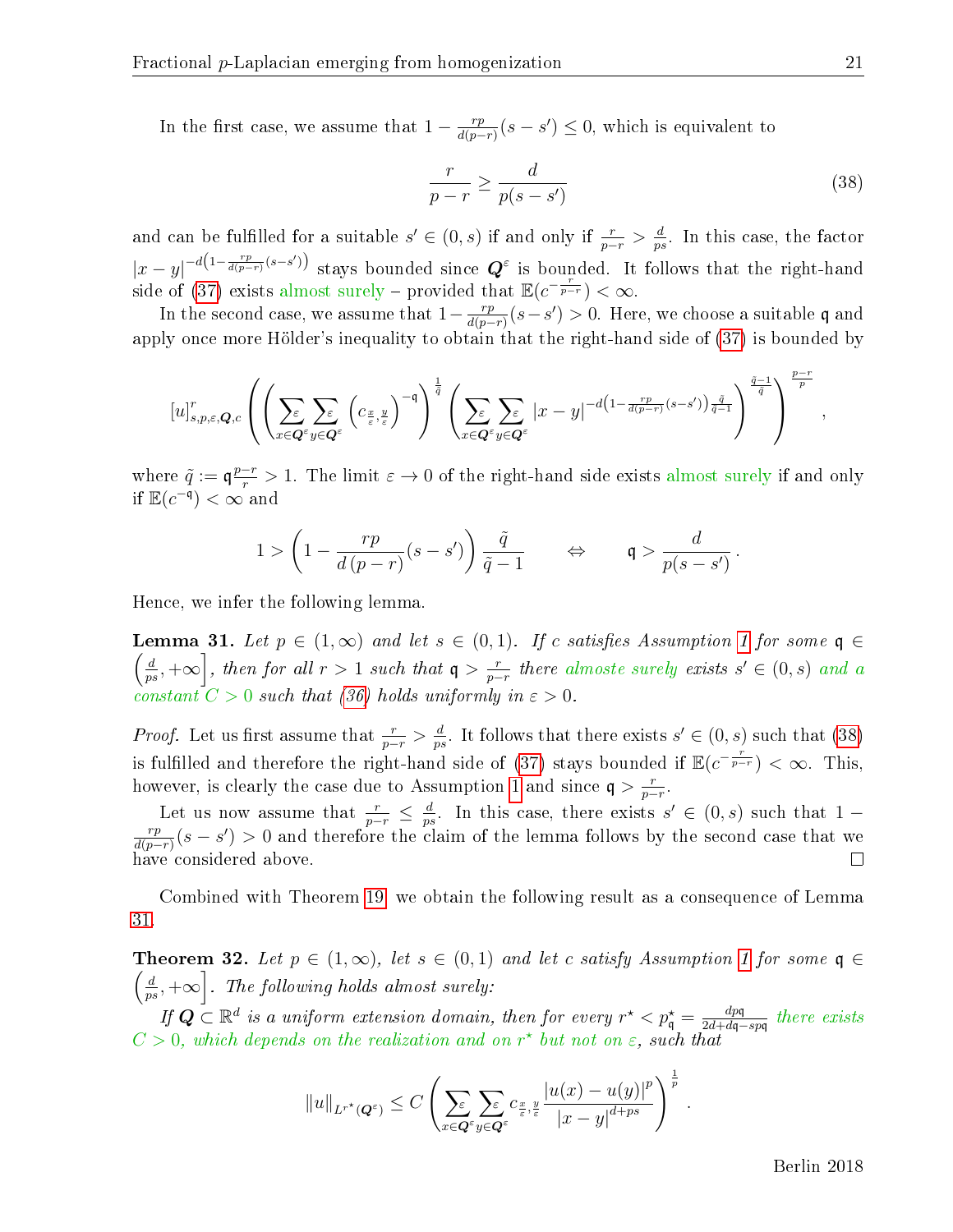Moreover, for every sequence  $u_\varepsilon\in W^{s,p}(\bm{Q}^\varepsilon,c)$  such that  $\sup_{\varepsilon>0}\|u_\varepsilon\|_{s,p,\varepsilon,\bm{Q},c}<\infty,$  the sequence  $\mathcal{R}^*_{\varepsilon}u_{\varepsilon}$  is precompact in  $L^{r^*}(\boldsymbol{Q})$ .

Finally, if  $\boldsymbol{Q}$  is a bounded  $C^{0,1}$ -domain and  $u_\varepsilon\in W^{s,p}_0$  $\int_0^{s,p} (Q^{\varepsilon}, c) \text{ such that } \sup_{\varepsilon > 0} ||u_{\varepsilon}||_{s,p,\varepsilon,\boldsymbol{Q},c} < \infty$  $\infty$ , the sequence  $\mathcal{R}^*_{\varepsilon}u_{\varepsilon}$  is precompact in  $L^{r^*}(\mathbf{Q})$ .

*Proof.* Note that Theorem [19](#page-14-3) and Lemma [31](#page-21-0) imply that for every  $r > 1$  such that  $q > \frac{r}{r-1}$ p−r and  $s' \in (0, s)$  such that  $\mathfrak{q} > \frac{d}{n(s-1)}$  $\frac{d}{p(s-s')}$  and  $r^{\star} := dr/(d-s'r)$  there almost surely exists a constant  $C > 0$ , which does not depend on  $\varepsilon$ , such that

$$
||u||_{L^{r^{\star}}(Q^{\varepsilon})} \leq \left(\sum_{x \in Q^{\varepsilon}} \sum_{y \in Q^{\varepsilon}} \frac{|u(x) - u(y)|^{r}}{|x - y|^{d + rs'}}\right)^{\frac{1}{r}} \stackrel{(36)}{\leq} C \left(\sum_{x \in Q^{\varepsilon}} \sum_{y \in Q^{\varepsilon}} c_{\frac{x}{\varepsilon}, \frac{y}{\varepsilon}} \frac{|u(x) - u(y)|^{p}}{|x - y|^{d + ps}}\right)^{\frac{1}{p}},
$$

and the claimed compactness holds. It only remains to verify that  $r^{\star}$  can take any value up to  $dp\mathfrak{q}/(2d + d\mathfrak{q} - sp\mathfrak{q})$ . Let us note the following equivalences

$$
\mathfrak{q} > \frac{d}{p(s - s')} \qquad \qquad \Leftrightarrow \qquad \qquad s' < s - \frac{d}{pq},
$$
  

$$
\mathfrak{q} > \frac{r}{p - r} \qquad \qquad \Leftrightarrow \qquad \qquad r < \frac{pq}{1 + \mathfrak{q}},
$$

and that we can chose  $s'$  and  $r$  arbitrarily close to their upper bounds. Hence, we obtain from  $r^* = dr/(d - s'r)$  that

$$
r^\star < \frac{dp\mathfrak{q}}{1+\mathfrak{q}}\left(d-\frac{p\mathfrak{q}}{1+\mathfrak{q}}\left(s-\frac{d}{p\mathfrak{q}}\right)\right)^{-1}
$$

and  $r^{\star}$  can take any value between 1 and the right-hand side. A short calculation shows that this is the claim.

 $\Box$ 

# <span id="page-22-0"></span>4 Proof of Theorems [4](#page-6-0) to [7](#page-8-0)

### 4.1 Auxiliary Lemmas

We recall the following useful lemma.

<span id="page-22-1"></span>**Lemma 33.** Let  $Q \subset \mathbb{R}^d$  be a bounded domain and let  $v : \mathbb{R}^m \to \mathbb{R}$  be non-negative and continuous. Let  $u_{\varepsilon}: \mathbb{Z}_\varepsilon^d \to \mathbb{R}^m$  a sequence of functions having support in  $\mathbf{Q}^{\varepsilon}$  such that  $\mathcal{R}_{\varepsilon}^*u_{\varepsilon}\to u$  pointwise a.e. Then

$$
\liminf_{\varepsilon \to 0} \sum_{x \in \mathbf{Q} \cap \mathbb{Z}_{\varepsilon}^d} v(u_{\varepsilon}) \ge \int_{\mathbf{Q}} v(u(x)) \mathrm{d} x.
$$

The proof is simple. However, we provide it here as a preparation for the more involved proofs that will follow.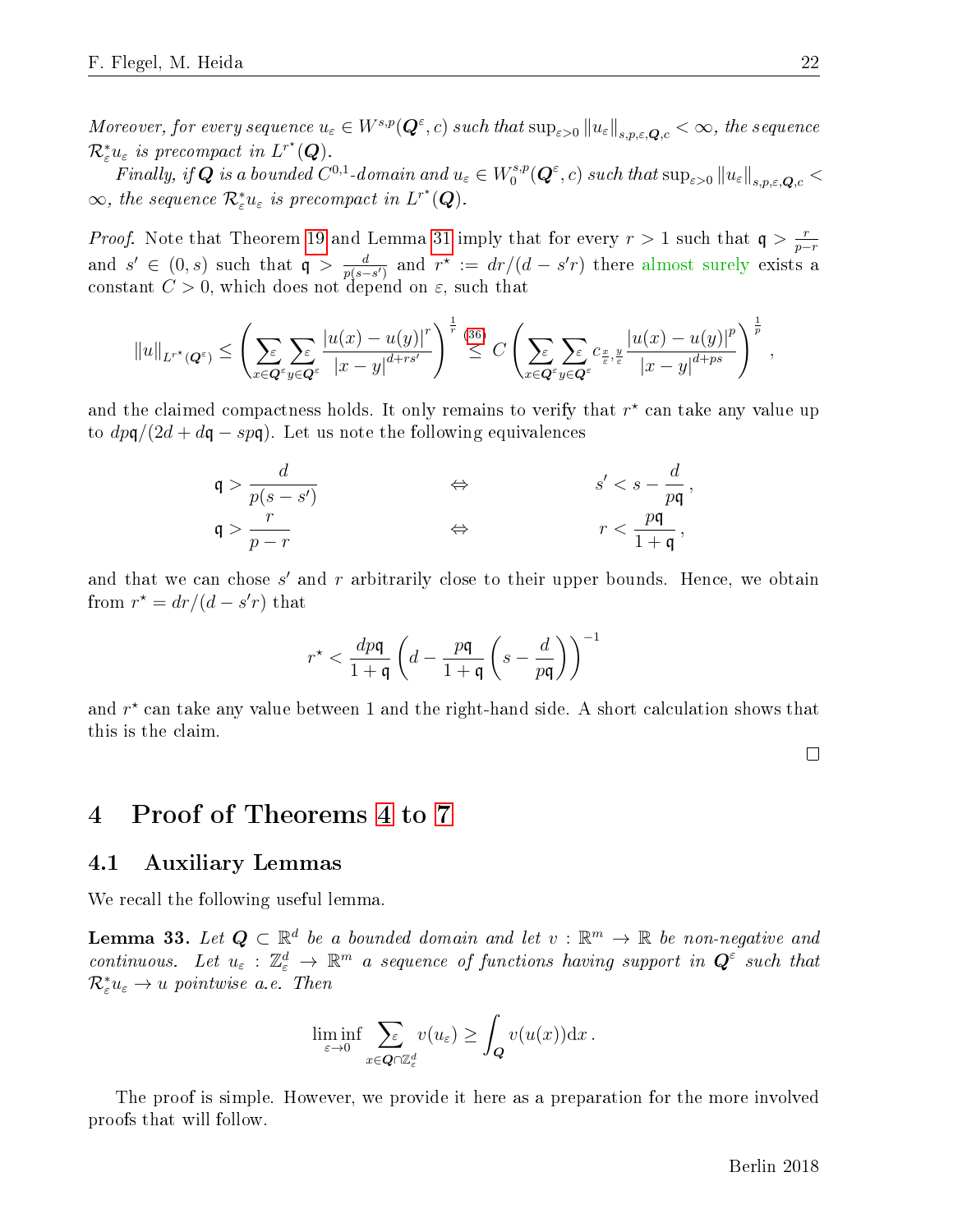*Proof.* For simplicity, restrict to  $m = 1$ . Without loss of generality, we may assume

$$
\mathcal{E}_{\infty} := \liminf_{\varepsilon \to 0} \sum_{x \in \mathbf{Q} \cap \mathbb{Z}_{\varepsilon}^d} v(u_{\varepsilon}) < +\infty.
$$

For  $M \in \mathbb{N}$  we denote  $u_{\varepsilon}^M := \max\{-M, \min\{u_{\varepsilon},M\}\}\)$ , i.e. the function  $u_{\varepsilon}$  is cut to values in the interval  $[-M, M]$ . We then note that  $\mathcal{R}^*_{\varepsilon} u^M_\varepsilon \to u^M$  pointwise a.e. Using this insight and continuity, we obtain

$$
\mathcal{E}_{\infty} \geq \liminf_{\varepsilon \to 0} I_{M,\varepsilon}, \quad \text{where} \quad I_{M,\varepsilon} = \sum_{x \in \mathbf{Q} \cap \mathbb{Z}_{\varepsilon}^d} v(u_{\varepsilon}^M).
$$

From continuity of v and Lebesgue's dominated convergence theorem, we infer  $I_{M,\varepsilon} \to$  $\int_{\mathbf{Q}} v(u^M(x)) \mathrm{d}x$  as  $\varepsilon \to 0$ . Now, we infer from Fatou's lemma that

$$
\int_{\mathbf{Q}} v(u(x))dx \le \int_{\mathbf{Q}} \liminf_{M \to \infty} v(u^M(x))dx \le E_{\infty}
$$

and hence the lemma is proved.

A related lemma is the following.

<span id="page-23-0"></span>**Lemma 34.** Let  $Q \subset \mathbb{R}^d$  be a bounded domain and let  $v : \mathbb{R}^m \to \mathbb{R}$  be non-negative and continuous such that for some  $\alpha > 0$  and  $r' > 1$  we have  $v(\xi) \leq \alpha |\xi|^{r'}$ . Let  $u_{\varepsilon}$ :  $\mathbb{Z}_\varepsilon^d \to \mathbb{R}^m$  a sequence of functions having support in  $\bm{Q}^\varepsilon$  such that for some  $r \geq r'$  it holds  $\sup_{\varepsilon>0} \|u_{\varepsilon}\|_{L^{r}(\mathbf{Q}^{\varepsilon})}<\infty$  and  $\mathcal{R}_{\varepsilon}^{*}u_{\varepsilon}\to u$  pointwise a.e. Then

$$
\lim_{\varepsilon \to 0} \sum_{x \in \mathbf{Q} \cap \mathbb{Z}_{\varepsilon}^d} v(u_{\varepsilon}) = \int_{\mathbf{Q}} v(u(x)) \mathrm{d} x.
$$

Proof. We have for some positive constant C that

$$
\limsup_{\varepsilon\to 0}\sum_{x\in \mathbf{Q}\cap\mathbb{Z}_{\varepsilon}^d}|v(u_{\varepsilon})|0}\|u_{\varepsilon}\|_{L^r(\mathbf{Q}^{\varepsilon})}^{r'}<+\infty\,.
$$

Let  $\delta>0.$  By Egorov's theorem there exists  $\bm{Q}_\delta\subset \bm{Q}$  with  $\bm{Q}_{\delta}^{\complement}=\bm{Q}\backslash\bm{Q}_\delta,$   $|\bm{Q}_\delta|<\delta$  and such that  $\mathcal{R}_{\varepsilon}^* u_{\varepsilon} \to u$  uniformly on  $\mathbf{Q}_{\delta}^{\complement}$ . Hence we have

$$
\lim_{\varepsilon \to 0} \sum_{x \in \mathbf{Q} \cap \mathbb{Z}_{\varepsilon}^d} v(u_{\varepsilon}) - \int_{\mathbf{Q}} v(u(x)) dx = \lim_{\varepsilon \to 0} \int_{\mathbf{Q}_{\delta}} (v(u(x)) - v(\mathcal{R}_{\varepsilon}^* u_{\varepsilon}(x))) dx
$$
\n
$$
\leq 2 \sup_{\varepsilon > 0} \int_{\mathbf{Q}_{\delta}} \alpha \left| \mathcal{R}_{\varepsilon}^* u_{\varepsilon}(x) \right|^{r'} dx
$$
\n
$$
\leq 2 \left| \mathbf{Q}_{\delta} \right|^{r-r'} \alpha \sup_{\varepsilon > 0} \left\| u_{\varepsilon} \right\|_{L^{r}(\mathbf{Q}^{\varepsilon})}
$$

and hence the lemma is proved as  $\delta$  becomes arbitrarily small.

Berlin 2018

 $\Box$ 

 $\Box$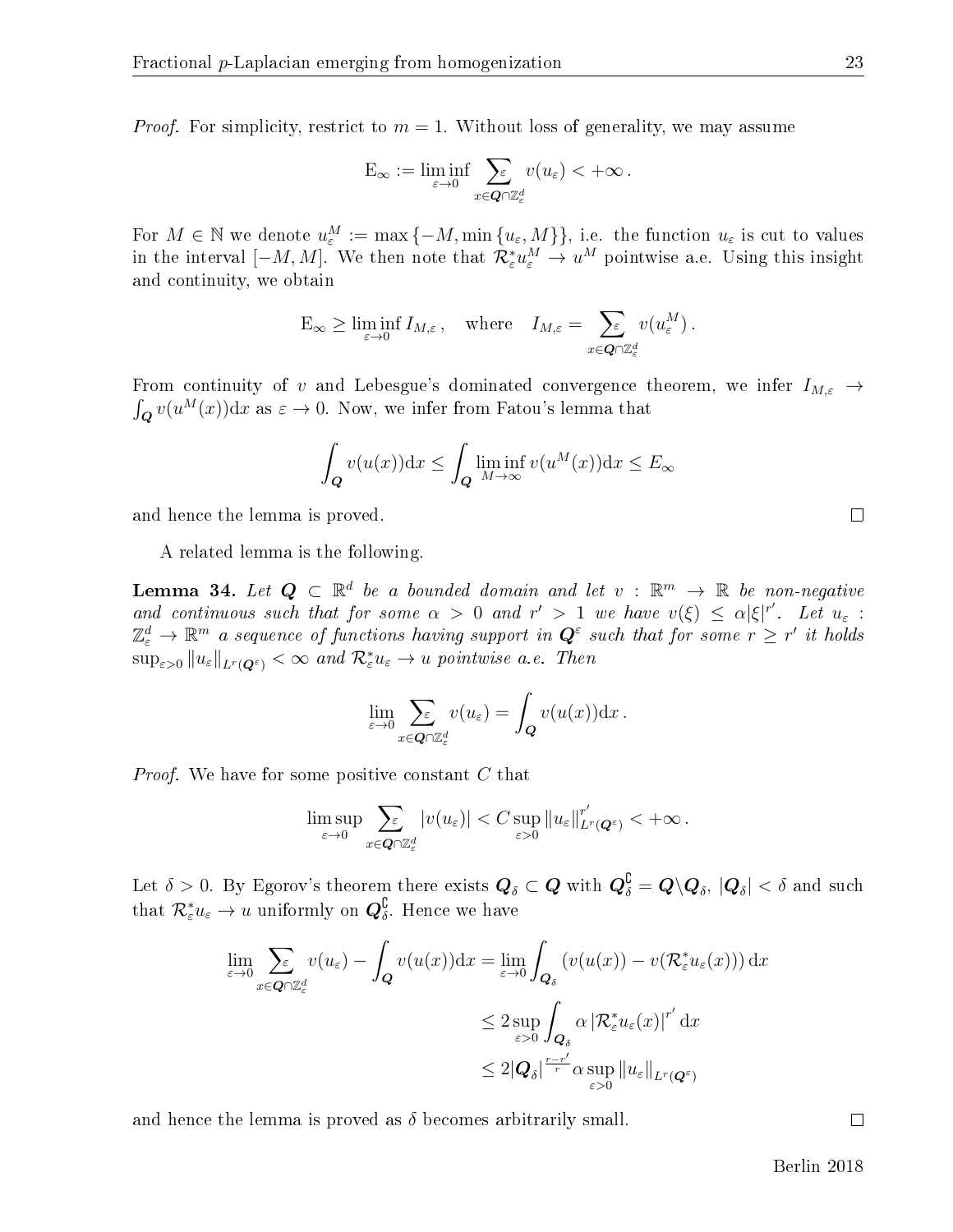Another important result connected with convex functions is the following.

<span id="page-24-4"></span>**Lemma 35.** Let  $G : \mathbb{R} \to \mathbb{R}^m$  be non-negative and convex, let  $u : \mathbb{R}^d \to \mathbb{R}^m$  be measurable and such that  $\int_{\mathbb{R}^d} G(u(z)) dz < \infty$  and let  $(\eta_k)_{k \in \mathbb{N}}$  be as in Lemma [15.](#page-13-2) Then

$$
\lim_{k \to \infty} \int_{\mathbb{R}^d} G(\eta_k * u) = \int_{\mathbb{R}^d} G(u) .
$$

*Proof.* We note that  $\eta_k(x-z)dz$  induces a probability measure on  $\mathbb{R}^d$  for every  $k \in \mathbb{N}$  and every  $x \in \mathbb{R}^d$ . Hence we infer in a first step by Jensen's inequality

$$
\int_{\mathbb{R}^d} G(\eta_k * u) = \int_{\mathbb{R}^d} G\left(\int_{\mathbb{R}^d} \eta_k(x - z) u(z) \mathrm{d} z\right) \mathrm{d} x
$$
\n
$$
\leq \int_{\mathbb{R}^d} \int_{\mathbb{R}^d} \eta_k(x - z) G(u(z)) \mathrm{d} z \mathrm{d} x
$$
\n
$$
\leq \int_{\mathbb{R}^d} G(u(z)) \mathrm{d} z.
$$

On the other hand, Fatou's Lemma yields

$$
\int_{\mathbb{R}^d} G(u(z)) dz \le \liminf_{k \to \infty} \int_{\mathbb{R}^d} G((u * \eta_k)(z)) dz.
$$

The following lemma is new to our knowledge. It is the basis for the proofs of our main results.

<span id="page-24-3"></span>**Lemma 36.** Let  $Q \subset \mathbb{R}^d$  be a bounded domain and let c, s, p, q and  $V : \mathbb{R}^m \to \mathbb{R}$  satisfy Assumptions [1](#page-4-0) and [3.](#page-5-0) Furthermore, let  $u_{\varepsilon}: \mathbb{Z}_\varepsilon^d \to \mathbb{R}^m$  a sequence of functions having support in  $Q^{\varepsilon}$  such that  $\mathcal{R}_{\varepsilon}^{*}u_{\varepsilon} \to u$  pointwise a.e. and  $\sup_{\varepsilon} ||u_{\varepsilon}||_{\infty} < \infty$ . Then almost surely the following holds:

$$
\liminf_{\varepsilon \to 0} \sum_{(x,y) \in \mathbb{Z}_\varepsilon^2} \sum_{(x,y) \in \mathbb{Z}_\varepsilon^2} c_{\frac{x}{\varepsilon},\frac{y}{\varepsilon}} \frac{V\left(u_\varepsilon(x) - u_\varepsilon(y)\right)}{|x - y|^{d + ps}} \ge \mathbb{E}(c) \iint_{\mathbb{R}^d \times \mathbb{R}^d} \frac{V\left(u(x) - u(y)\right)}{|x - y|^{d + ps}} \mathrm{d}x \mathrm{d}y. \tag{39}
$$

$$
\liminf_{\varepsilon \to 0} \sum_{(x,y) \in \mathbf{Q}^{\varepsilon} \times \mathbf{Q}^{\varepsilon}} \sum_{(x,y) \in \mathbf{Q}^{\varepsilon} \times \mathbf{Q}^{\varepsilon}} \frac{V\left(u_{\varepsilon}(x) - u_{\varepsilon}(y)\right)}{|x - y|^{d + ps}} \ge \mathbb{E}(c) \iint_{\mathbf{Q} \times \mathbf{Q}} \frac{V\left(u(x) - u(y)\right)}{|x - y|^{d + ps}} \mathrm{d}x \mathrm{d}y. \tag{40}
$$

Furthermore, if

$$
\sup_{\varepsilon>0} \sup_{x,y\in\mathbb{Z}_\varepsilon^d} \frac{|u_\varepsilon(x) - u_\varepsilon(y)|}{|x - y|} =: C_L < \infty \tag{41}
$$

$$
resp. \quad \sup_{\varepsilon > 0} \sup_{x,y \in \mathbf{Q}^{\varepsilon}} \frac{|u_{\varepsilon}(x) - u_{\varepsilon}(y)|}{|x - y|} =: C_L < \infty \,, \tag{42}
$$

<span id="page-24-2"></span><span id="page-24-1"></span>Berlin 2018

<span id="page-24-0"></span> $\Box$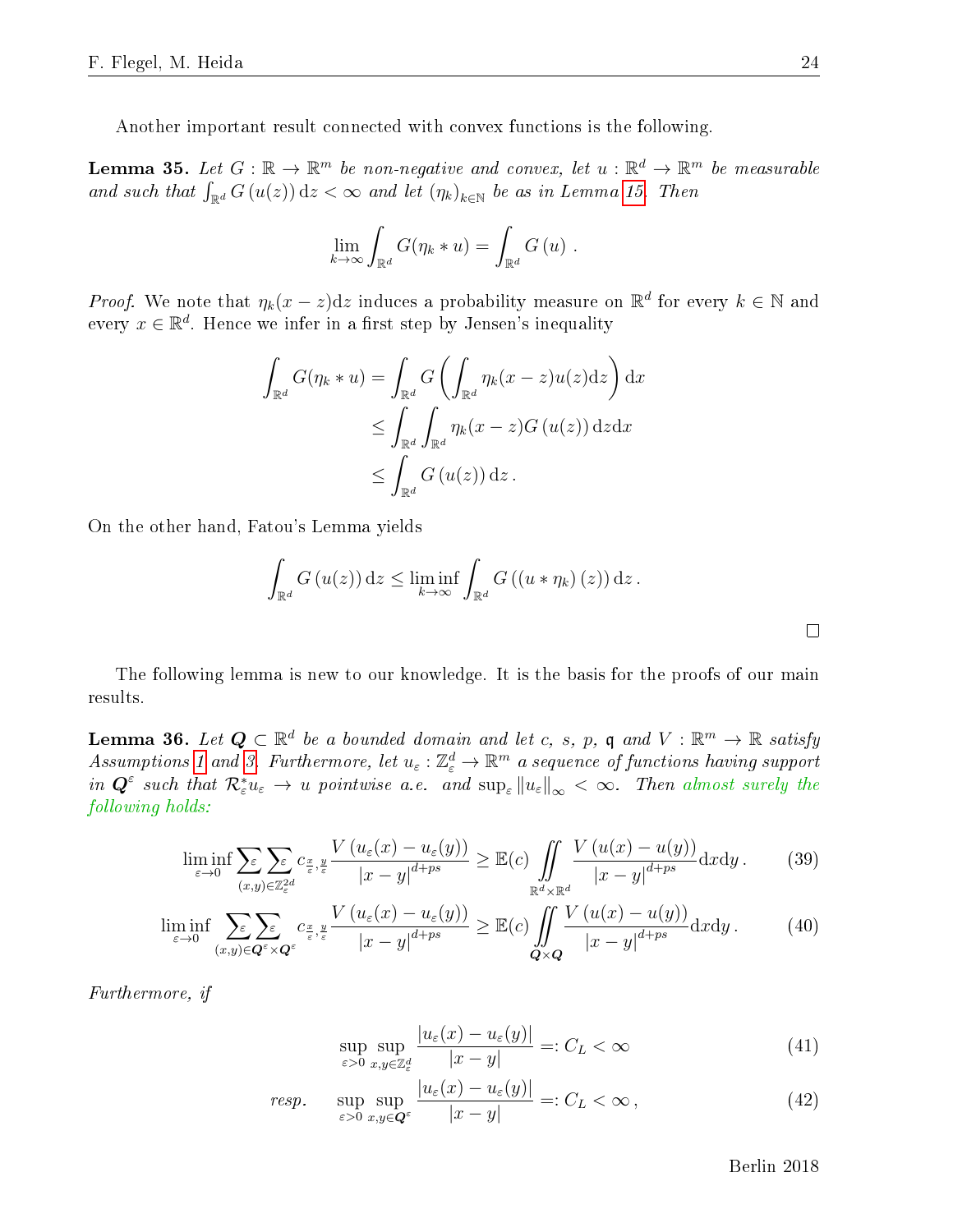and  $u \in C_c^1(\mathbb{R}^d)$ , resp.  $u \in W^{1,\infty}(\mathbf{Q})$  then we have

$$
\lim_{\varepsilon \to 0} \sum_{(x,y) \in \mathbb{Z}_{\varepsilon}^{2d}} \sum_{\varepsilon} c_{\frac{x}{\varepsilon},\frac{y}{\varepsilon}} \frac{V\left(u_{\varepsilon}(x) - u_{\varepsilon}(y)\right)}{\left|x - y\right|^{d+ps}} = \mathbb{E}(c) \iint_{\mathbb{R}^d \times \mathbb{R}^d} \frac{V\left(u(x) - u(y)\right)}{\left|x - y\right|^{d+ps}} \mathrm{d}x \mathrm{d}y. \tag{43}
$$

$$
\lim_{\varepsilon \to 0} \sum_{(x,y) \in \mathbf{Q}^{\varepsilon} \times \mathbf{Q}^{\varepsilon}} \sum_{\varepsilon} c_{\frac{x}{\varepsilon}, \frac{y}{\varepsilon}} \frac{V\left(u_{\varepsilon}(x) - u_{\varepsilon}(y)\right)}{|x - y|^{d + ps}} = \mathbb{E}(c) \iint_{\mathbf{Q} \times \mathbf{Q}} \frac{V\left(u(x) - u(y)\right)}{|x - y|^{d + ps}} \mathrm{d}x \mathrm{d}y. \tag{44}
$$

*Proof.* We only prove [\(39\)](#page-24-0) and [\(43\)](#page-25-0) and shortly discuss how to generalize the calculations to [\(40\)](#page-24-1) and [\(44\)](#page-25-1). Without loss of generality, we assume that the lim inf of the left hand side of [\(39\)](#page-24-0) is bounded. Furthermore, most of the limits in this proof only hold almost surely. However, we will not mention this in every step, for readability of the proof.

For each  $0 < \xi < R < \infty$  the sum

<span id="page-25-3"></span><span id="page-25-2"></span><span id="page-25-1"></span><span id="page-25-0"></span>
$$
\sum_{(x,y)\in\mathbb{Z}_{\varepsilon}^{2d}}\sum_{\varepsilon,\,y}\sum_{\varepsilon,\,z}\frac{V\left(u_{\varepsilon}(x)-u_{\varepsilon}(y)\right)}{\left|x-y\right|^{d+ps}}
$$

can be split into the three sums over  $(x, y) \in \mathbb{Z}_{\varepsilon}^d \times \mathbb{Z}_{\varepsilon}^d$  such that either  $\{|x - y| < \xi\},$  $\{\xi \leq |x-y| < R\}$  or  $\{|x-y| \geq R\}$ . We denote the corresponding sums by  $I_{\xi}^{\varepsilon}$ ,  $I_{\xi,R}^{\varepsilon}$  and  $I_R^{\varepsilon}$ . In what follows, we prove in three steps that

$$
I_{\xi,R}^{\varepsilon} = \sum_{\substack{(x,y)\in\mathbb{Z}_{\varepsilon}^{2d} \\ \xi \leq |x-y| < R}} \sum_{\substack{c_x, y \in \mathbb{Z}_{\varepsilon}^{2d} \\ \xi \leq |x-y| < R}} \frac{V\left(u_{\varepsilon}(x) - u_{\varepsilon}(y)\right)}{|x-y|^{d+ps}} \to \mathbb{E}(c) \iint_{\xi \leq |x-y| < R} \frac{V\left(u(x) - u(y)\right)}{|x-y|^{d+ps}},\tag{45}
$$

$$
I_R^{\varepsilon} = \sum_{\substack{(x,y)\in\mathbb{Z}_{\varepsilon}^{2d} \\ |x-y| \ge R}} \sum_{\substack{c_{\frac{x}{\varepsilon},\frac{y}{\varepsilon}}} \frac{V\left(u_{\varepsilon}(x) - u_{\varepsilon}(y)\right)}{|x-y|^{d+ps}} \to O(R^{-ps}),\tag{46}
$$

$$
I_{\xi}^{\varepsilon} = \sum_{\substack{(x,y)\in\mathbb{Z}_{\varepsilon}^{2d} \\ |x-y| < \xi}} \sum_{\varepsilon} c_{\frac{x}{\varepsilon},\frac{y}{\varepsilon}} \frac{V\left(u_{\varepsilon}(x) - u_{\varepsilon}(y)\right)}{|x-y|^{d+ps}} \to O(\xi^{p-ps}),\tag{47}
$$

where we show [\(47\)](#page-25-2) only in case [\(41\)](#page-24-2) holds. Without loss of generality, we will thereby assume that  $R > 2$ diam(Q). In what follows, we prove [\(45\)](#page-25-3)-[\(47\)](#page-25-2) in 3 steps. This provides [\(43\)](#page-25-0) on observing that

$$
\iint\limits_{|x-y|<\xi} \frac{V(u(x)-u(y))}{|x-y|^{d+ps}} \leq \|\nabla u\|_{\infty} \iint\limits_{(x,y)\in 2\mathbf{Q}\times 2\mathbf{Q}} \frac{|x-y|^p}{|x-y|^{d+ps}} = O(\xi^{p-ps})
$$
  

$$
\lim_{|x-y|<\xi} \frac{V(u(x)-u(y))}{|x-y|^{d+ps}}
$$

and

$$
\limsup_{\varepsilon \to 0} \sum_{\varepsilon \in \mathcal{X}} \sum_{(x,y) \in \mathbb{Z}_{\varepsilon}^{2d}} c_{\frac{x}{\varepsilon},\frac{y}{\varepsilon}} \frac{V\left(u_{\varepsilon}(x) - u_{\varepsilon}(y)\right)}{|x - y|^{d + ps}} \le \limsup_{\varepsilon \to 0} \left(I_{\xi,R}^{\varepsilon} + I_{\xi}^{\varepsilon} + I_{R}^{\varepsilon}\right) .
$$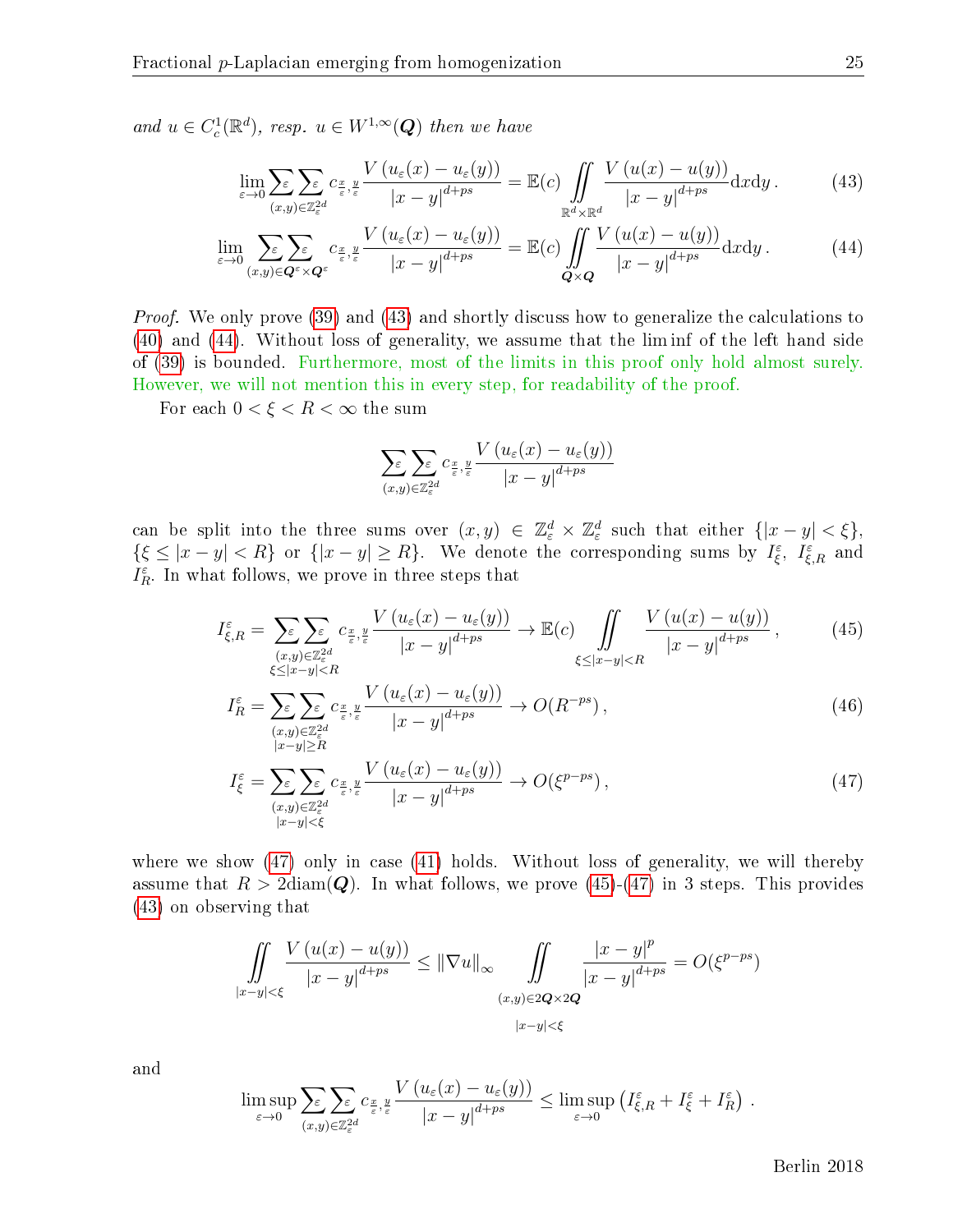Inequality [\(39\)](#page-24-0) can be proved on noting that

$$
V_{\infty} := \liminf_{\varepsilon \to 0} \sum_{\varepsilon \to 0} \sum_{(x,y) \in \mathbb{Z}_{\varepsilon}^{2d}} c_{\frac{x}{\varepsilon}, \frac{y}{\varepsilon}} \frac{V(u_{\varepsilon}(x) - u_{\varepsilon}(y))}{|x - y|^{d + ps}}
$$
  

$$
\geq \sup_{\xi, R} \mathbb{E}(c) \iint_{\xi \leq |x - y| < R} \frac{V(u(x) - u(y))}{|x - y|^{d + ps}}
$$

and applying the Beppo Levi monotone convergence theorem as  $\xi \to 0$  and  $R \to \infty$ .

We note that  $(40)$  and  $(44)$  can be proved in the same way using some slight modification. In particular, we replace  $V (u_{\varepsilon}(x) - u_{\varepsilon}(y))$  by

$$
\tilde{V}(x,y,u_{\varepsilon}(x)-u_{\varepsilon}(y)):=\chi_{\mathbf{Q}}(x)\chi_{\mathbf{Q}}(y)V(u_{\varepsilon}(x)-u_{\varepsilon}(y))
$$

and study

$$
I_{\xi,R}^{\varepsilon} = \sum_{\substack{(x,y)\in B^{\varepsilon}\times B^{\varepsilon}\\ \xi \leq |x-y|}} \sum_{\substack{c_{\frac{x}{\varepsilon},\frac{y}{\varepsilon}}} \frac{V(x,y,u_{\varepsilon}(x) - u_{\varepsilon}(y))}{|x-y|^{d+ps}} \to \mathbb{E}(c) \iint_{|x-y|} \frac{V(x,y,u(x) - u(y))}{|x-y|^{d+ps}},
$$
  
\n
$$
I_{\xi}^{\varepsilon} = \sum_{\substack{(x,y)\in B^{\varepsilon}\times B^{\varepsilon}\\ \xi \leq |x-y|}} \sum_{\substack{c_{\frac{x}{\varepsilon},\frac{y}{\varepsilon}}} \frac{V(x,y,u_{\varepsilon}(x) - u_{\varepsilon}(y))}{|x-y|^{d+ps}} \to O(\xi^{p-ps}),
$$

where  $B = B(0)$  is an open ball around 0 that contains  $\mathbf{Q}$  and  $B^{\varepsilon} := B \cap \mathbb{Z}_{\varepsilon}^d$ .

**Step 1:** We consider the lower semi-continuous extension  $g_{\varepsilon}(x, y) := \frac{V(u_{\varepsilon}(x) - u_{\varepsilon}(y))}{\max\{|x-y|^{d+2s}, \xi^{d+2s}\}}$ to the set  $|x-y| < R$ . Moreover, since  $R > 2$ diam $(Q)$ , it holds  $V(u_{\varepsilon}(x) - u_{\varepsilon}(y)) = 0$  if  $|x| \geq 2R$  or  $|y| \geq 2R$ . Hence, the support of  $g_{\varepsilon}$  is a compact convex subset of  $|x - y| < R$ and we infer from Theorem [29](#page-19-0) that

$$
\sum_{\substack{(x,y)\in\mathbb{Z}_{\varepsilon}^{2d} \\ |x-y|
$$

where  $g(x, y) := \frac{V(u(x)-u(y))}{\max\{|x-y|^{d+2s}, \xi^{d+2s}\}}$ . Since the same arguments hold on the set  $|x-y| < \xi$ , the limit [\(45\)](#page-25-3) holds.

**Step 2:** Due to our assumption on R, we find  $|x-y| > R$  implies that at most one of the points  $x, y$  lies in  $Q$ . Since u vanishes outside  $Q$ , we obtain by a symmetrization

$$
I_R^{\varepsilon} \leq ||V(u_{\varepsilon}(\cdot))||_{\infty} \sum_{\substack{R < |x-y| \\ x \in Q \cap \mathbb{Z}_{\varepsilon}^d}} \left( c_{\frac{x}{\varepsilon}, \frac{y}{\varepsilon}} + c_{\frac{y}{\varepsilon}, \frac{x}{\varepsilon}} \right) \frac{1}{|x-y|^{d+ps}}.
$$

For simplicity of notation, we write  $\tilde{c}_{\frac{x}{\varepsilon},\frac{y}{\varepsilon}}:=c_{\frac{x}{\varepsilon},\frac{y}{\varepsilon}}+c_{\frac{y}{\varepsilon},\frac{x}{\varepsilon}}$  which is an ergodic variable with  $\mathbb{E}(\tilde{c})=2\mathbb{E}(c).$  We denote  $\mathcal{R}_{k,R}^\varepsilon:=\left\{z\in\mathbb{\bar{Z}}^d_\varepsilon\left|\right. 2^kR<|z|\leq 2^{k+1}R\right\}$  and reformulate  $I^\varepsilon_R$  as

$$
I_R^{\varepsilon} = \sum_{\substack{R < |x-y| \\ x \in \mathbf{Q} \cap \mathbb{Z}_{\varepsilon}^d}} \tilde{c}_{\frac{x}{\varepsilon}, \frac{y}{\varepsilon}} \frac{1}{|x-y|^{d+ps}} = \sum_{x \in \mathbf{Q} \cap \mathbb{Z}_{\varepsilon}^d} \sum_{k=0}^{\infty} \sum_{y \in \mathcal{R}_{k,R}^{\varepsilon} + x} \tilde{c}_{\frac{x}{\varepsilon}, \frac{y}{\varepsilon}} \frac{1}{|x-y|^{d+ps}},
$$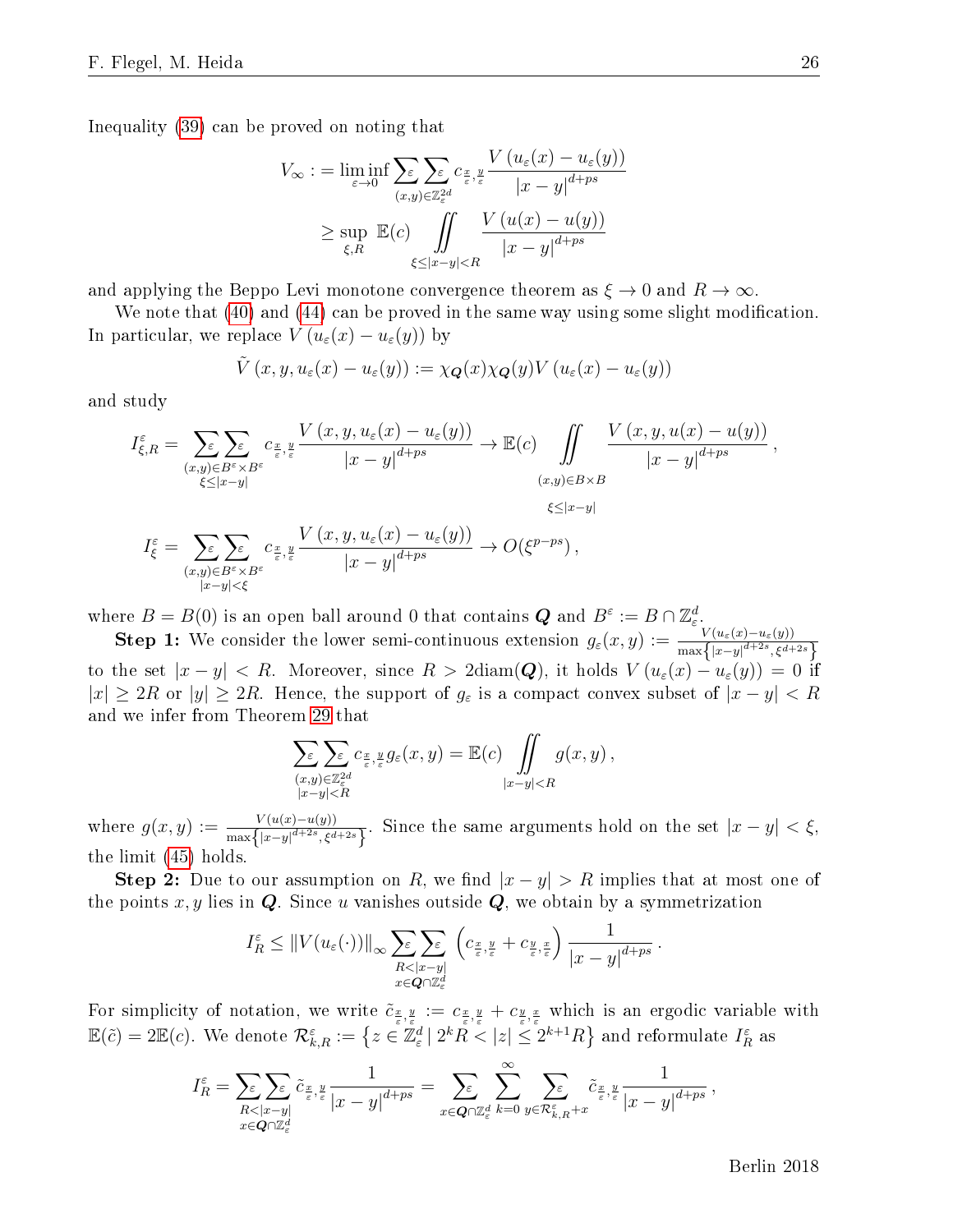which we estimate as

$$
I_{R}^{\varepsilon} \leq \sum_{k=0}^{\infty} (2^{k} R)^{-ps} \sum_{x \in (1+k)Q \cap \mathbb{Z}_{\varepsilon}^{d}} (2^{k} R)^{-d} \sum_{|x-y| < 2^{k+1} R} \tilde{c}_{\frac{x}{\varepsilon}, \frac{y}{\varepsilon}} = |\mathbf{Q}| \sum_{k=0}^{\infty} (2^{k} R)^{-ps} (1+k)^{d} |\mathbb{B}_{\mathbf{Q}, k, R}|^{-1} \sum_{(x,y) \in \mathbb{B}_{\mathbf{Q}, k, R}^{\varepsilon}} \tilde{c}_{\frac{x}{\varepsilon}, \frac{y}{\varepsilon}},
$$

where  $\mathbb{B}_{\mathbf{Q},k,R} = \{(x,y) \in \mathbb{R}^d \mid x \in (1+k)\mathbf{Q}, |x-y| \leq 2^{k+1}R\}$  and  $\mathbb{B}_{\mathbf{Q},k,R}^{\varepsilon} := \mathbb{B}_{\mathbf{Q},k,R} \cap \mathbb{Z}_{\varepsilon}^d$ .  $\text{Defining } \mathfrak{c}_{R,k,\varepsilon} := \varepsilon^{2d} \left| \mathbb{B}_{\mathbf{Q},k,R} \right|^{-1} \sum_{(x,y) \in \mathbb{B}_{\mathbf{Q},k,R}^{\varepsilon}} \tilde{c}_{\frac{x}{\varepsilon},\frac{y}{\varepsilon}} \text{ we infer from Lemma 27 an estimate } \mathfrak{c}_{R} :=$  $\text{Defining } \mathfrak{c}_{R,k,\varepsilon} := \varepsilon^{2d} \left| \mathbb{B}_{\mathbf{Q},k,R} \right|^{-1} \sum_{(x,y) \in \mathbb{B}_{\mathbf{Q},k,R}^{\varepsilon}} \tilde{c}_{\frac{x}{\varepsilon},\frac{y}{\varepsilon}} \text{ we infer from Lemma 27 an estimate } \mathfrak{c}_{R} :=$  $\text{Defining } \mathfrak{c}_{R,k,\varepsilon} := \varepsilon^{2d} \left| \mathbb{B}_{\mathbf{Q},k,R} \right|^{-1} \sum_{(x,y) \in \mathbb{B}_{\mathbf{Q},k,R}^{\varepsilon}} \tilde{c}_{\frac{x}{\varepsilon},\frac{y}{\varepsilon}} \text{ we infer from Lemma 27 an estimate } \mathfrak{c}_{R} :=$  $\sup_{\varepsilon,k} \mathfrak{c}_{R,k,\varepsilon} < \infty$  and boundedness of

$$
I_R^{\varepsilon} \leq \mathfrak{c}_R R^{-ps/2} \frac{|Q| \mathbb{E}(\tilde{c})}{1 - 2^{-ps/2}} \sup_k \left( 2^{-kps/2} (1 + k)^d \right).
$$

Step 3: Now let  $\sup_{\varepsilon>0} \sup_{x,y\in\mathbb{Z}^d_\varepsilon}$  $\frac{|u_{\varepsilon}(x)-u_{\varepsilon}(y)|}{|x-y|}=:C_L<\infty.$  In order to treat the remaining term  $I_{\xi}^{\varepsilon}$ , note that Assumption [3](#page-5-0) implies uniform boundedness and lower semi-continuity of the function  $\widetilde{V}_\varepsilon(x,y) := \frac{V(u_\varepsilon(x) - u_\varepsilon(y))}{|u_\varepsilon(x) - u_\varepsilon(y)|^p}$ . Furthermore, if either  $\mathrm{dist}(x,\boldsymbol{Q}) > \xi$  or  $\mathrm{dist}(y,\boldsymbol{Q}) > \xi$ then  $|x - y| < \xi$  implies  $V_{\varepsilon}(x, y) = 0$ . Hence we obtain

$$
I_{\xi}^{\varepsilon} \leq \left\| \widetilde{V} \right\|_{\infty} \sum_{\substack{x \in (2\mathbf{Q}) \cap \mathbb{Z}_{\varepsilon}^d \\ |x - y| < \xi}} \widetilde{c}_{\frac{x}{\varepsilon}, \frac{y}{\varepsilon}} \frac{|u_{\varepsilon}(x) - u_{\varepsilon}(y)|^p}{|x - y|^{d + ps}} \\ \leq C_L \left\| \widetilde{V} \right\|_{\infty} \sum_{\substack{x \in (2\mathbf{Q}) \cap \mathbb{Z}_{\varepsilon}^d \\ |x - y| < \xi}} \widetilde{c}_{\frac{x}{\varepsilon}, \frac{y}{\varepsilon}} |x - y|^{-d + p(1 - s)},
$$

and [\(47\)](#page-25-2) follows from Lemma [28.](#page-18-5)

### <span id="page-27-0"></span>4.2 Proof of Theorems [4](#page-6-0) and [6](#page-8-3)-[7](#page-8-0)

Most of the convergences below hold only almost surely. For simplicity, we will not mention this in every single step. Also for simplicity of notation, we restrict to  $m = 1$ . We will only prove Theorem [4.](#page-6-0) Theorems  $6-7$  $6-7$  can be proved in the same way replacing Theorem [20](#page-14-2) by the Embedding Theorems [21](#page-14-1) and [22.](#page-15-1)

**Proof of Part 1.** Since  $\mathcal{R}^*_{\varepsilon}f_{\varepsilon} \to f$  weakly in  $L^{r^*}(\mathbf{Q})$ , we find  $\sup_{\varepsilon} ||f_{\varepsilon}||_{L^{r^*}(\mathbf{Q}_{\varepsilon})} < \infty$ . Thus, we find from the scaled young inequality for every  $\delta > 0$  some  $C_{\delta}$  such that

$$
\left|\sum_{x\in\mathbf{Q}^{\varepsilon}}f_{\varepsilon}(x)u_{\varepsilon}(x)\right|\leq \|u\|_{L^{r}(\mathbf{Q}^{\varepsilon})}\|f_{\varepsilon}\|_{L^{r^{*}}(\mathbf{Q}_{\varepsilon})}\leq \delta\|u\|_{L^{r}(\mathbf{Q}^{\varepsilon})}^{p}+C_{\delta}\|f_{\varepsilon}\|_{L^{r^{*}}(\mathbf{Q}_{\varepsilon})}^{p^{*}}\;,
$$

 $\Box$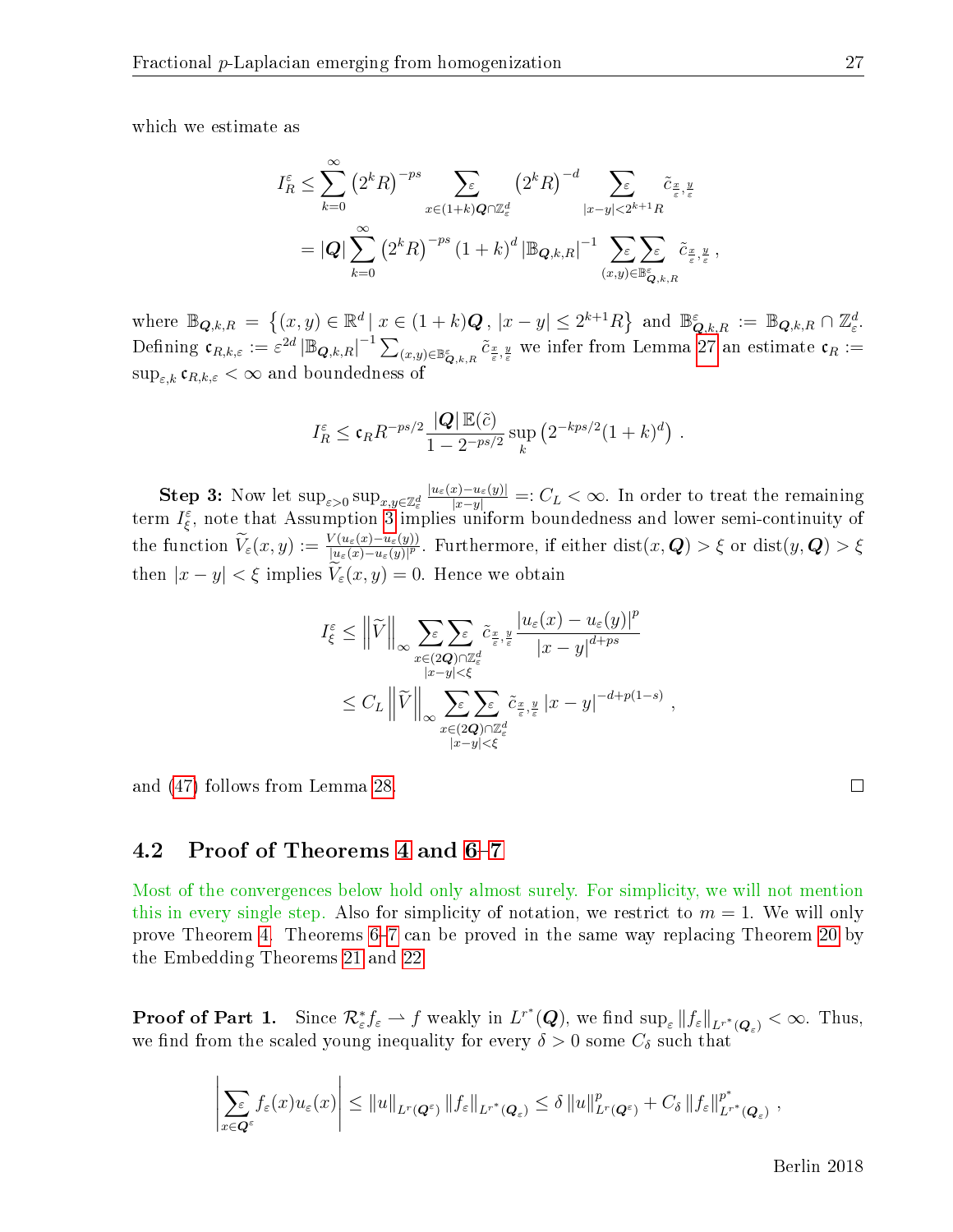where  $\frac{1}{p} + \frac{1}{p^*}$  $\frac{1}{p^*} = 1$  and  $r = \frac{r^*}{r^* - 1}$  $\frac{r^*}{r^*-1}$ . Since  $r < p^*_{\mathfrak{q}},$  we find from Theorem [32](#page-21-1) that

$$
||u||_{L^{r}(Q^{\varepsilon})}^{p} \leq \sup_{\varepsilon} \left( \sum_{(x,y)\in\mathbb{Z}_{\varepsilon}^{2d}} \sum_{\varepsilon,\,\varepsilon} c_{\frac{x}{\varepsilon},\,\varepsilon} \frac{V\left(u_{\varepsilon}(x) - u_{\varepsilon}(y)\right)}{|x - y|^{d + ps}} \right) + \sum_{x\in\mathbb{Z}_{\varepsilon}^{d}} G(u(x))
$$
  

$$
\leq \sup_{\varepsilon} \mathscr{E}_{p,s,\varepsilon}(u_{\varepsilon}) + \delta ||u||_{L^{r}(Q^{\varepsilon})}^{p} + C_{\delta} ||f_{\varepsilon}||_{L^{r^{*}}(Q_{\varepsilon})}^{p^{*}}
$$

implying (for suitable choice of  $\delta$ ) boundedness of

$$
\sum_{(x,y)\in\mathbb{Z}_{\varepsilon}^{2d}}\sum_{\varepsilon,\xi}\mathcal{L}_{\frac{x}{\varepsilon},\frac{y}{\varepsilon}}\frac{V\left(u_{\varepsilon}(x)-u_{\varepsilon}(y)\right)}{\left|x-y\right|^{d+ps}}+\sum_{x\in\mathbb{Z}_{\varepsilon}^{d}}G(u(x))\,.
$$

In particular, we obtain that

$$
E_{\infty} := \liminf_{\varepsilon \to 0} \sum_{(x,y) \in \mathbb{Z}_{\varepsilon}^{2d}} \sum_{\varepsilon, y \in \mathbb{Z}_{\varepsilon}^{2d}} \frac{V\left(u_{\varepsilon}(x) - u_{\varepsilon}(y)\right)}{|x - y|^{d + ps}} < +\infty
$$

is bounded.

In case of Theorem [4,](#page-6-0) since  $Q$  is bounded and  $u_{\varepsilon}$  is 0 outside  $Q$ , we can assume w.l.o.g. that  $Q$  is cubic and hence a uniform extension domain. From Assumption [1](#page-4-0) and Theorems [20](#page-14-2) and [32](#page-21-1) it follows that  $\sup_{\varepsilon>0} \|R_{\varepsilon}^* u_{\varepsilon}\|_{L^r} < \infty$  and the existence of  $u \in L^r(Q)$  such that  $\mathcal{R}^*_\varepsilon u_\varepsilon \to u$  strongly in  $L^r(\bm{Q})$  and pointwise a.e. along a subsequence  $\varepsilon' \to 0$ . Furthermore, for  $M \in \mathbb{N}$  we denote  $u_{\varepsilon}^M := \max\{-M, \min\{u_{\varepsilon},M\}\}$ , the function  $u_{\varepsilon}$  cut to values in the interval  $[-M, M]$ . We then note that  $\mathcal{R}_{\varepsilon}^* u_{\varepsilon}^M \to u^M$  strongly in  $L^r(\mathbf{Q})$  and pointwise a.e. Using this insight, we obtain using Lemma [36](#page-24-3) that

$$
E_{\infty} \geq \liminf_{\varepsilon \to 0} \sum_{(x,y) \in \mathbb{Z}_{\varepsilon}^{2d}} \sum_{\varepsilon, y} c_{\frac{x}{\varepsilon}, \frac{y}{\varepsilon}} \frac{V\left(u_{\varepsilon}^{M}(x) - u_{\varepsilon}^{M}(y)\right)}{|x - y|^{d + ps}}
$$

$$
\geq \mathbb{E}(c) \iint_{\mathbb{R}^{d} \times \mathbb{R}^{d}} \frac{V\left(u^{M}(x) - u^{M}(y)\right)}{|x - y|^{d + ps}} dx dy
$$

Since the above considerations hold for every  $M$ , we apply Fatou's Lemma (resp. the monotone convergence theorem by Beppo-Levi) and find

$$
\mathbb{E}(c)\iint\limits_{\mathbb{R}^{2d}}\frac{V\left(u(x)-u(y)\right)}{\left|x-y\right|^{d+ps}}\mathrm{d}x\,\mathrm{d}y\leq \liminf\limits_{M\to\infty}\mathbb{E}(c)\iint_{\mathbb{R}^d\times\mathbb{R}^d}\frac{V\left(u^M(x)-u^M(y)\right)}{\left|x-y\right|^{d+ps}}\mathrm{d}x\,\mathrm{d}y\leq \mathrm{E}_{\infty}\,.
$$

Moreover, we have from Lemma [33](#page-22-1) that

$$
\liminf_{\varepsilon \to 0} \sum_{x \in \mathbb{Z}_{\varepsilon}^d} G(u_{\varepsilon}(x)) - \sum_{x \in \mathbb{Z}_{\varepsilon}^d} u_{\varepsilon}(x) f_{\varepsilon}(x) \ge \int_{\mathbb{R}^d} G(u(x)) dx - \int_{\mathbb{R}^d} u(x) f(x).
$$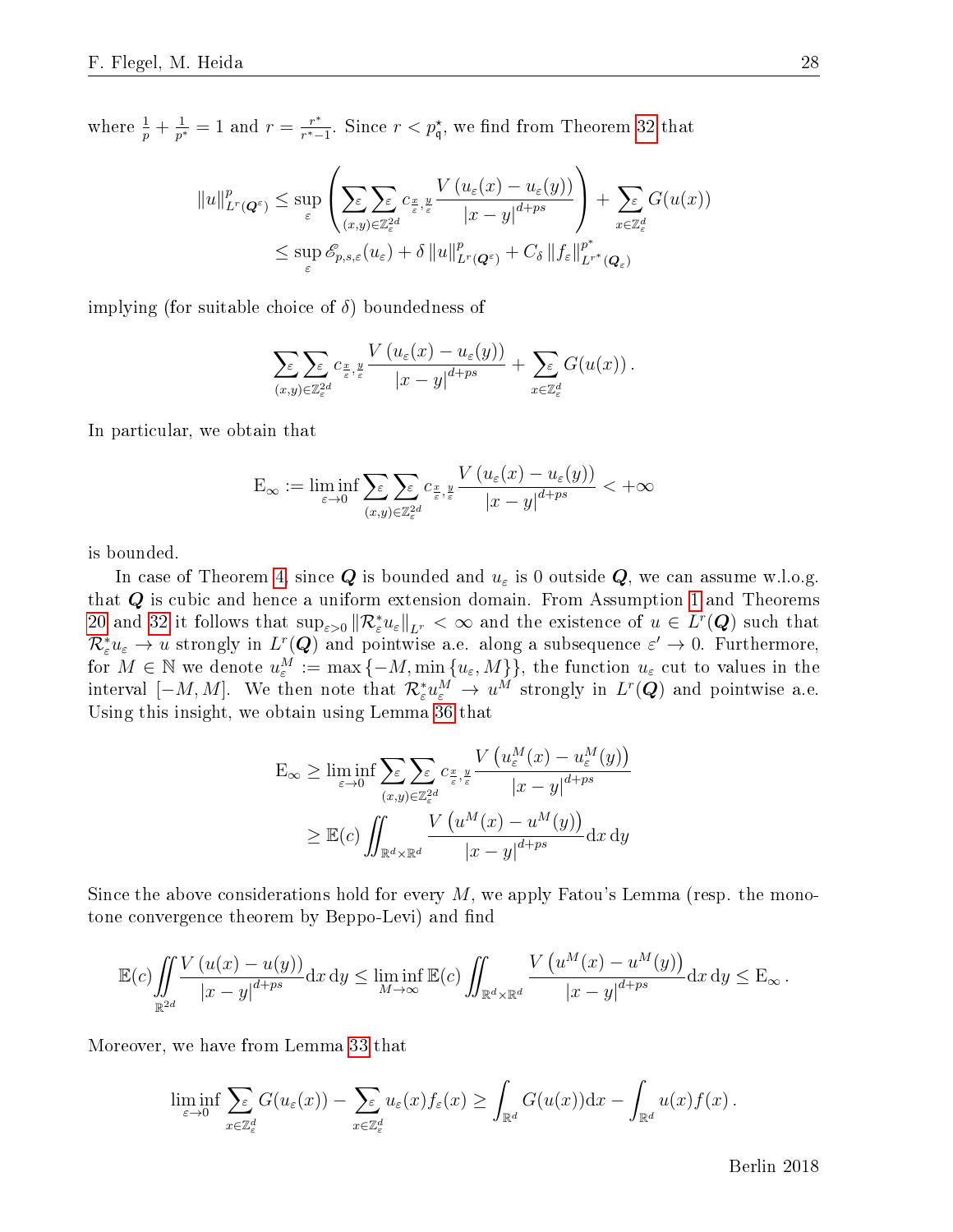#### Proof of Part 2

We first consider  $u \in C_c^1(Q)$ . In this case, we set  $u_\varepsilon(x) = u(x)$  for  $x \in \mathbb{Z}_\varepsilon^d$ . From Lemma [36](#page-24-3) we infer

$$
\lim_{\varepsilon \to 0} \sum_{(x,y) \in \mathbb{Z}_\varepsilon^{2d}} \sum_{\varepsilon, y} c_{\frac{x}{\varepsilon}, \frac{y}{\varepsilon}} \frac{V(u_\varepsilon(x) - u_\varepsilon(y))}{|x - y|^{d + ps}} = \mathbb{E}(c) \iint_{\mathbb{R}^d \times \mathbb{R}^d} \frac{V(u(x) - u(y))}{|x - y|^{d + ps}} dx dy.
$$

Now, let  $\mathscr{E}_{p,s}(u) < \infty$  with  $u(x) = 0$  outside of Q, set  $\varepsilon_0 = 1$ . By Assumption [3,](#page-5-0) we find  $u \in W^{s,p}(\mathbb{R}^d)$  and in particular, there exists a sequence  $u_k \in C_c^1(Q)$  such that  $u_k \to u$  in  $W^{s,p}(\mathbb{R}^d)$ . Moreover, since  $m < p^{\star}_{\mathfrak{q}} \leq p^{\star}$ , Lemma [34](#page-23-0) yields  $\int_{\mathbb{R}^d} G(u_k) \to \int_{\mathbb{R}^d} G(u)$  and hence

$$
\lim_{k\to\infty}\mathscr{E}_{p,s}(u_k)=\mathscr{E}_{p,s}(u).
$$

From the above calculation, there exists  $\varepsilon_k > 0$  such that for all  $\varepsilon < \varepsilon_k$ ,  $|\mathscr{E}_{p,s,\varepsilon}(u_k) - \mathscr{E}_{p,s}(u_k)|$  $|\mathscr{E}_{p,s}(u) - \mathscr{E}(\eta_k * u)|$  and in total

$$
|\mathscr{E}_{p,s,\varepsilon}(u_k) - \mathscr{E}_{p,s}(u)| < 2 |\mathscr{E}_{p,s}(u) - \mathscr{E}(\eta_k * u)|.
$$

Setting  $u^{\varepsilon} := u_k$  for all  $\varepsilon \in [\varepsilon_{k+1}, \varepsilon_k)$ , [\(9\)](#page-7-0) holds.

### 4.3 Proof of Theorem [5](#page-7-1)

Most of the convergences below hold only almost surely. For simplicity, we will not mention this in every single step. Also for simplicity of notation, we restrict to  $m = 1$ . The proof mostly follows the lines of Section [4.2.](#page-27-0) However, as there are a few modifications due to the non-boundedness of the domain, we provide the full proof for completeness.

**Proof of Part 1.** Since  $f \in C_c(\mathbb{R}^d)$ , we chose some bounded domain  $\boldsymbol{Q}$  such that  $f$  has its support in Q. From here, we may follow the lines of Section [4.2](#page-27-0) to obtain boundedness of

$$
\sum_{(x,y)\in\mathbb{Z}_{\varepsilon}^{2d}}\sum_{\varepsilon}\varepsilon_{\frac{x}{\varepsilon},\frac{y}{\varepsilon}}\frac{V\left(u_{\varepsilon}(x)-u_{\varepsilon}(y)\right)}{\left|x-y\right|^{d+ps}}+\sum_{x\in\mathbb{Z}_{\varepsilon}^{d}}G(u(x))\,.
$$

In particular, we obtain that

$$
E_{\infty} := \liminf_{\varepsilon \to 0} \sum_{(x,y) \in \mathbb{Z}_\varepsilon^2} \sum_{\varepsilon \in \mathbb{Z}_\varepsilon} c_{\frac{x}{\varepsilon}, \frac{y}{\varepsilon}} \frac{V\left(u_\varepsilon(x) - u_\varepsilon(y)\right)}{|x - y|^{d + ps}} < +\infty
$$

is bounded.

Now, let  $m \in \mathbb{N}$  and consider  $B_m := \{x \in \mathbb{R}^d : |x| < m\}$ . From Assumption [1](#page-4-0) and Theorem [32](#page-21-1) it follows that  $\sup_{\varepsilon>0} ||\mathcal{R}_{\varepsilon}^* u_{\varepsilon}||_{L^r(B_m)} < \infty$  and the existence of  $u_m \in L^r(B_m)$  and a subsequence  $\varepsilon_m$  such that  $\mathcal{R}_{\varepsilon_m}^* u_{\varepsilon_m} \to u_m$  as  $\varepsilon_m \to 0$  strongly in  $L^r(B_m)$  and pointwise a.e. in  $B_m$ . Furthermore, for  $M \in \mathbb{N}$  we denote  $u_{\varepsilon}^M := \max\{-M, \min\{u_{\varepsilon}, M\}\}$  and obtain using Lemma [36](#page-24-3) that

$$
E_{\infty} \geq \liminf_{\varepsilon \to 0} \sum_{(x,y) \in B_m^{\varepsilon} \times B_m^{\varepsilon}} c_{\frac{x}{\varepsilon},\frac{y}{\varepsilon}} \frac{V\left(u_{\varepsilon_m}^M(x) - u_{\varepsilon_m}^M(y)\right)}{|x - y|^{d + ps}}
$$
  

$$
\geq \mathbb{E}(c) \iint_{B_m \times B_m} \frac{V\left(u_m^M(x) - u_m^M(y)\right)}{|x - y|^{d + ps}} dx dy
$$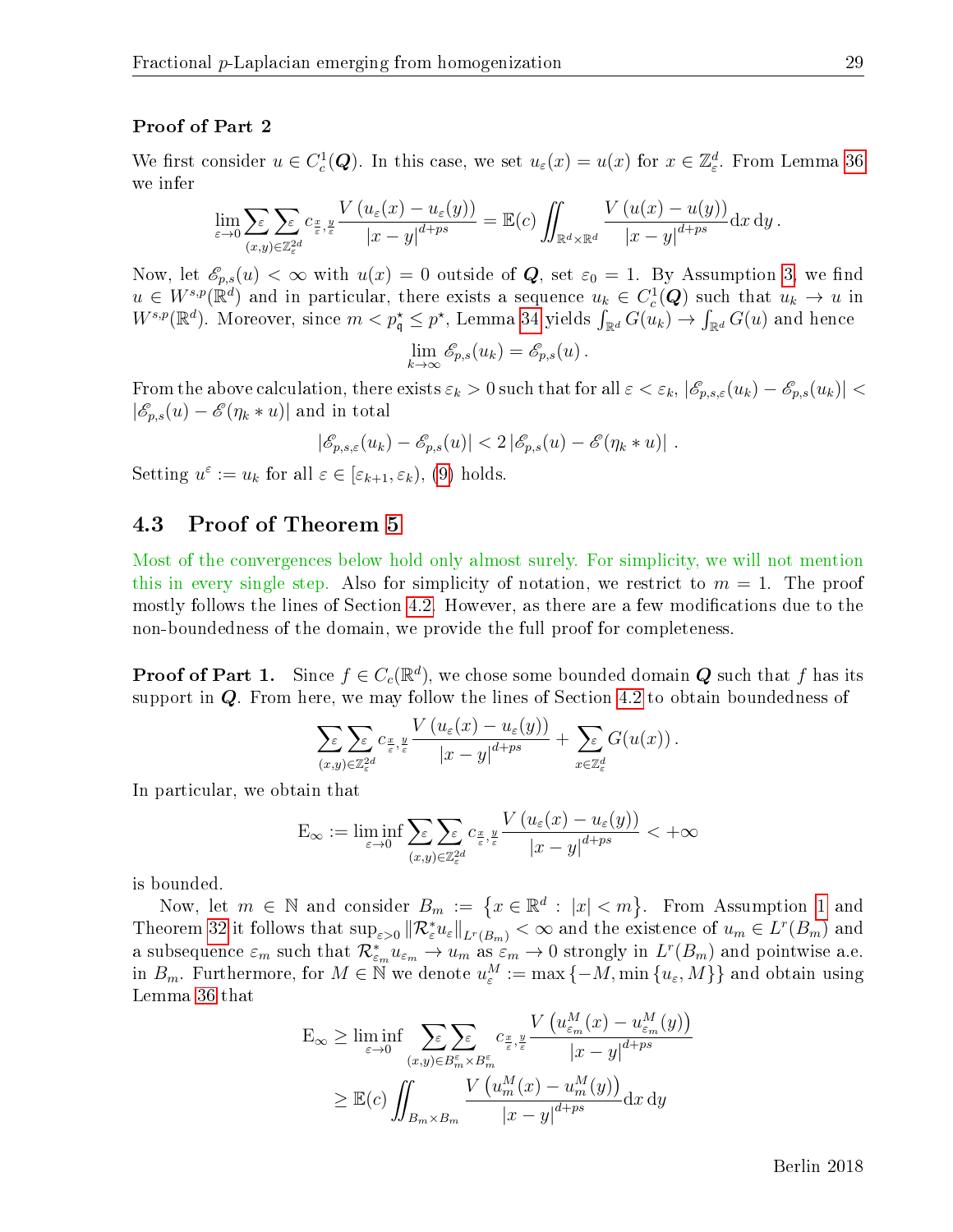Since the above considerations hold for every  $M$ , we apply Fatous Lemma (resp. the monotone convergence theorem by Beppo-Levi) and find

$$
\mathbb{E}(c)\iint_{B_m\times B_m}\frac{V(u_m(x)-u_m(y))}{|x-y|^{d+ps}}\mathrm{d}x\,\mathrm{d}y\leq \liminf_{M\to\infty}\mathbb{E}(c)\iint_{B_m\times B_m}\frac{V\left(u_m^M(x)-u_m^M(y)\right)}{|x-y|^{d+ps}}\mathrm{d}x\,\mathrm{d}y\leq \mathbb{E}_{\infty}.
$$

Using a Cantor argument, we infer the existence of a measurable  $u : \mathbb{R}^d \to \mathbb{R}$  such that  $\mathcal{R}^*_{\varepsilon'} u_{\varepsilon'} \to u$  pointwise a.e. along a subsequence  $\varepsilon' \to 0$  and the Fatou Lemma yields

$$
\mathbb{E}(c)\iint_{\mathbb{R}^d\times\mathbb{R}^d}\frac{V\left(u(x)-u(y)\right)}{|x-y|^{d+ps}}\mathrm{d}x\,\mathrm{d}y\leq \liminf_{m\to\infty}\mathbb{E}(c)\iint_{B_m\times B_m}\frac{V\left(u_m(x)-u_m(y)\right)}{|x-y|^{d+ps}}\mathrm{d}x\,\mathrm{d}y\leq \mathrm{E}_{\infty}.
$$

Moreover, we have from Lemma [33](#page-22-1) that

$$
\liminf_{\varepsilon \to 0} \sum_{x \in \mathbb{Z}_{\varepsilon}^d} G(u_{\varepsilon}(x)) - \sum_{x \in \mathbb{Z}_{\varepsilon}^d} u_{\varepsilon}(x) f_{\varepsilon}(x) \ge \int_{\mathbb{R}^d} G(u(x)) dx - \int_{\mathbb{R}^d} u(x) f(x).
$$

#### Proof of Part 2

We first consider  $u \in C_c^1(Q)$ . In this case, we set  $u_\varepsilon(x) = u(x)$  for  $x \in \mathbb{Z}_\varepsilon^d$ . From Lemma [36](#page-24-3) we infer

$$
\lim_{\varepsilon \to 0} \sum_{(x,y) \in \mathbb{Z}_\varepsilon^2} \sum_{\varepsilon} c_{\frac{x}{\varepsilon},\frac{y}{\varepsilon}} \frac{V(u_\varepsilon(x) - u_\varepsilon(y))}{|x - y|^{d + ps}} = \mathbb{E}(c) \iint_{\mathbb{R}^d \times \mathbb{R}^d} \frac{V(u(x) - u(y))}{|x - y|^{d + ps}} dx dy.
$$

Now, let  $\mathscr{E}_{p,s}(u) < \infty$  with  $u(x) = 0$  outside of Q, set  $\varepsilon_0 = 1$ . By Assumption [3,](#page-5-0) we find  $u \in W^{s,p}(\mathbb{R}^d)$  and in particular, by Lemma [15](#page-13-2) we infer  $u_k := \eta_k * u \to u$  in  $W^{s,p}(\mathbb{R}^d)$ . Moreover, Lemma [35](#page-24-4) yields  $\int_{\mathbb{R}^d} G(\eta_k * u) \to \int_{\mathbb{R}^d} G(u)$  and hence

$$
\lim_{k\to\infty}\mathscr{E}_{p,s}(u_k)=\mathscr{E}_{p,s}(u).
$$

From the above calculation, there exists  $\varepsilon_k > 0$  such that for all  $\varepsilon < \varepsilon_k$ ,  $|\mathscr{E}_{p,s,\varepsilon}(u_k) - \mathscr{E}_{p,s}(u_k)|$  $|\mathscr{E}_{p,s}(u) - \mathscr{E}(\eta_k * u)|$  and in total

$$
|\mathscr{E}_{p,s,\varepsilon}(u_k) - \mathscr{E}_{p,s}(u)| < 2 |\mathscr{E}_{p,s}(u) - \mathscr{E}_{p,s}(\eta_k * u)|.
$$

Setting  $u^{\varepsilon} := u_k$  for all  $\varepsilon \in [\varepsilon_{k+1}, \varepsilon_k)$ , [\(9\)](#page-7-0) holds.

# A Proofs of Auxiliary results

### A.1 Proof of Lemma [15](#page-13-2)

<span id="page-30-1"></span>Lemma 37. Let  $u \in W^{s,p}(\mathbb{R}^d)$ . Then

<span id="page-30-0"></span>
$$
\lim_{h \to 0} \|u(\cdot) - u(\cdot - h)\|_{s,p} \to 0.
$$
\n(48)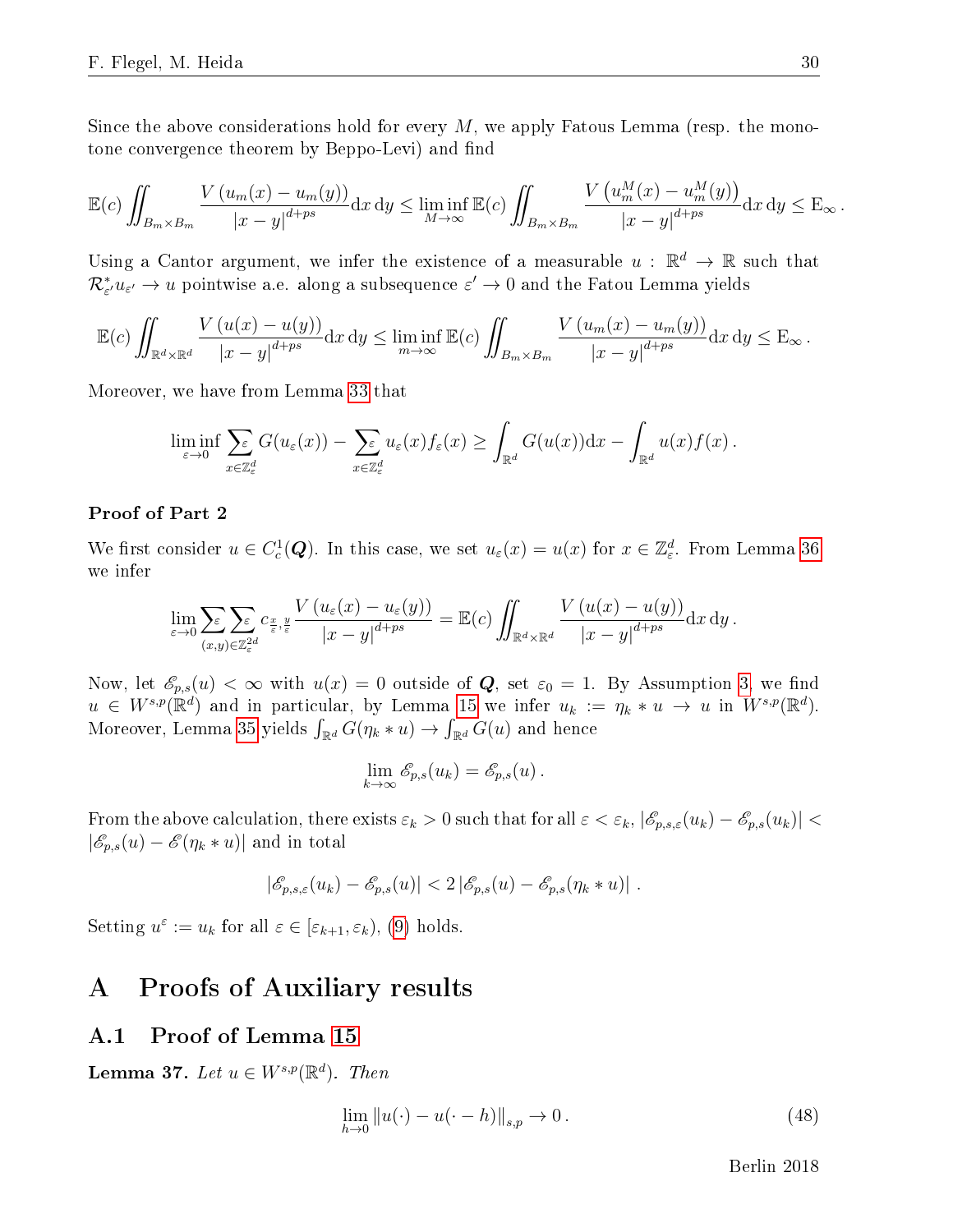Proof. It is well known that

$$
\lim_{h \to 0} ||u(\cdot) - u(\cdot - h)||_{L^p(\mathbb{R}^d)} \to 0
$$

and it only remains to show

$$
\lim_{h \to 0} [u(\cdot) - u(\cdot - h)]_{s,p} \to 0.
$$

Suppose  $u \in C_c^{\infty}(\mathbb{R}^d)$  and let B be a ball that contains the support of u. We write  $u_h(x) :=$  $u(x-h)$  as well as  $f(x,y) = u(x) - u(y)$  and similarly  $f_h(x,y)$ . Since, for small h,  $f(x,y) =$  $f_h(x, y) = 0$  if both  $x, y \notin 2B$ , we observe that

$$
\int_{\mathbb{R}^d} \int_{\mathbb{R}^d} \frac{|f(x,y) - f_h(x,y)|^p}{|x - y|^{d + sp}} dx dy
$$
\n
$$
= \int_{2B} \int_{2B} \frac{|f(x,y) - f_h(x,y)|^p}{|x - y|^{d + sp}} dx dy + 2 \int_{2B} \int_{\mathbb{R}^d \setminus 2B} \frac{|f(x,y) - f_h(x,y)|^p}{|x - y|^{d + sp}} dx dy
$$
\n
$$
\leq 2 \int_{2B} \int_{\mathbb{R}^d} \frac{|u(x) - u_h(x) - u(y) + u_h(y)|^p}{|x - y|^{d + sp}} dx dy.
$$

For every  $\delta > 0$  the right-hand side can be split into an integral over

$$
A_{\delta} := \{(x, y) : x \in 2B, |x - y| < \xi\}
$$

and the complement. We find

$$
[u(\cdot) - u(\cdot - h)]_{s,p} \le 2^{p+1} \int_{A_{\delta}} \frac{|u_h(x) - u_h(y)|^p + |u(x) - u(y)|^p}{|x - y|^{d + sp}} + 2 \int_{\mathbb{R}^{2d} \setminus A_{\delta}} \frac{|u(x) - u_h(x) - u(y) + u_h(y)|^p}{|x - y|^{d + sp}} dx dy.
$$

The first integral can be estimated by

$$
2^{p+2} \|\nabla u\|_{\infty}^p \int_{A_\delta} \frac{1}{|x-y|^{d+sp-p}} = 2^{p+2} \|\nabla u\|_{\infty}^p |2B| \, |S^{d-1}| \, \delta^{p-sp} \, .
$$

The second integral converges to 0 as  $h \to 0$  as it is bounded by

$$
\delta^{-d-sp}4\left\|u-u_h\right\| \to 0.
$$

Hence, we have shown that  $\lim_{h\to 0} [u(\cdot) - u(\cdot - h)]_{s,p} \leq C \delta^{p-sp}$  for every  $\delta > 0$ , implying [\(48\)](#page-30-0). For arbitrary  $u \in W^{s,p}(\mathbb{R}^d)$  the lemma follows from a standard approximation argument.

<span id="page-31-0"></span>Remark 38. Via the triangle inequality, the last lemma implies that  $h \mapsto ||u(\cdot) - u(\cdot - h)||_{s,p}$ is continuous:

$$
\left| \|u(\cdot) - u(\cdot - h_1)\|_{s,p} - \|u(\cdot) - u(\cdot - h_2)\|_{s,p} \right| \leq \|u(\cdot - h_1) - u(\cdot - h_2)\|_{s,p}.
$$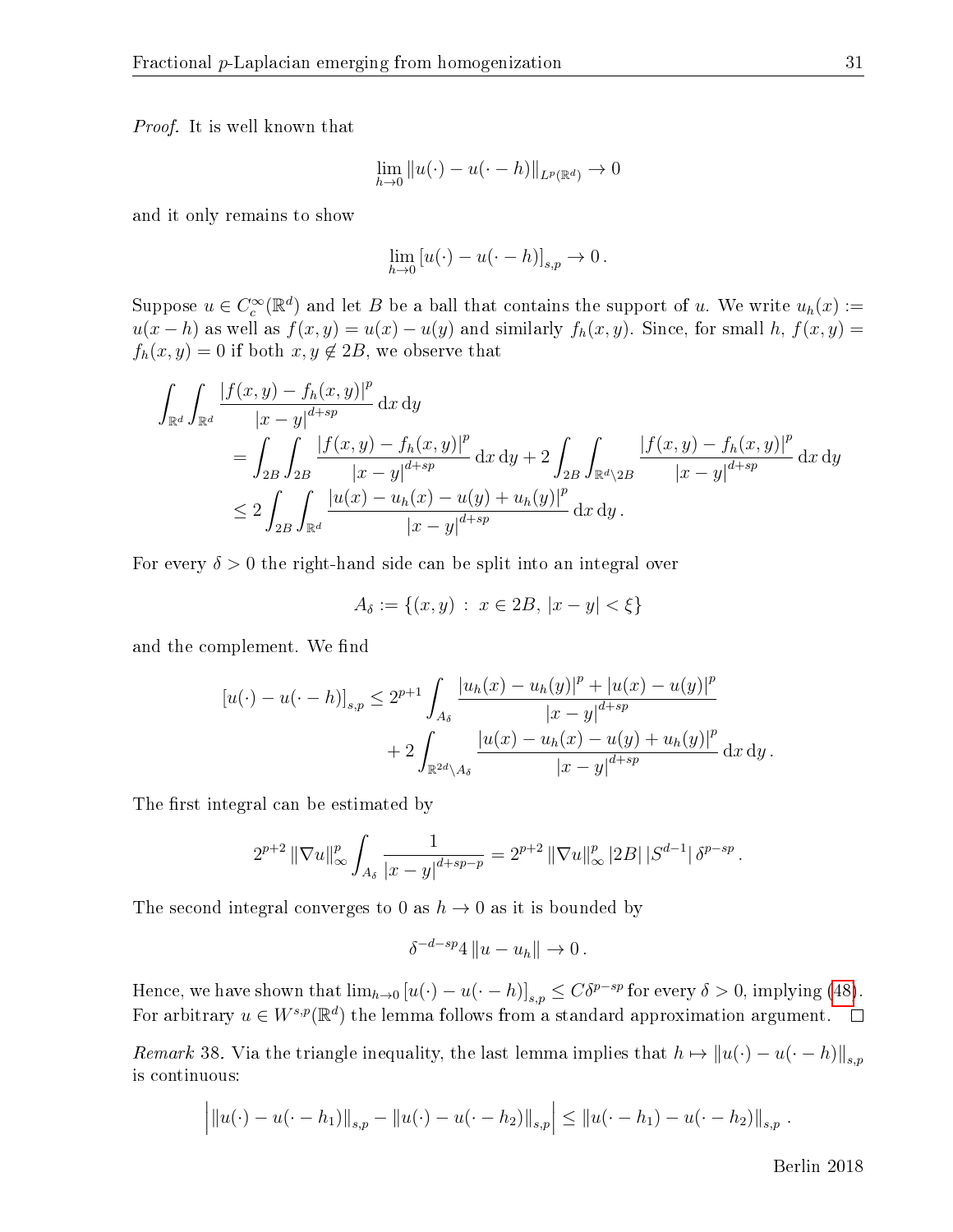Proof of Lemma [15.](#page-13-2) First note that it is well known that

$$
||u * \eta_k||_{L^p(\mathbb{R}^d)} \le ||u||_{L^p(\mathbb{R}^d)}
$$
 and  $\lim_{k \to \infty} ||u * \eta_k - u||_{L^p(\mathbb{R}^d)} = 0$ 

and it only remains to show

$$
[u * \eta_k]_{s,p} \le [u]_{s,p} \quad \text{and} \quad \lim_{k \to \infty} [u * \eta_k - u]_{s,p} = 0.
$$

The inequality can be easily verified from the fact that

$$
\int_{\mathbb{R}^d} \int_{\mathbb{R}^d} \frac{\left| \int_{\mathbb{R}^d} (\eta_k(z)u(x-z) - \eta_k(z)u(y-z)) \,dz \right|^p}{|x-y|^{d+sp}} dx dy
$$
\n
$$
\leq ||\eta_k||_{L^1(\mathbb{R}^d)}^{p/p^*} \int_{\mathbb{R}^d} \eta_k(z) \int_{\mathbb{R}^d} \int_{\mathbb{R}^d} \frac{|(u(x-z) - u(y-z))|^p}{|x-y|^{d+sp}} dx dy dz
$$
\n
$$
= \int_{\mathbb{R}^d} \int_{\mathbb{R}^d} \frac{|(u(x) - u(y))|^p}{|x-y|^{d+sp}} dx dy.
$$

The limit behavior follows from Lemma [37,](#page-30-1) Remark [38](#page-31-0) and the following calculation:

$$
\int_{\mathbb{R}^d} \int_{\mathbb{R}^d} \frac{\left| \int_{\mathbb{R}^d} (\eta_k(z) \left( u(x-z) - u(x) \right) - \eta_k(z) \left( u(y-z) - u(y) \right) \right) dz \right|^p}{|x - y|^{d + sp}} dx dy
$$
\n
$$
\leq ||\eta_k||_{L^1(\mathbb{R}^d)}^{p/p^*} \int_{\mathbb{R}^d} \eta_k(z) \int_{\mathbb{R}^d} \int_{\mathbb{R}^d} \frac{\left| \left( u(x-z) - u(x) - u(y-z) + u(y) \right) \right|^p}{|x - y|^{d + sp}} dx dy dz
$$
\n
$$
\leq ||\eta_k||_{L^1(\mathbb{R}^d)}^{p/p^*} \int_{\mathbb{R}^d} \eta_k(z) \left[ u(\cdot) - u(\cdot - z) \right]_{s,p} dz
$$
\n
$$
\to 0 \quad \text{as } k \to \infty.
$$

 $\Box$ 

### A.2 Proof of Remark [17](#page-13-3)

The remark is a consequence of the following lemma.

**Lemma 39.** Let  $\varphi \in C_c^1(\mathbb{R}^d)$ . Then for every  $\varepsilon > 0$ ,  $p \in (1, \infty)$ ,  $s \in (0, 1)$  and  $u \in W^{s,p}(\mathbb{Z}_\varepsilon^d)$ it holds  $\varphi u \in W^{s,p}(\mathbb{Z}_{\varepsilon}^d)$  and there exists some  $C>0$  which does not depend on  $\varepsilon$  such that

<span id="page-32-0"></span>
$$
\|\varphi u\|_{s,p,\varepsilon} \le C \|u\|_{s,p,\varepsilon} \|\varphi\|_{C_0^1(\mathbb{R}^d)} \tag{49}
$$

*Proof.* Writing  $\delta_f(x, y) := |f(x) - f(y)|$ , we first observe that

$$
\sum_{x \in \mathbb{Z}_{\varepsilon}^{d}} \sum_{y \in \mathbb{Z}_{\varepsilon}^{d}} \frac{\delta_{u\varphi}(x,y)^{p}}{|x-y|^{d+ps}} \leq \sum_{x \in \mathbb{Z}_{\varepsilon}^{d}} \sum_{y \in \mathbb{Z}_{\varepsilon}^{d}} \frac{|u(x)| \delta_{\varphi}(x,y) + \delta_{u}(x,y)|\varphi(y)|}{|x-y|^{d+ps}} \delta_{u\varphi}(x,y)^{p-1}.
$$

Let  $B(x):=\left\{y\in\mathbb{R}^d\,:\,\,|x-y|<1\right\}$  with complement  $B^\complement(x).$  Then, for every  $x\in\mathbb{Z}^d_\varepsilon$  we find

$$
\sum_{y \in \mathbb{Z}_{\varepsilon}^d} \frac{\delta_{\varphi}(x,y)^p}{|x-y|^{d+ps}} \leq \sum_{y \in B(x) \cap \mathbb{Z}_{\varepsilon}^d} \frac{\|\nabla \varphi\|_{\infty}^p}{|x-y|^{d+ps-p}} + \sum_{y \in B^{\complement}(x) \cap \mathbb{Z}_{\varepsilon}^d} \frac{\|\varphi\|_{\infty}^p}{|x-y|^{d+ps}} \leq C \left( \|\nabla \varphi\|_{\infty}^p + \|\varphi\|_{\infty}^p \right).
$$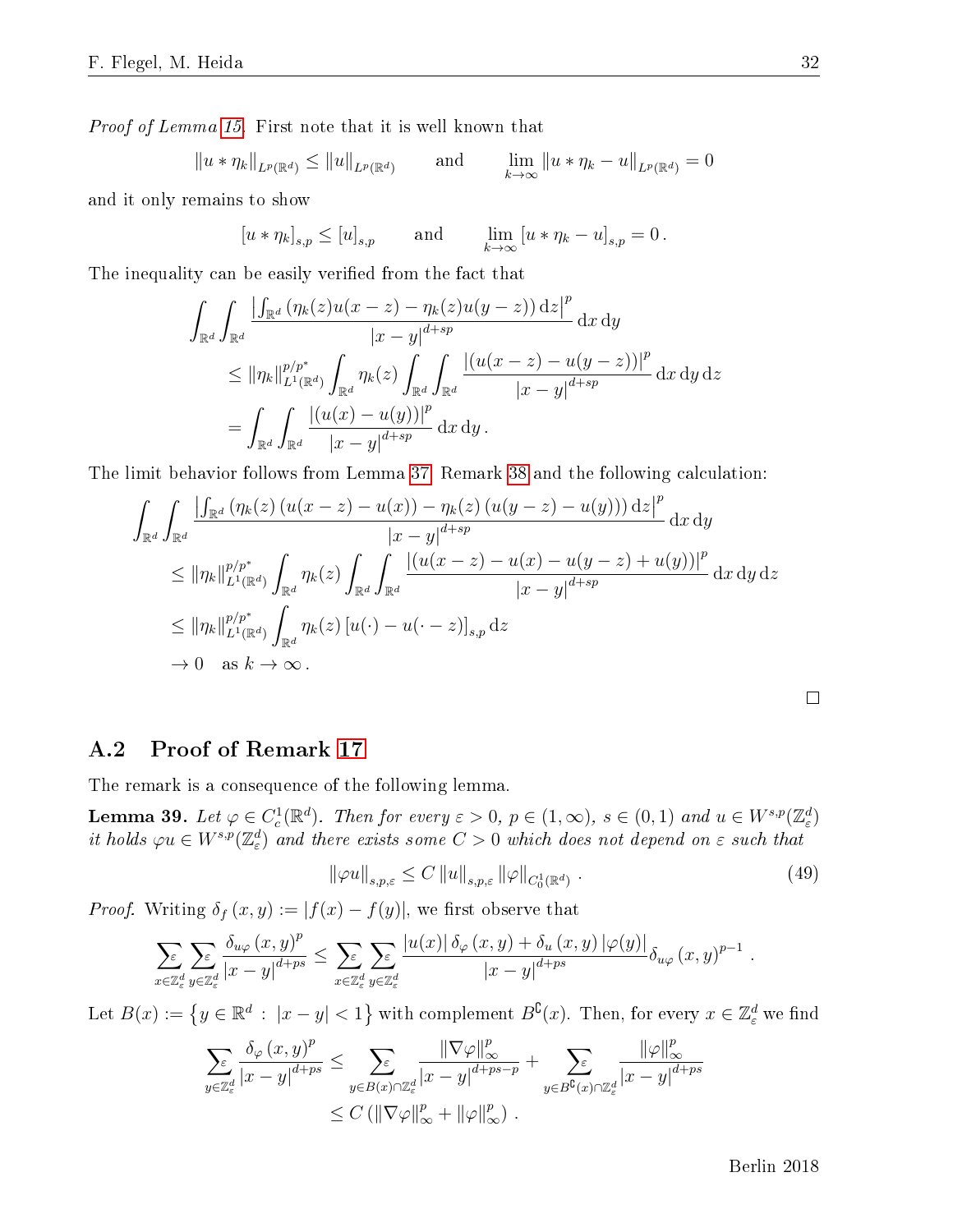Furthermore, note that

$$
\sum_{x \in \mathbb{Z}_{\varepsilon}^{d}} \sum_{y \in \mathbb{Z}_{\varepsilon}^{d}} \frac{|u(x)| \delta_{\varphi}(x, y)}{|x - y|^{d + ps}} | \delta_{u\varphi}(x, y)|^{p-1} \leq \sum_{x \in \mathbb{Z}_{\varepsilon}^{d}} |u(x)| \left( \sum_{y \in \mathbb{Z}_{\varepsilon}^{d}} \frac{\delta_{\varphi}(x, y)^{p}}{|x - y|^{d + ps}} \right)^{\frac{1}{p}} \left( \sum_{y \in \mathbb{Z}_{\varepsilon}^{d}} \frac{|\delta_{u\varphi}(x, y)|^{p}}{|x - y|^{d + ps}} \right)^{\frac{p-1}{p}}
$$
  

$$
\leq C \left( \|\nabla \varphi\|_{\infty}^{p} + \|\varphi\|_{\infty}^{p} \right) \|u\|_{L^{p}(\mathbb{Z}_{\varepsilon}^{d})} \left( \sum_{x \in \mathbb{Z}_{\varepsilon}^{d}} \sum_{y \in \mathbb{Z}_{\varepsilon}^{d}} \frac{|\delta_{u\varphi}(x, y)|^{p}}{|x - y|^{d + ps}} \right)^{\frac{p-1}{p}}
$$

as well as

$$
\sum_{x\in\mathbb{Z}_{\varepsilon}^{d}}\sum_{y\in\mathbb{Z}_{\varepsilon}^{d}}\frac{\delta_{u}\left(x,y\right)|\varphi(y)|}{\left|x-y\right|^{d+ps}}\left|\delta_{u\varphi}\left(x,y\right)\right|^{p-1}\leq\left\|\varphi\right\|^{p}_{\infty}\left[u\right]_{s,p,\varepsilon}\left(\sum_{x\in\mathbb{Z}_{\varepsilon}^{d}}\sum_{y\in\mathbb{Z}_{\varepsilon}^{d}}\frac{\left|\delta_{u\varphi}\left(x,y\right)\right|^{p}}{\left|x-y\right|^{d+ps}}\right)^{\frac{p-1}{p}}
$$

Hence we obtain [\(49\)](#page-32-0).

### A.3 Proof of Theorem [18](#page-14-0)

We prove Theorem [18](#page-14-0) after three auxiliary lemmas. The first lemma is an equivalent to Lemma  $6.1$  in [\[9\]](#page-41-4).

<span id="page-33-0"></span>**Lemma 40.** Let  $1 \leq p < \infty$ ,  $s \in (0,1)$ . There exists C depending only on s, p and d such that

$$
\sum_{y \in E^{\complement} \cap \mathbb{Z}_e^d} \frac{1}{|x - y|^{d + sp}} \ge C \, |E|^{-sp/d}
$$

for every  $\varepsilon > 0$ , every  $x \in \mathbb{Z}_\varepsilon^d$  and every measurable set  $E \subset \mathbb{R}^d$  with finite measure.

Proof. Let  $\rho := 2d^{\frac{1}{d}}(|E|_{\varepsilon})^{\frac{1}{d}}$ , where  $|E|_{\varepsilon} = \varepsilon^{d} \sharp \{ E \cap \mathbb{Z}_{\varepsilon}^{d} \}$ , see the beginning of Section [3.](#page-11-0) Then, for every  $\tilde{\rho} \ge \rho$  we find  $|B_{\tilde{\rho}}(x)|_{\varepsilon} \ge |E|_{\varepsilon}$  and hence

$$
\left| E^{\mathbb{C}} \cap B_{\tilde{\rho}}(x) \right|_{\varepsilon} = \left| B_{\tilde{\rho}}(x) \right|_{\varepsilon} - \left| E \cap B_{\tilde{\rho}}(x) \right|_{\varepsilon} \ge \left| E \right|_{\varepsilon} - \left| E \cap B_{\tilde{\rho}}(x) \right|_{\varepsilon}
$$

$$
\ge \left| E \cap B_{\tilde{\rho}}^{\mathbb{C}}(x) \right|_{\varepsilon}.
$$

.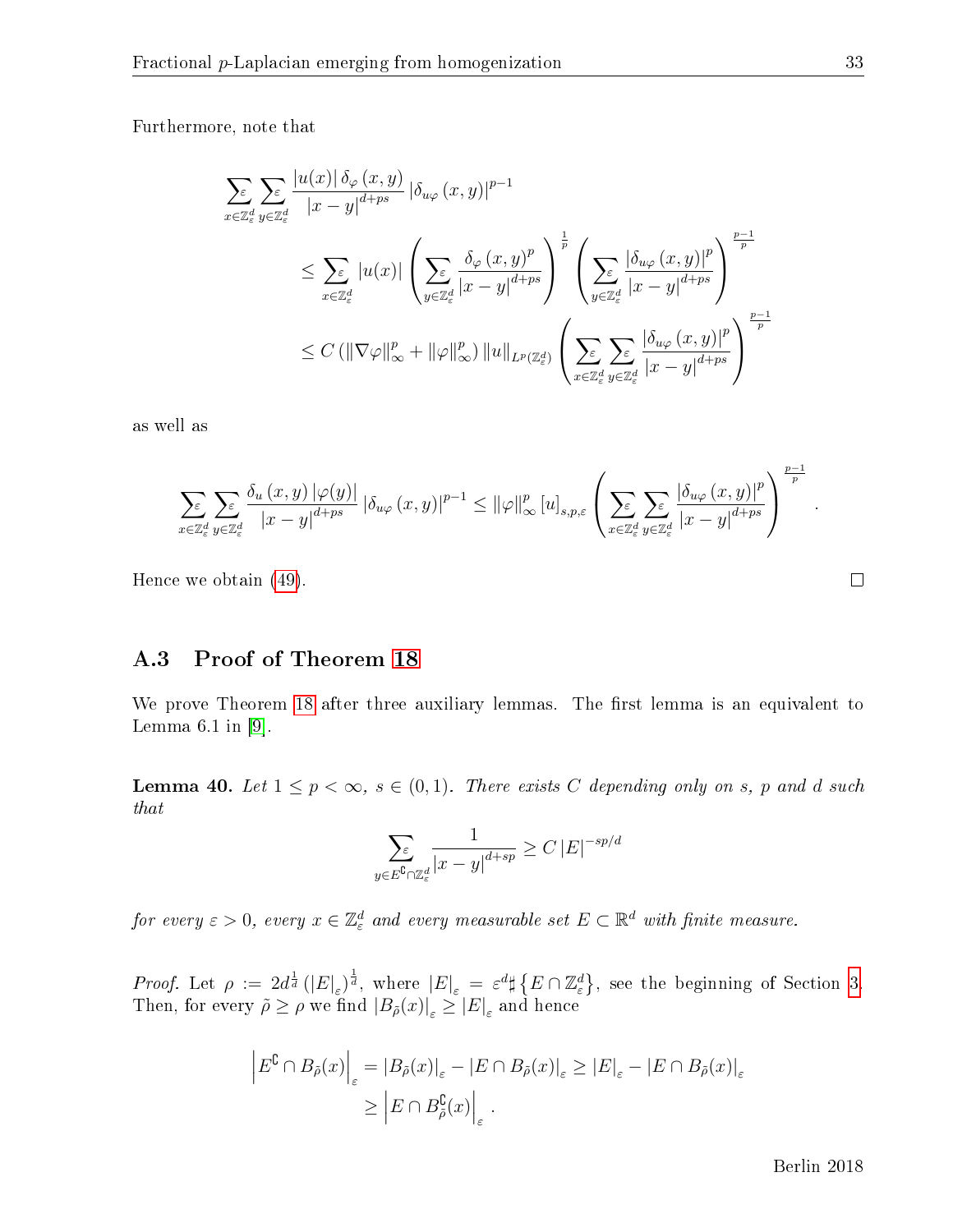Hence, we infer that

$$
\sum_{y \in E^{\complement} \cap \mathbb{Z}_{\varepsilon}^{d}} \frac{1}{|x - y|^{d + sp}} = \sum_{y \in E^{\complement} \cap B_{\tilde{\rho}}(x)} \frac{1}{|x - y|^{d + sp}} + \sum_{y \in E^{\complement} \cap B_{\tilde{\rho}}^{\complement}(x)} \frac{1}{|x - y|^{d + sp}} \n\geq \frac{|E^{\complement} \cap B_{\tilde{\rho}}(x)|_{\varepsilon}}{|\tilde{\rho}|^{d + sp}} + \sum_{y \in E^{\complement} \cap B_{\tilde{\rho}}^{\complement}(x)} \frac{1}{|x - y|^{d + sp}} \n\geq \frac{|E \cap B_{\tilde{\rho}}^{\complement}(x)|_{\varepsilon}}{|\tilde{\rho}|^{d + sp}} + \sum_{y \in E^{\complement} \cap B_{\tilde{\rho}}^{\complement}(x)} \frac{1}{|x - y|^{d + sp}} \n\geq \sum_{y \in E \cap B_{\tilde{\rho}}^{\complement}(x)} \frac{1}{|x - y|^{d + sp}} + \sum_{y \in E^{\complement} \cap B_{\tilde{\rho}}^{\complement}(x)} \frac{1}{|x - y|^{d + sp}} \n= \sum_{y \in B_{\tilde{\rho}}^{\complement}(x)} \frac{1}{|x - y|^{d + sp}}.
$$

Next, we consider cells  $C_{\varepsilon}(z) := z + \varepsilon(-\frac{1}{2})$  $\frac{1}{2}, \frac{1}{2}$  $(\frac{1}{2}), z \in \mathbb{Z}_{\varepsilon}^d \setminus \{0\}.$  On each of these cells, we want to estimate the ratio between the maximal and the minimal value of the function  $f(y) = |y|^{-d-ps}$ . Due to the polynomial decay of this function, the closer one of the cells  $C_{\varepsilon}(z)$  lies next to 0, the higher will be the ratio in f. The biggest value that f can attain on  $\mathbb{R}^d\setminus C_\varepsilon(0)$  is  $\varepsilon^{-d-ps}$ . Furthermore, all neighboring cells to  $C_{\varepsilon}(0)$  lie within the cube  $\left(-\frac{3}{2}\right)$  $(\frac{3}{2}\varepsilon, \frac{3}{2}\varepsilon)$  and the minimal value of f is on this domain is the value of f is  $\left(\frac{3}{2}\right)$  $\frac{3}{2}d^{\frac{1}{d}}\varepsilon\Big)^{-d-sp}$ . Hence we obtain

$$
\inf_{z \in \mathbb{Z}_{\varepsilon}^d \setminus \{0\}} \inf_{y \in C_{\varepsilon}(z)} |y|^{-d - sp} \left( \sup_{y \in C_{\varepsilon}(z)} |y|^{-d - sp} \right)^{-1} \ge \left( \frac{\varepsilon}{2} \right)^{d + sp} \left( \frac{3}{2} d^{\frac{1}{d}} \varepsilon \right)^{-d - sp} = \left( 3d^{\frac{1}{d}} \right)^{-d - sp},
$$

and we conclude that

$$
\sum_{y\in E^\complement\cap\mathbb{Z}_\varepsilon^d}\frac{1}{|x-y|^{d+sp}}\geq \sum_{y\in B^\complement_{\tilde{\rho}}(x)}\frac{1}{|x-y|^{d+sp}}\geq \left(3d^{\frac{1}{d}}\right)^{-d-sp}\int_{y\in B^\complement_{\tilde{\rho}}(x)}\frac{1}{|x-y|^{d+sp}}\mathrm{d} y\,.
$$

Now the theorem follows from integration using polar coordinates.

<span id="page-34-0"></span>**Lemma 41** ([\[9,](#page-41-4) Lemma 6.2]). Let  $s \in (0,1)$  and  $p \in [1,\infty)$  be such that  $sp < d$ . Fix  $T > 1$ and let  $N \in \mathbb{Z}$ , and

 $a_k$  be a non-increasing sequence such that  $a_k = 0$  for every  $k \geq N$ .

Then,

$$
\sum_{k\in\mathbb{Z}} a_k^{(d-sp)/d} T^k \leq C \sum_{k\in\mathbb{Z}, a_k\neq 0} a_{k+1} a_k^{-sp/d} T^k,
$$

for a suitable constant  $C = C(d, s, p, T)$ , independent of N.

We are now in the position to prove the following variant of [\[9\]](#page-41-4), Lemma 6.3.

$$
\qquad \qquad \Box
$$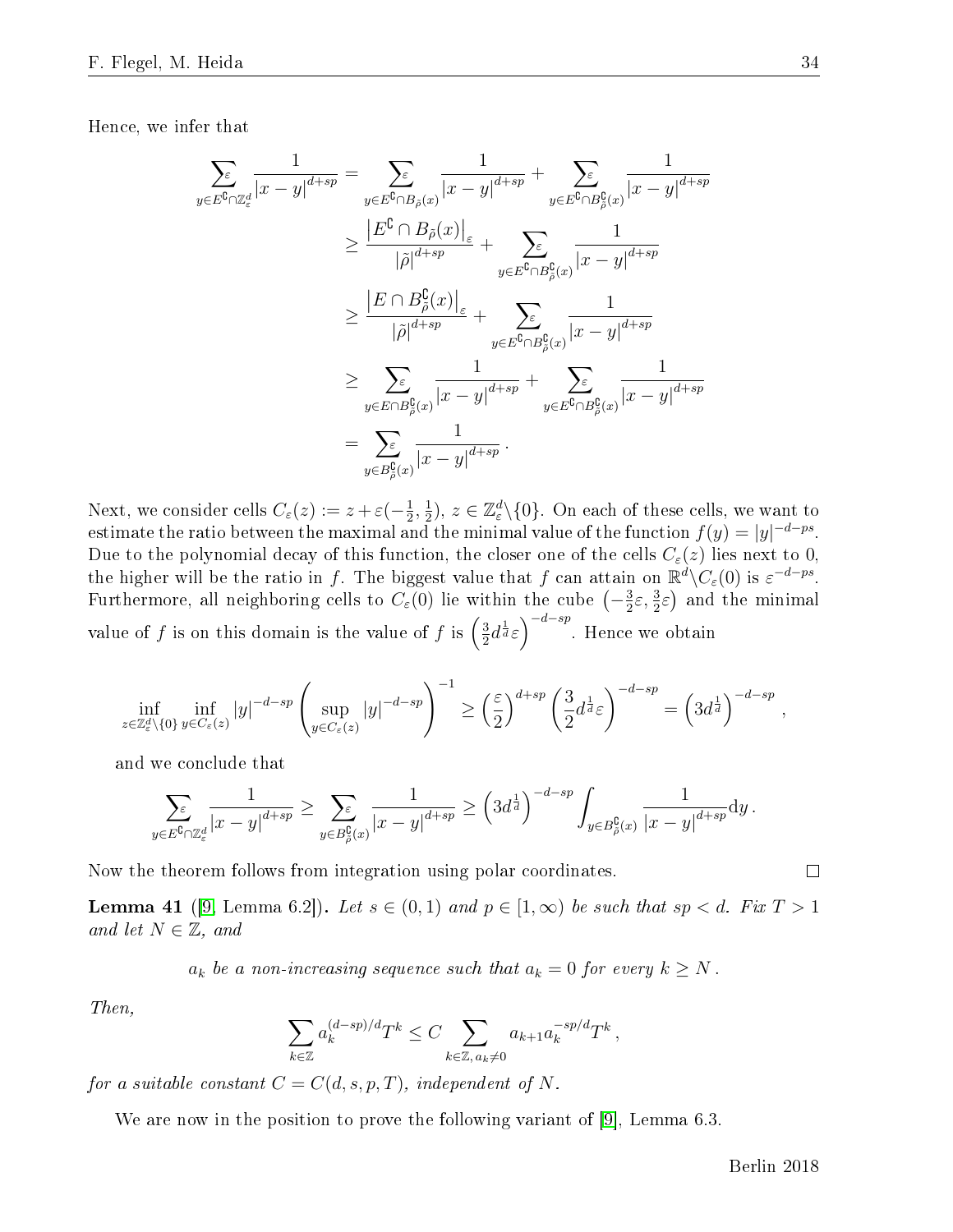<span id="page-35-2"></span>**Lemma 42.** Let  $s \in (0,1)$  and  $p \in [1,\infty)$  be such that  $sp < d$ . Let  $f \in L^{\infty}(\mathbb{Z}_{\varepsilon}^{d})$  be compactly supported. For any  $k \in \mathbb{Z}$  let

$$
a_k := \left| \left\{ |f| > 2^k \right\} \right| \, .
$$

Then,

$$
\sum_{x \in \mathbb{Z}_\varepsilon^d} \sum_{y \in \mathbb{Z}_\varepsilon^d} \frac{|f(x) - f(y)|^p}{|x - y|^{d + ps}} \ge C \sum_{a_k \neq 0} 2^{pk} a_{k+1} a_k^{-sp/d}
$$

for some suitable constant  $C = C(d, s, p) > 0$ , which depends not on  $\varepsilon$ .

*Proof.* We first emphasize that  $||f(x)| - |f(y)|| \leq |f(x) - f(y)|$  and hence we only consider  $f \geq 0$ , possibly replacing f by |f|.

We define

$$
A_k := \{ f > 2^k \} \quad \text{with} \quad A_{k+1} \subset A_k
$$
  

$$
a_k := \left| \{ f > 2^k \} \right| \quad \text{with} \quad a_{k+1} \le a_k.
$$

We define

$$
D_k := A_k \backslash A_{k+1} = \left\{ 2^{k+1} \ge f > 2^k \right\} \text{ and } d_k := |D_k| \text{ with }
$$

 $d_k$  and  $a_k$  are bounded and they become zero when k is large enough,

since f is bounded. We define  $D_{-\infty} = \{f = 0\}$  and further observe that the sets  $D_k$  are mutually disjoint and

<span id="page-35-0"></span>
$$
D_{-\infty} \cup \bigcup_{l \in \mathbb{Z}, l \le k} D_l = A_{k+1}^{\complement}, \qquad \bigcup_{l \in \mathbb{Z}, l \ge k} D_l = A_k. \tag{50}
$$

As a consequence, we have

<span id="page-35-1"></span>
$$
a_k = \sum_{l=k}^{\infty} d_l, \qquad d_k = a_k - \sum_{l=k+1}^{\infty} d_l.
$$
 (51)

The first equality implies that the series  $\sum_{l\geq k}d_l$  are convergent. For convenience of notation, in the following we write for arbitrary expressions  $g(y)$ 

$$
\sum_{j=-\infty}^{i-2} \sum_{y \in D_j} g(y) := \sum_{y \in D_{-\infty}} g(y) + \sum_{\substack{l \in \mathbb{Z} \\ l \leq i-2}} \sum_{y \in D_j} g(y)
$$

Now, we fix  $i \in \mathbb{Z}$  and  $x \in D_i$ . For every  $j \in \mathbb{Z}$ ,  $j \leq i-2$  and every  $y \in D_j$  we have

$$
|f(x) - f(y)| \ge 2^i - 2^{j+1} \ge 2^i - 2^{i-1} = 2^{i-1}
$$

and hence by the first equality in  $(50)$  it holds

$$
\sum_{j=-\infty}^{i-2} \sum_{y \in D_j} \frac{|f(x) - f(y)|^p}{|x - y|^{d + sp}} \ge 2^{p(i-1)} \sum_{j=-\infty}^{i-2} \sum_{y \in D_j} \frac{1}{|x - y|^{d + sp}}
$$

$$
\ge 2^{p(i-1)} \sum_{y \in A_{i-1}^{\mathbb{C}}} \frac{1}{|x - y|^{d + sp}}.
$$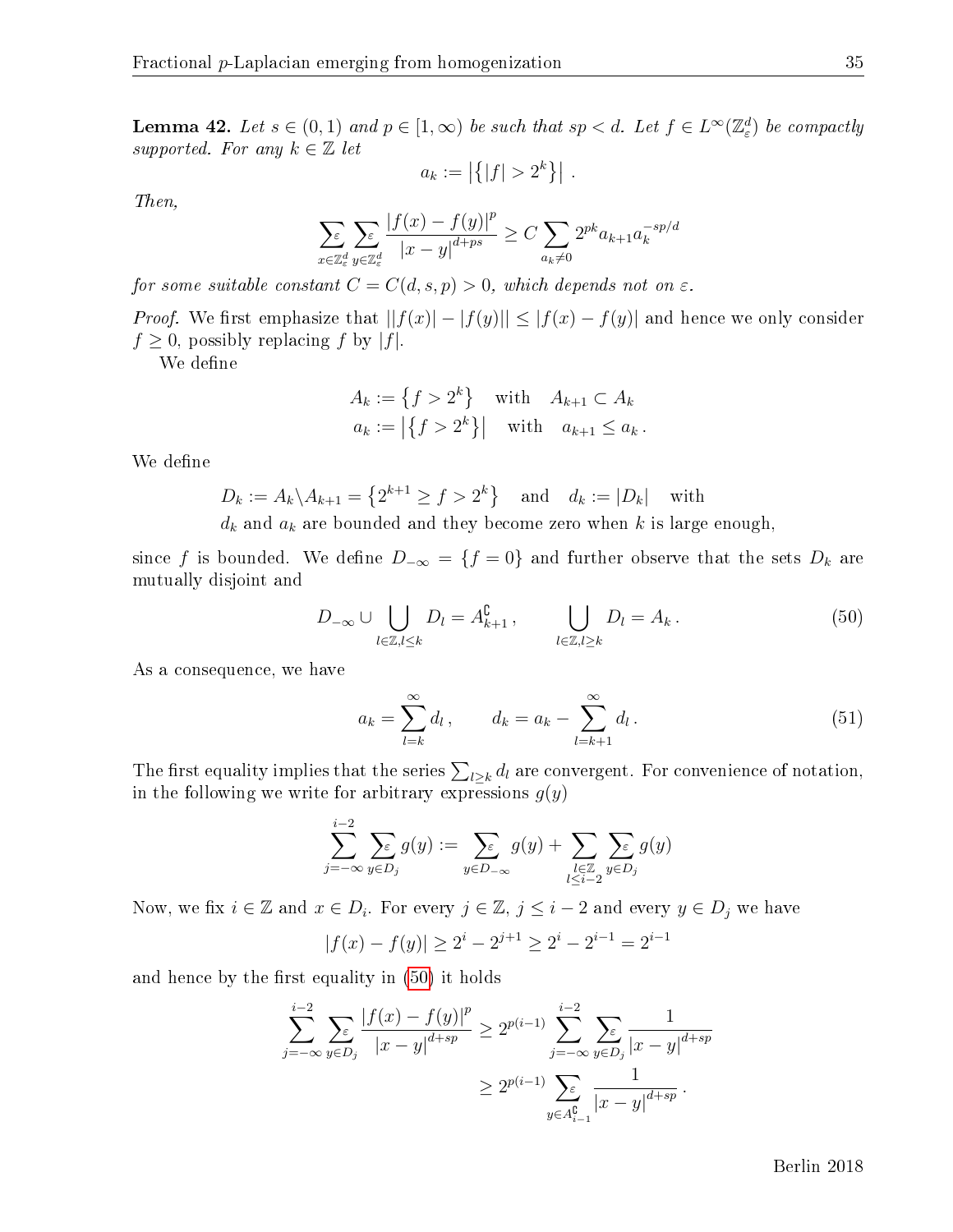Therefore, by Lemma [40,](#page-33-0) there exists a constant  $c_0$  such that for every  $i \in \mathbb{Z}$  and every  $x \in D_i$  it holds

$$
\sum_{j=-\infty}^{i-2} \sum_{y \in D_j} \frac{|f(x) - f(y)|^p}{|x - y|^{d + sp}} \ge c_0 2^{pi} a_{i-1}^{-sp/d},
$$
  
and 
$$
\sum_{j=-\infty}^{i-2} \sum_{y \in D_j} \sum_{x \in D_i} \frac{|f(x) - f(y)|^p}{|x - y|^{d + sp}} \ge c_0 2^{pi} a_{i-1}^{-sp/d} d_i.
$$

Summing up the last inequality over  $i \in \mathbb{Z}$  we have on one side

<span id="page-36-1"></span>
$$
\sum_{\substack{i\in\mathbb{Z}\\a_{i-1}\neq 0}} \sum_{j=-\infty}^{i-2} \sum_{y\in D_j} \sum_{x\in D_i} \frac{|f(x)-f(y)|^p}{|x-y|^{d+sp}} \ge c_0 \sum_{l\in\mathbb{Z}, a_{l-1}\neq 0} 2^{pl} a_{l-1}^{-sp/d} d_l =: c_0 S,
$$
\n(52)

implying  $S$  to be bounded, and on the other hand, using  $(51)$ , we have

<span id="page-36-0"></span>
$$
\sum_{\substack{i \in \mathbb{Z} \\ a_{i-1} \neq 0}} \sum_{j=-\infty}^{i-2} \sum_{y \in D_j} \sum_{x \in D_i} \frac{|f(x) - f(y)|^p}{|x - y|^{d + sp}} \\
\geq c_0 \sum_{\substack{i \in \mathbb{Z} \\ a_{i-1} \neq 0}} \left( 2^{pi} a_{i-1}^{-sp/d} a_i - \sum_{l=i+1}^{\infty} 2^{pi} a_{i-1}^{-sp/d} d_l \right),
$$
\n(53)

where we estimate the second sum by  $S$  through

$$
\sum_{\substack{i \in \mathbb{Z} \\ a_{i-1} \neq 0}} \sum_{\substack{l \in \mathbb{Z} \\ l \geq i+1}} 2^{pi} a_{i-1}^{-sp/d} d_l = \sum_{\substack{i \in \mathbb{Z} \\ a_{i-1} \neq 0}} \sum_{\substack{l \in \mathbb{Z} \\ l \geq i+1 \\ l \geq i+1}} 2^{pi} a_{i-1}^{-sp/d} d_l
$$
  

$$
\leq \sum_{i \in \mathbb{Z}} \sum_{\substack{l \in \mathbb{Z} \\ l \geq i+1 \\ a_{l-1} \neq 0}} 2^{pi} a_{i-1}^{-sp/d} d_l
$$
  

$$
= \sum_{\substack{l \in \mathbb{Z} \\ a_{l-1} \neq 0}} \sum_{\substack{i \in \mathbb{Z} \\ i \leq l-1}} 2^{pi} a_{i-1}^{-sp/d} d_l
$$
  

$$
\leq \sum_{\substack{l \in \mathbb{Z} \\ a_{l-1} \neq 0}} \sum_{\substack{i \in \mathbb{Z} \\ i \leq l-1}} 2^{pi} a_{i-1}^{-sp/d} d_l \leq S.
$$

Using the last estimate in [\(53\)](#page-36-0), we obtain

$$
\sum_{\substack{i \in \mathbb{Z} \\ a_{i-1} \neq 0}} \sum_{j=-\infty}^{i-2} \sum_{y \in D_j} \sum_{x \in D_i} \frac{|f(x) - f(y)|^p}{|x - y|^{d + sp}} \ge c_0 \sum_{\substack{i \in \mathbb{Z} \\ a_{i-1} \neq 0}} 2^{pi} a_{i-1}^{-sp/d} a_i - c_0 S
$$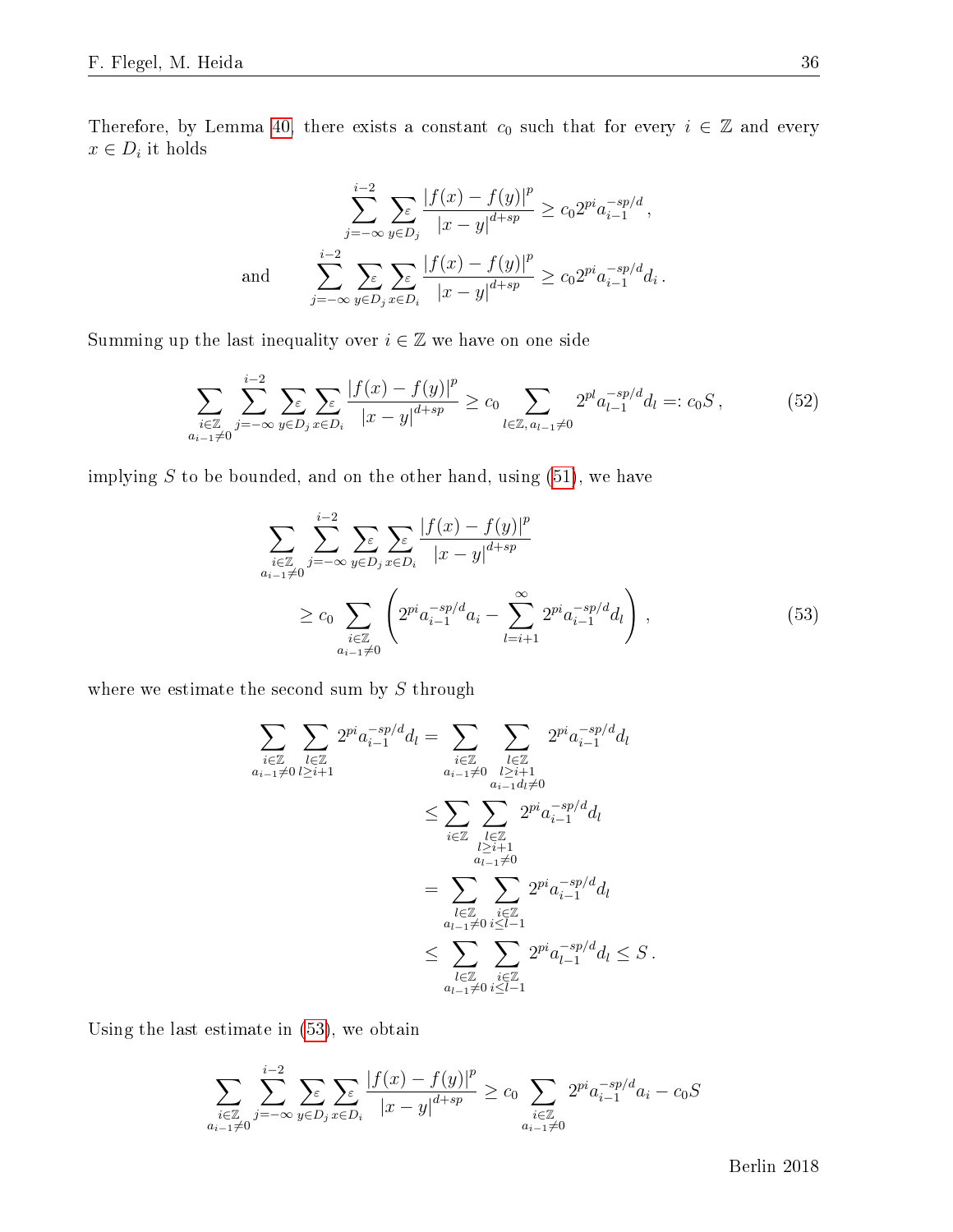and using estimate  $(52)$  we find upon relabeling  $c_0$  that

$$
\sum_{\substack{i\in\mathbb{Z}\\a_{i-1}\neq 0}}\sum_{j=-\infty}^{i-2}\sum_{y\in D_j}\sum_{x\in D_i}\frac{|f(x)-f(y)|^p}{|x-y|^{d+sp}}\geq c_0\sum_{\substack{i\in\mathbb{Z}\\a_{i-1}\neq 0}}2^{pi}a_{i-1}^{-sp/d}a_i.
$$

On the other hand, it clearly holds that

$$
\sum_{y \in \mathbb{Z}_\varepsilon^d} \sum_{x \in \mathbb{Z}_\varepsilon^d} \frac{|f(x) - f(y)|^p}{|x - y|^{d + sp}} \ge \sum_{\substack{i \in \mathbb{Z} \\ a_{i-1} \neq 0}} \sum_{j = -\infty}^{i-2} \sum_{y \in D_j} \sum_{x \in D_i} \frac{|f(x) - f(y)|^p}{|x - y|^{d + sp}}
$$

and hence the lemma follows.

We are now in the position to prove the first Sobolev theorem.

*Proof of Theorem [18.](#page-14-0)* It suffices to prove the claim for

$$
\left[f\right]_{s,p,\varepsilon}^p = \sum_{x \in \mathbb{Z}_{\varepsilon}^d} \sum_{y \in \mathbb{Z}_{\varepsilon}^d} \frac{|f(x) - f(y)|^p}{|x - y|^{d + ps}} < \infty
$$

and for  $f \in L^{\infty}(\mathbb{Z}_{\varepsilon}^d)$ . Indeed, for arbitrary  $f \in W^{s,p}(\mathbb{Z}_{\varepsilon}^d)$ , with  $f_N := \max\{-N, \min\{N, f\}\}\$ we obtain that

$$
\lim_{N \to \infty} \sum_{x \in \mathbb{Z}_\varepsilon^d} \sum_{y \in \mathbb{Z}_\varepsilon^d} \frac{|f_N(x) - f_N(y)|^p}{|x - y|^{d + ps}} = \sum_{x \in \mathbb{Z}_\varepsilon^d} \sum_{y \in \mathbb{Z}_\varepsilon^d} \frac{|f(x) - f(y)|^p}{|x - y|^{d + ps}}
$$

due to the dominated convergence theorem and pointwise convergence  $f_N \to f$ .

We recall the definitions

$$
A_k := \{|f| > 2^k\} \quad \text{with} \quad A_{k+1} \subset A_k
$$
  

$$
a_k := |\{|f| > 2^k\}| \quad \text{with} \quad a_{k+1} \le a_k
$$

from the proof of Lemma [42](#page-35-2) and obtain

$$
||f||_{L^{p^*}(\mathbb{Z}_{\varepsilon}^d)}^{p^*} = \sum_{k \in \mathbb{Z}} \sum_{x \in A_k \setminus A_{k+1}} |f(x)|^{p^*} \leq \sum_{k \in \mathbb{Z}} \sum_{x \in A_k \setminus A_{k+1}} |2^{k+1}|^{p^*} \leq \sum_{k \in \mathbb{Z}} 2^{(k+1)p^*} a_k.
$$

Using  $p/p^* = (d - sp)/d = 1 - sp/d < 1$  we can conclude with Lemma [41](#page-34-0) that

$$
||f||_{L^{p^*}(\mathbb{Z}_\varepsilon^d)}^p \le 2^p \left( \sum_{k \in \mathbb{Z}} 2^{kp^*} a_k \right)^{\frac{p}{p^*}} \le 2^p \sum_{k \in \mathbb{Z}} 2^{kp} a_k^{(d-sp)/d}
$$
  

$$
\le C \sum_{\substack{k \in \mathbb{Z} \\ a_k \ne 0}} 2^{kp} a_{k+1} a_k^{\frac{-sp}{d}}.
$$

Berlin 2018

 $\Box$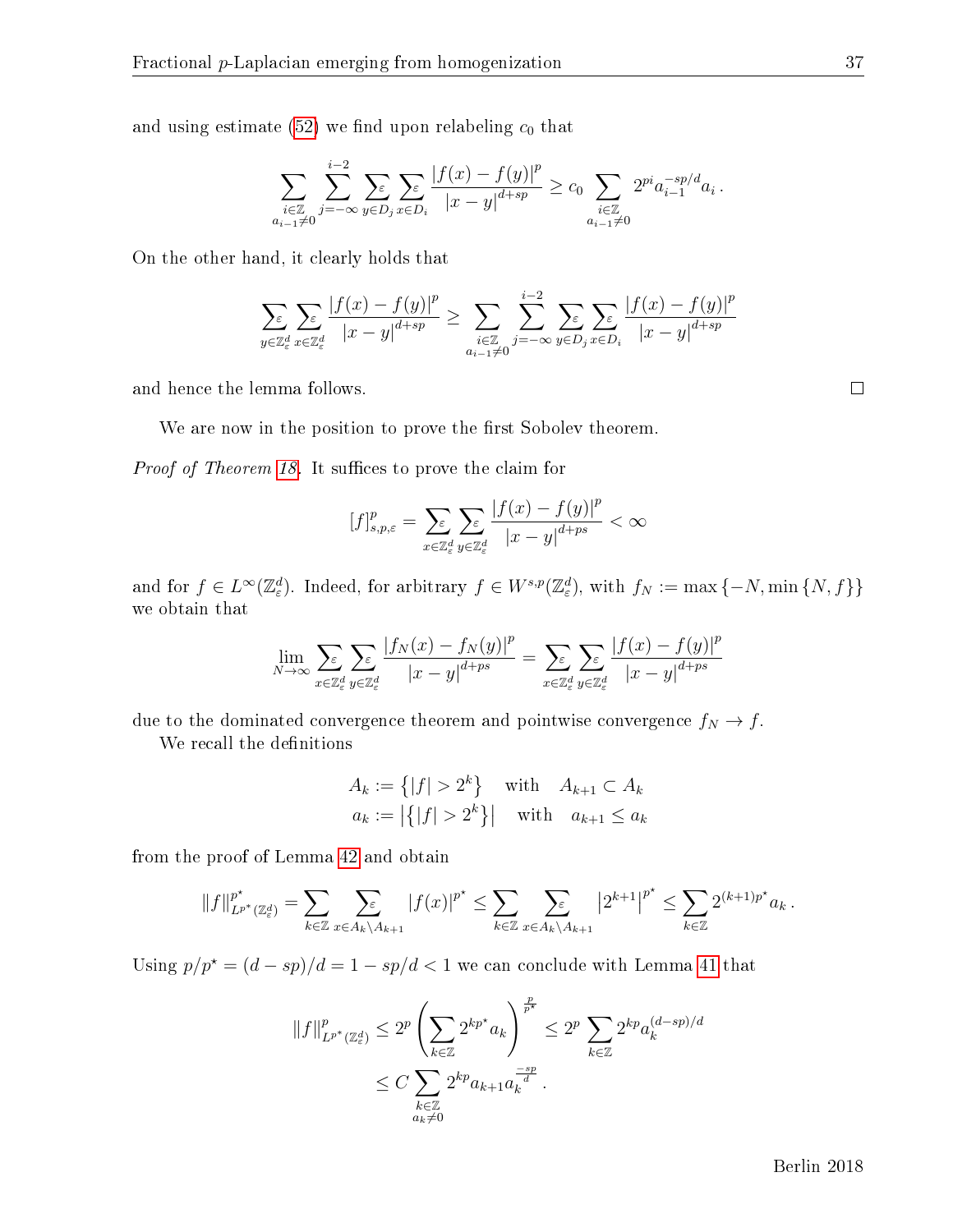It only remains to apply Lemma [42](#page-35-2) and relabeling the constant C to find [\(23\)](#page-14-4) in case  $q = p^*$ . In case  $q = \theta p + (1 - \theta)p^*$ ,  $\theta \in (0, 1)$ , we obtain from Hölder's inequality and the case  $q = p^*$ that

$$
\sum_{x \in \mathbb{Z}_{\epsilon}^{d}} |f(x)|^{q} = \sum_{x \in \mathbb{Z}_{\epsilon}^{d}} |f(x)|^{\theta p} |f(x)|^{(1-\theta)p^{\star}} \leq \left(\sum_{x \in \mathbb{Z}_{\epsilon}^{d}} |f(x)|^{p}\right)^{\theta} \left(\sum_{x \in \mathbb{Z}_{\epsilon}^{d}} |f(x)|^{p^{\star}}\right)^{1-\theta}
$$
\n
$$
= \|f\|_{L^{p}(\mathbb{Z}_{\epsilon}^{d})}^{p\theta} \|f\|_{L^{p^{\star}}(\mathbb{Z}_{\epsilon}^{d})}^{(1-\theta)p^{\star}} \leq \|f\|_{L^{p}(\mathbb{Z}_{\epsilon}^{d})}^{p\theta} |f\|_{s,p,\varepsilon}^{(1-\theta)p^{\star}} \leq \|f\|_{s,p,\varepsilon}^{p\theta} \|f\|_{s,p,\varepsilon}^{(1-\theta)p^{\star}} = \|f\|_{s,p,\varepsilon}^{q}.
$$

#### A.4 Proof of Theorem [20](#page-14-2)

*Proof.* Since  $Q$  is a uniform extension domain, the family  $\mathcal{R}^*_\varepsilon u^\varepsilon$  is precompact if and only if  $\mathcal{R}^*_\varepsilon \mathcal{E}_\varepsilon u^\varepsilon$  is compact, where we recall the operator  $\mathcal{E}_\varepsilon$  from Definition [16.](#page-13-0) We will apply the Frechet-Kolmogorov(-Riesz) theorem to prove compactness of  $\mathcal{R}_{\varepsilon}^*\mathcal{E}_{\varepsilon}u^\varepsilon$ . More precisely, it suffices to verify the following three properties:

$$
\sup_{\varepsilon>0} \|\mathcal{R}_{\varepsilon}^* \mathcal{E}_{\varepsilon} u^{\varepsilon}\|_{L^q(\mathbb{R}^d)} < \infty , \qquad \lim_{R \to \infty} \sup_{\varepsilon>0} \|\mathcal{R}_{\varepsilon}^* \mathcal{E}_{\varepsilon} u^{\varepsilon}\|_{L^q(\mathbb{R}^d \setminus B_R(0))} = 0 , \tag{54}
$$

$$
\lim_{|h| \to 0} \sup_{\varepsilon > 0} \left\| \mathcal{R}_{\varepsilon}^* \mathcal{E}_{\varepsilon} u^{\varepsilon}(\cdot) - \mathcal{R}_{\varepsilon}^* \mathcal{E}_{\varepsilon} u^{\varepsilon}(\cdot + h) \right\|_{L^{q}(\mathbb{R}^d)} \to 0.
$$
\n(55)

Note that the conditions in [\(54\)](#page-38-0) are satisfied due to Theorem [18](#page-14-0) and Remark [17.](#page-13-3) Thus, it only remains to show [\(55\)](#page-38-1).

For  $h \in \mathbb{R}^d$  we write  $\tau_h u(x) := u(x+h)$ , whenever this is well defined. Moreover, for every  $\varepsilon > 0$  we define

<span id="page-38-1"></span><span id="page-38-0"></span>
$$
||u||_{p,\varepsilon} := \left(\sum_{x \in \mathbb{Z}_{\varepsilon}^d} |u(x)|^p\right)^{1/p}.
$$

We first prove the Theorem in case  $q = p$ . Let  $h \in \mathbb{Z}_{\varepsilon}^d$  and  $\eta := 10h$ . We define  $B_{\eta,\varepsilon} :=$  $\{y \in \mathbb{Z}_{\varepsilon}^d : |y| \leq |\eta|\}$  and  $B_{\eta} := \{y \in \mathbb{R}^d : |y| < |\eta|\}$ . Since  $h \in \mathbb{Z}_{\varepsilon}^d$  we always have  $\eta \geq 10\varepsilon$ and hence we have

$$
C_B := \sup_{\varepsilon,\eta} \left( \frac{|B_{\eta,\varepsilon}|_{\varepsilon}}{|B_{\eta}|} + \frac{|B_{\eta}|}{|B_{\eta,\varepsilon}|_{\varepsilon}} \right) < +\infty
$$

and

$$
\tilde{C}_B := \sup_{\varepsilon,\eta} \left( \sum_{y \in B_{\eta,\varepsilon}} |y|^{(d+ps)/(p-1)} \right) / \left( \int_{B_{\eta}} |y|^{(d+ps)/(p-1)} dy \right) < +\infty
$$

We find

$$
||u - \tau_h u||_{p,\varepsilon} \leq |B_{\eta,\varepsilon}|_{\varepsilon}^{-1} \sum_{y \in B_{\eta,\varepsilon}} \left( ||u - \tau_y u||_{p,\varepsilon} + ||\tau_h u - \tau_y u||_{p,\varepsilon} \right).
$$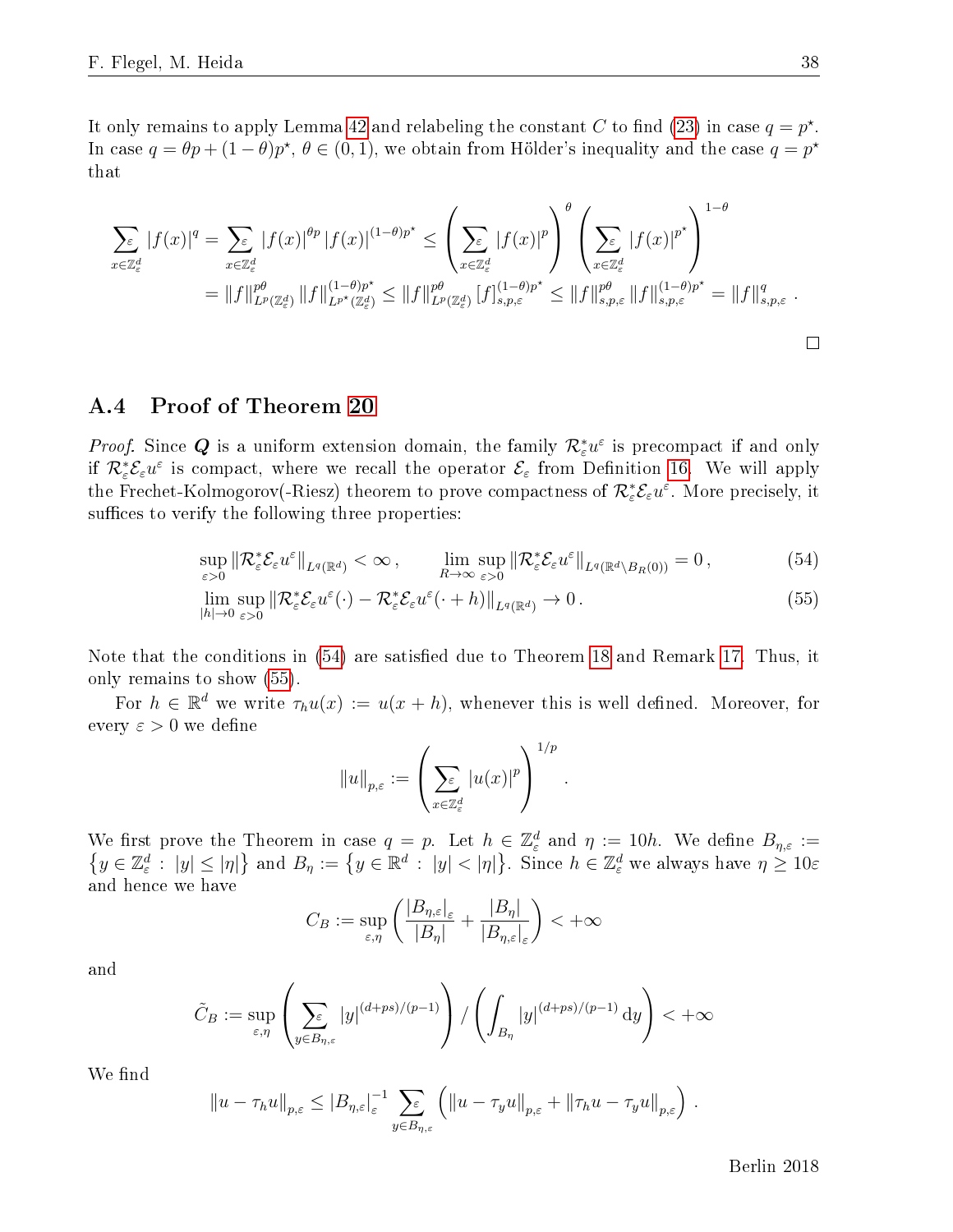In order to estimate the right-hand side, we apply Hölder's inequality and obtain

$$
\sum_{y \in B_{\eta,\varepsilon}} ||u - \tau_y u||_{p,\varepsilon} \le \left( \sum_{y \in B_{\eta,\varepsilon}} \frac{||u - \tau_y u||_{p,\varepsilon}^p}{|y|^{d+ps}} \right)^{\frac{1}{p}} \left( \sum_{y \in B_{\eta,\varepsilon}} |y|^{(d+ps)/(p-1)} \right)^{\frac{p-1}{p}}
$$
  

$$
\le \left( \sum_{y \in B_{\eta,\varepsilon}} \sum_{x \in \cap \mathbb{Z}_{\varepsilon}^d} \frac{(u(x) - u(x+y))^p}{|y|^{d+ps}} \right)^{\frac{1}{p}} \tilde{C}_B^{\frac{p-1}{p}} \left( \int_{B_{\eta}} |y|^{(d+ps)/(p-1)} dy \right)^{\frac{p-1}{p}}
$$
  

$$
= C ||u||_{W^{s,p}(\mathbb{Z}_{\varepsilon}^d)} |B_{\eta}| |\eta|^{s} .
$$

Also with  $B_{2\eta,\varepsilon}(h) := \left\{ y \in \mathbb{Z}_{\varepsilon}^d : |y-h| \leq 2|\eta| \right\}$  we get from Hölder's inequality

$$
\sum_{y \in B_{\eta,\varepsilon}} \|\tau_h u - \tau_y u\|_{p,\varepsilon} \le \left(\sum_{y \in B_{\eta,\varepsilon}} \frac{\|\tau_h u - \tau_y u\|_{p,\varepsilon}^p}{|y - h|^{d + ps}}\right)^{\frac{1}{p}} \left(\sum_{y \in B_{\eta,\varepsilon}} |y - h|^{(d + ps)/(p-1)}\right)^{\frac{p-1}{p}}
$$
  

$$
\le C \|\|u\|_{W^{s,p}(\mathbb{Z}_{\varepsilon}^d)} \left(\sum_{y \in B_{2\eta,\varepsilon(h)}} |y - h|^{(d + ps)/(p-1)}\right)^{\frac{p-1}{p}}
$$
  

$$
= 2^{d + ps} C \|\|u\|_{W^{s,p}(\mathbb{Z}_{\varepsilon}^d)} |B_{\eta}| |\eta|^{s}.
$$

This implies

<span id="page-39-0"></span>
$$
||u - \tau_h u||_{p,\varepsilon} \le C ||u||_{W^{s,p}(\mathbb{Z}_\varepsilon^d)} |h|^s .
$$
 (56)

Now, let  $C_{\varepsilon} := [-\varepsilon, \varepsilon]^d$  be the cube of size  $\varepsilon$  and let  $h \in \mathbb{R}^d \setminus C_{\varepsilon}$ . Further, let  $\mathbb{Z}_{\varepsilon,h}^d :=$  $\{z\in\mathbb{Z}_{\varepsilon}^d\,:\,\,(z+C_{\varepsilon})\cap(h+C_{\varepsilon})\neq\emptyset\}$  and for every  $z\in\mathbb{Z}_{\varepsilon,h}^d$  let  $V(z,h)=|(z+C_{\varepsilon})\cap(h+C_{\varepsilon})|.$ Then we find

$$
\begin{split} \|\mathcal{R}_{\varepsilon}^{*}u-\tau_{h}\mathcal{R}_{\varepsilon}^{*}u\|_{L^{p}(\mathbb{R}^{d})}&\leq \sum_{z\in\mathbb{Z}_{\varepsilon,h}^{d}}V(z,h)\|\mathcal{R}_{\varepsilon}^{*}u-\tau_{z}\mathcal{R}_{\varepsilon}^{*}u\|_{L^{p}(\mathbb{R}^{d})} \\ &=\sum_{z\in\mathbb{Z}_{\varepsilon,h}^{d}}V(z,h)\|u-\tau_{z}u\|_{L^{p}(\mathbb{Z}_{\varepsilon}^{d})} \\ &\stackrel{(56)}{\leq}C\sum_{z\in\mathbb{Z}_{\varepsilon,h}^{d}}V(z,h)\|u\|_{W^{s,p}(\mathbb{Z}_{\varepsilon}^{d})}|z|^{s} \\ &\leq C\sum_{z\in\mathbb{Z}_{\varepsilon,h}^{d}}V(z,h)\|u\|_{W^{s,p}(\mathbb{Z}_{\varepsilon}^{d})}|2h|^{s} \\ &\leq C\|u\|_{W^{s,p}(\mathbb{Z}_{\varepsilon}^{d})}|h|^{s} \ .\end{split}
$$

Now, let  $h \in C_{\varepsilon}$ . Like above, we obtain

$$
\|\mathcal{R}_{\varepsilon}^* u - \tau_h \mathcal{R}_{\varepsilon}^* u\|_{L^p(\mathbb{R}^d)} \leq C \sum_{z \in \mathbb{Z}_{\varepsilon,h}^d} V(z,h) \|u\|_{W^{s,p}(\mathbb{Z}_{\varepsilon}^d)} |z|^s.
$$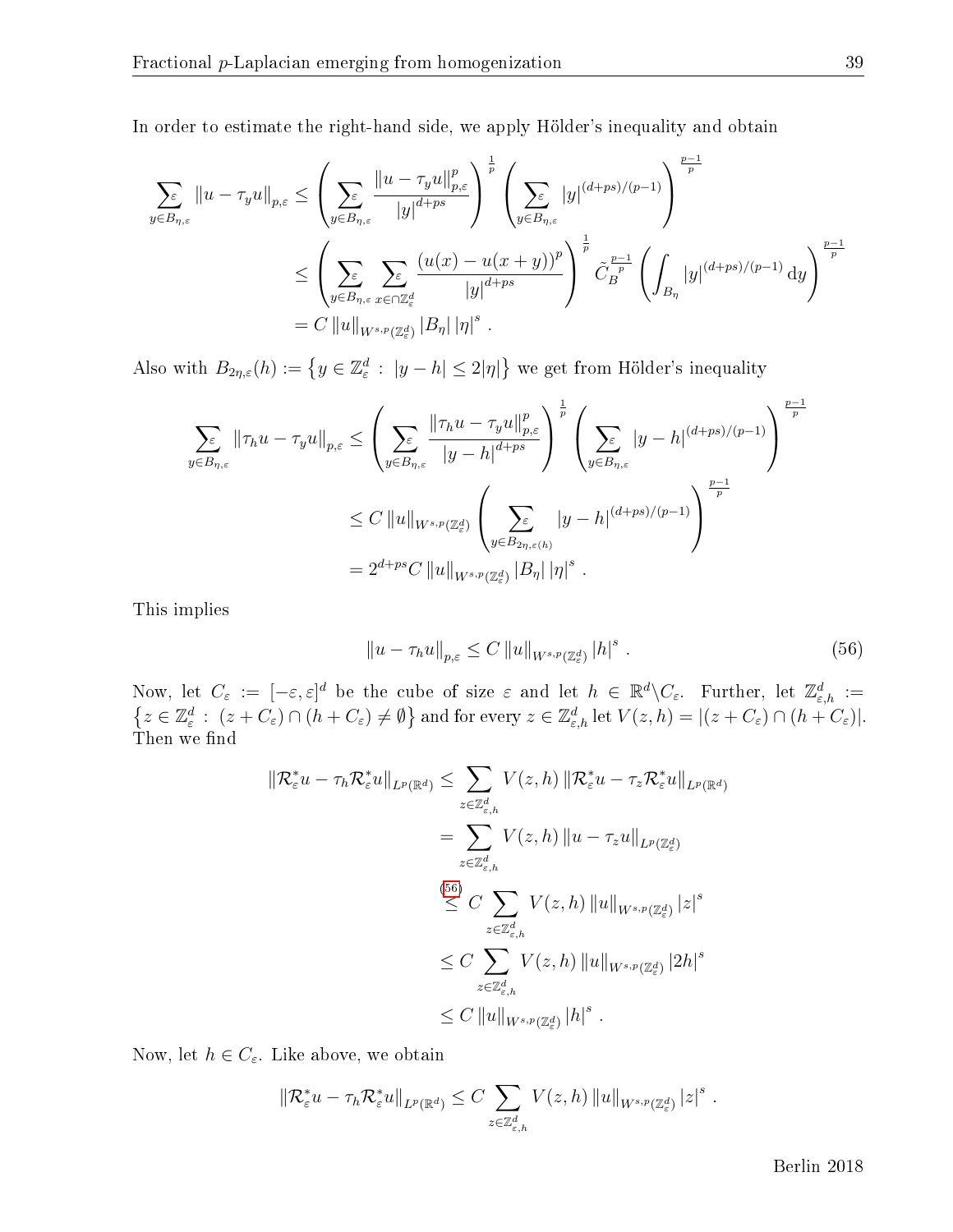However, this time we find  $V(z,h) \to 0$  uniformly and linearly in  $|h| \to 0$ . Hence, we have

$$
\|\mathcal{R}_{\varepsilon}^* u - \tau_h \mathcal{R}_{\varepsilon}^* u\|_{L^p(\mathbb{R}^d)} \le C \begin{cases} |h|^s & \text{if } h \in \mathbb{R}^d \setminus C_{\varepsilon} \\ |h| & \text{if } h \in C_{\varepsilon} \end{cases}.
$$

Since C does not depend on  $\varepsilon$ , we infer

<span id="page-40-7"></span>
$$
\|\mathcal{R}_{\varepsilon}^* u - \tau_h \mathcal{R}_{\varepsilon}^* u\|_{L^p(\mathbb{R}^d)} \le C \begin{cases} |h|^s & \text{if } |h| > 1\\ |h| & \text{if } |h| \le 1 \end{cases} . \tag{57}
$$

This implies [\(55\)](#page-38-1) in case  $p = q$ .

In case  $q < p,$  we use Remark [17](#page-13-3) and let  $\tilde{\bm{Q}}$  denote the common support of  $\mathcal{E}_\varepsilon u^\varepsilon.$  We then obtain by Hölder's inequality

$$
\left\|\mathcal{R}_{\varepsilon}^* \mathcal{E}_{\varepsilon} u^{\varepsilon}-\tau_h \mathcal{R}_{\varepsilon}^* \mathcal{E}_{\varepsilon} u^{\varepsilon}\right\|_{L^q(\mathbb{R}^d)} \leq \left|\tilde{Q}\right|^{\frac{p-q}{p}} \left\|\mathcal{R}_{\varepsilon}^* \mathcal{E}_{\varepsilon} u^{\varepsilon}-\tau_h \mathcal{R}_{\varepsilon}^* \mathcal{E}_{\varepsilon} u^{\varepsilon}\right\|_{L^p(\mathbb{R}^d)}^{\frac{q}{p}},
$$

and hence compactness by [\(57\)](#page-40-7).

In case  $q \in (p, p^*)$  we use the same trick as in the proof of Theorem [18:](#page-14-0) we have for  $f = u - \tau_h u$  and for  $q = \theta p + (1 - \theta)p^*$  that

$$
\sum_{x \in Q^{\varepsilon}} |(u - \tau_h u)(x)|^q \le ||u - \tau_h u||_{L^p(Q^{\varepsilon})}^{p\theta} ||u - \tau_h u||_{L^{p^{\star}}(Q^{\varepsilon})}^{(1-\theta)p^{\star}},
$$

and hence [\(55\)](#page-38-1) follows from Theorem [18](#page-14-0) and [\(57\)](#page-40-7).

## References

- <span id="page-40-5"></span>[1] R.A. Adams. Sobolev spaces. Academic Press, New York, 1975.
- <span id="page-40-2"></span>[2] P. Bella, B. Fehrman, J. Fischer, and F. Otto. Stochastic homogenization of linear elliptic equations: Higher-order error estimates in weak norms via second-order correctors.  $SIAM\ Journal\ on\ Mathematical\ Analysis,\ 49(6):4658–4703,\ 2017.$
- <span id="page-40-0"></span>[3] M. Biskup. Recent progress on the random conductance model. Probab. Surv., 8:294 373, 2011.
- <span id="page-40-6"></span>[4] D. Boivin and J. Depauw. Spectral homogenization of reversible random walks on  $\mathbb{Z}^d$  in a random environment. Stochastic Process. Appl.,  $104(1):29-56$ , 2003.
- <span id="page-40-1"></span>[5] J.-P. Bouchaud and A. Georges. Anomalous diffusion in disordered media: statistical mechanisms, models and physical applications. Phys. Rep.,  $195(4-5)$ :127-293, 1990.
- <span id="page-40-3"></span>[6] X. Chen, T. Kumagai, and J. Wang. Random conductance models with stable-like jumps i: Quenched invariance principle.  $arXiv$  preprint  $arXiv:1805.04344$ , 2018.
- <span id="page-40-4"></span>[7] G. Dal Maso. An introduction to  $\Gamma$ -convergence. Progress in Nonlinear Differential Equations and their Applications, 8. Birkhäuser Boston, Inc., Boston, MA, 1993.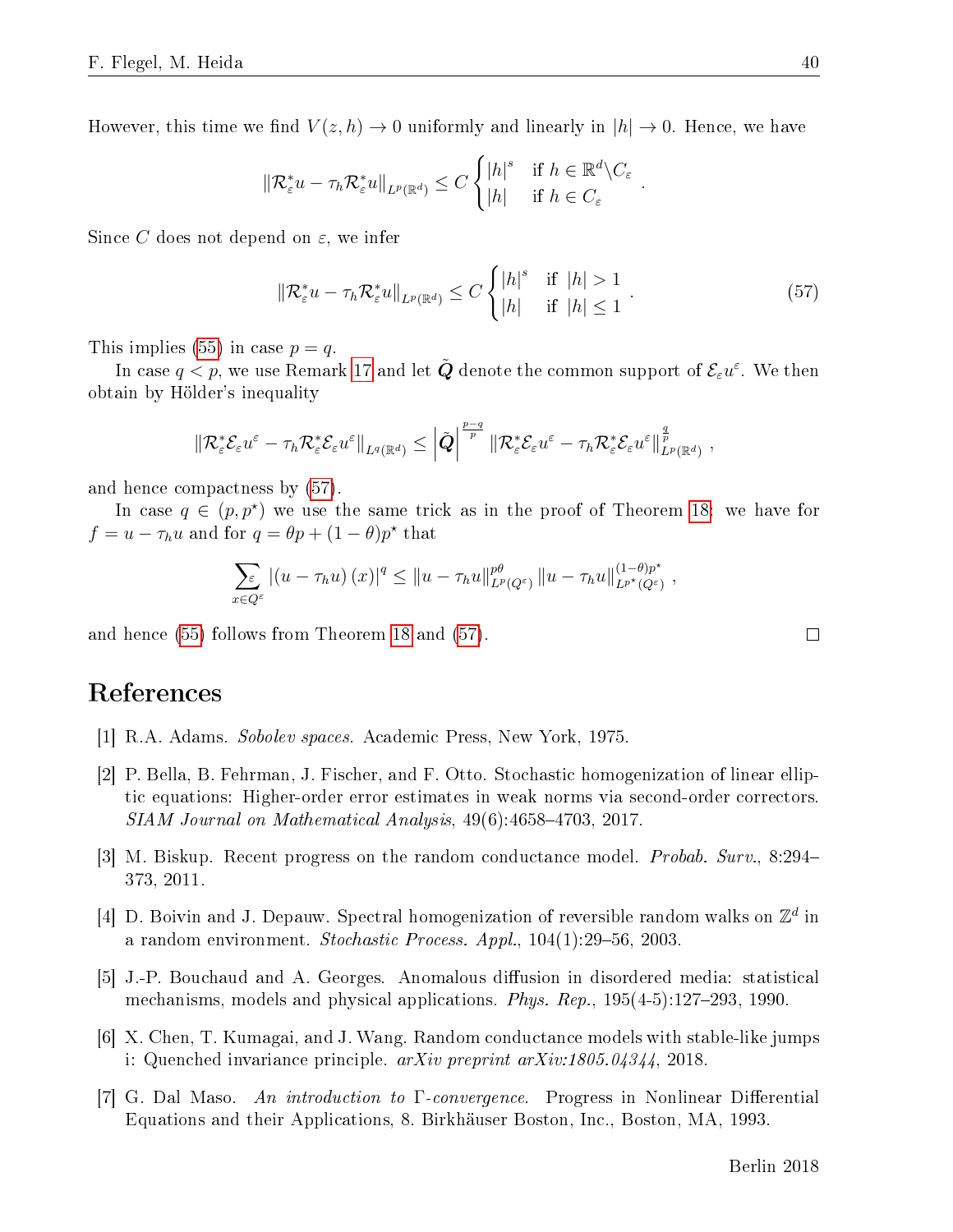- <span id="page-41-13"></span>[8] D.J. Daley and D. Vere-Jones. An Introduction to the Theory of Point Processes. Springer-Verlag New York, 1988.
- <span id="page-41-4"></span>[9] E. Di Nezza, G. Palatucci, and E. Valdinoci. Hitchhiker's guide to the fractional Sobolev spaces. *Bull. Sci. Math.*,  $136(5):521-573$ , 2012.
- <span id="page-41-0"></span>[10] F. Flegel, M. Heida, and M. Slowik. Homogenization theory for a class of random walks among degenerate ergodic weights with long-range jumps. accepted by AIHP B, 2018.
- <span id="page-41-7"></span>[11] M. Heida. On convergences of the squareroot approximation scheme to the Fokker Planck operator. Mathematical Models and Methods in Applied Sciences, 2018.
- <span id="page-41-3"></span>[12] A. Iannizzotto, S. Liu, K. Perera, and M. Squassina. Existence results for fractional plaplacian problems via morse theory. Advances in Calculus of Variations,  $9(2):101-125$ , 2016.
- <span id="page-41-11"></span>[13] V. V. Jikov, S. M. Kozlov, and O. A. Oleinik. *Homogenization of differential operators* and integral functionals. Springer-Verlag, Berlin, 1994. Translated from the Russian by G. A. Yosifian [G. A. Iosif'yan].
- <span id="page-41-9"></span>[14] M. Kassmann, A. Piatnitski, and E. Zhizhina. Homogenization of lévy-type operators with oscillating coefficients.  $arXiv$  preprint  $arXiv:1807.04371$ , 2018.
- <span id="page-41-6"></span>[15] SM Kozlov. Averaging of difference schemes. Mathematics of the USSR-Sbornik, 57(2):351, 1987.
- <span id="page-41-5"></span>[16] R. Künnemann. The diffusion limit for reversible jump processes onzd with ergodic random bond conductivities. *Communications in Mathematical Physics*, 90(1):27–68, 1983.
- <span id="page-41-1"></span>[17] M. Kwaśnicki. Ten equivalent definitions of the fractional laplace operator. *Fractional* Calculus and Applied Analysis,  $20(1)$ :7-51, 2017.
- <span id="page-41-2"></span>[18] S. Neukamm, M. Schäner, and A. Schlömerkemper. Stochastic homogenization of nonconvex discrete energies with degenerate growth. SIAM Journal on Mathematical  $Analysis, 49(3):1761-1809, 2017.$
- <span id="page-41-12"></span>[19] G. C. Papanicolaou and S. R. S. Varadhan. Boundary value problems with rapidly oscillating random coefficients. In Random fields, Vol. I, II (Esztergom, 1979), volume 27 of *Collog. Math. Soc. János Bolyai*, pages 835–873. North-Holland, Amsterdam-New York, 1981.
- <span id="page-41-8"></span>[20] A. Piatnitski and E. Zhizhina. Periodic homogenization of nonlocal operators with a convolution-type kernel. SIAM Journal on Mathematical Analysis, 49(1):64-81, 2017.
- <span id="page-41-10"></span>[21] A. Piatnitski and E. Zhizhina. Stochastic homogenization of convolution type operators. arXiv preprint arXiv:1806.00995, 2018.
- <span id="page-41-14"></span>[22] A. A. Tempel'man. Ergodic theorems for general dynamical systems.  $Trudy Moskovskogo$ Matematicheskogo Obshchestva, 26:95-132, 1972.